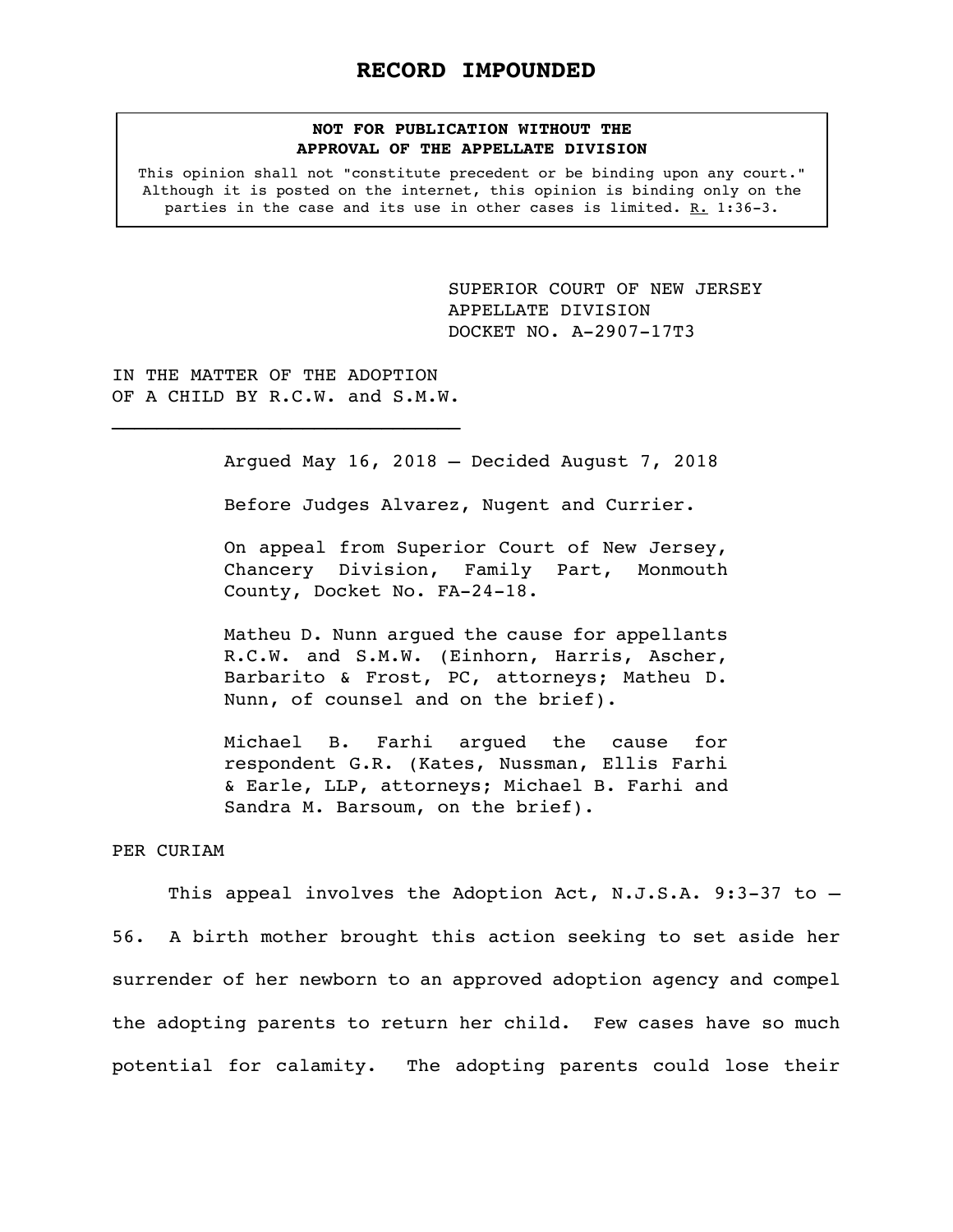only child, the child they have nurtured since birth, and in consequence suffer a lifetime of emotional pain and heartbreak. The birth mother could see her decision to surrender her child upheld, have her parental rights terminated, and in consequence suffer a lifetime of regret and sorrow. The child could be abruptly removed from the only parents and only home it has ever known, placed in the hands of a virtual stranger, and in consequence suffer permanent emotional damage.

In this case, following a hearing, and without considering the child's best interests, the trial court nullified the birth mother's surrender and ordered the adopting parents to return the child. The court found the approved adoption agency's noncompliance with administrative regulations concerning counseling of birth mothers amounted to misrepresentation, a statutory exception to the irrevocability of the birth mother's surrender. We conclude as a matter of law the judge erred in so finding. Hence we reverse.

# I.

## A.

 The parties' legal proceedings began in August 2017, when the out-of-state adopting parents, Stephen and Stephanie, filed a complaint for adoption of Baby J, whose mother had surrendered the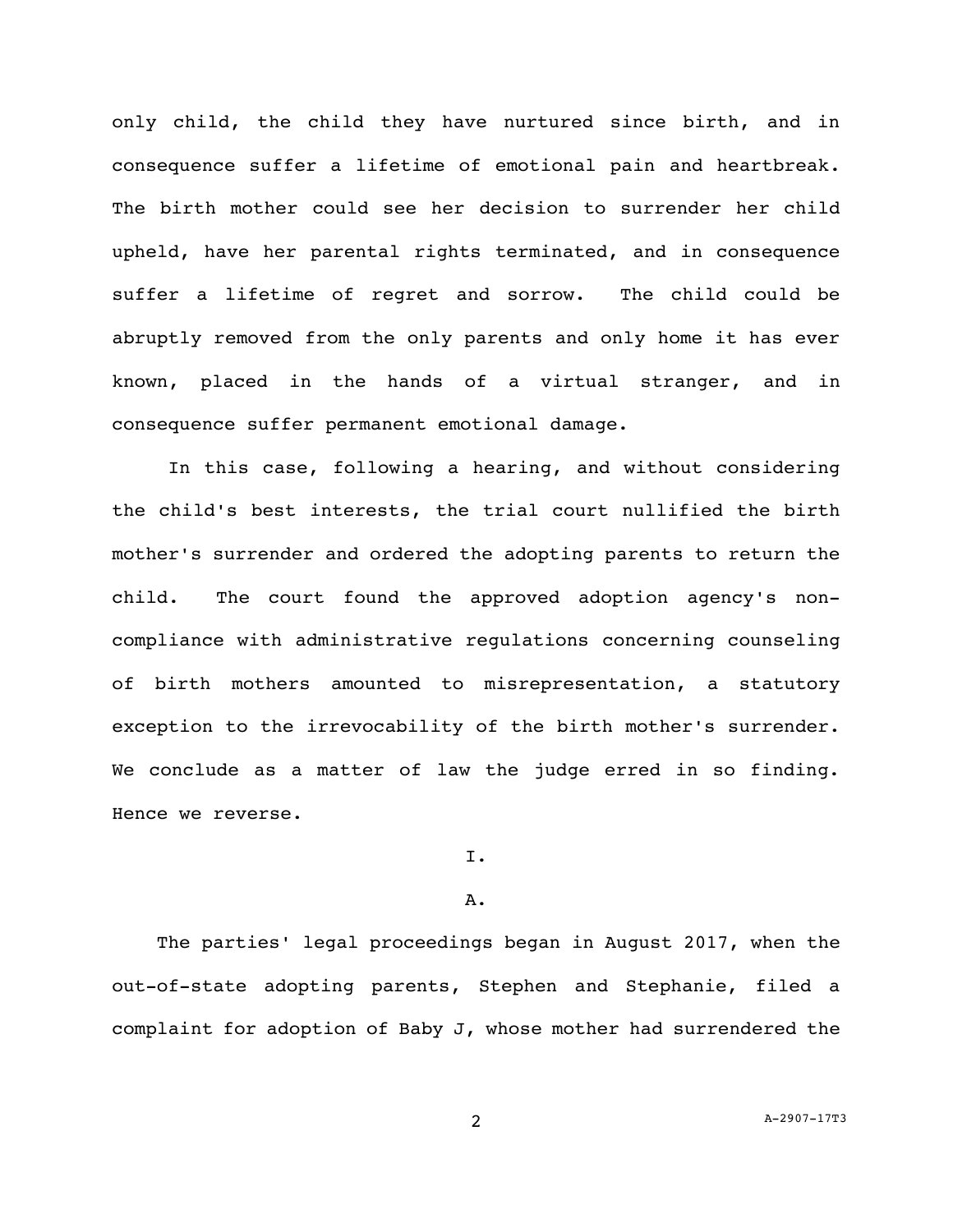child for adoption after its birth the previous month.<sup>1</sup> In October 2017, two months after Stephen and Stephanie filed the adoption complaint, the birth mother, Mya, a New Jersey resident, filed a verified complaint in the Chancery Division, Family Part, seeking a declaration that her surrender of Baby J to A Loving Choice Adoption Associates ("Loving Choice"), an adoption agency licensed in New Jersey, was invalid. She also sought an order returning custody of Baby J to her.

The trial court afforded the parties expedited discovery and then conducted a plenary hearing in January 2018. Following the hearing, the court delivered an oral opinion in which it concluded Mya's surrender of Baby J was invalid. The court ordered that Baby  $J$  – then seven months old – be transferred within fourteen days from Stephen and Stephanie to Mya. Stephen and Stephanie filed an application for a stay pending appeal. The trial court denied the stay. We granted it and accelerated the adopting parents' appeal.

## B.

During the hearing on Mya's action, the parties presented the following evidence. Nineteen-year-old Mya was shocked, confused, and scared when she learned in December 2016 she was pregnant.

i<br>L

 $1$  We use pseudonyms for the family members, relatives, and friends for purposes of confidentiality and ease of reference.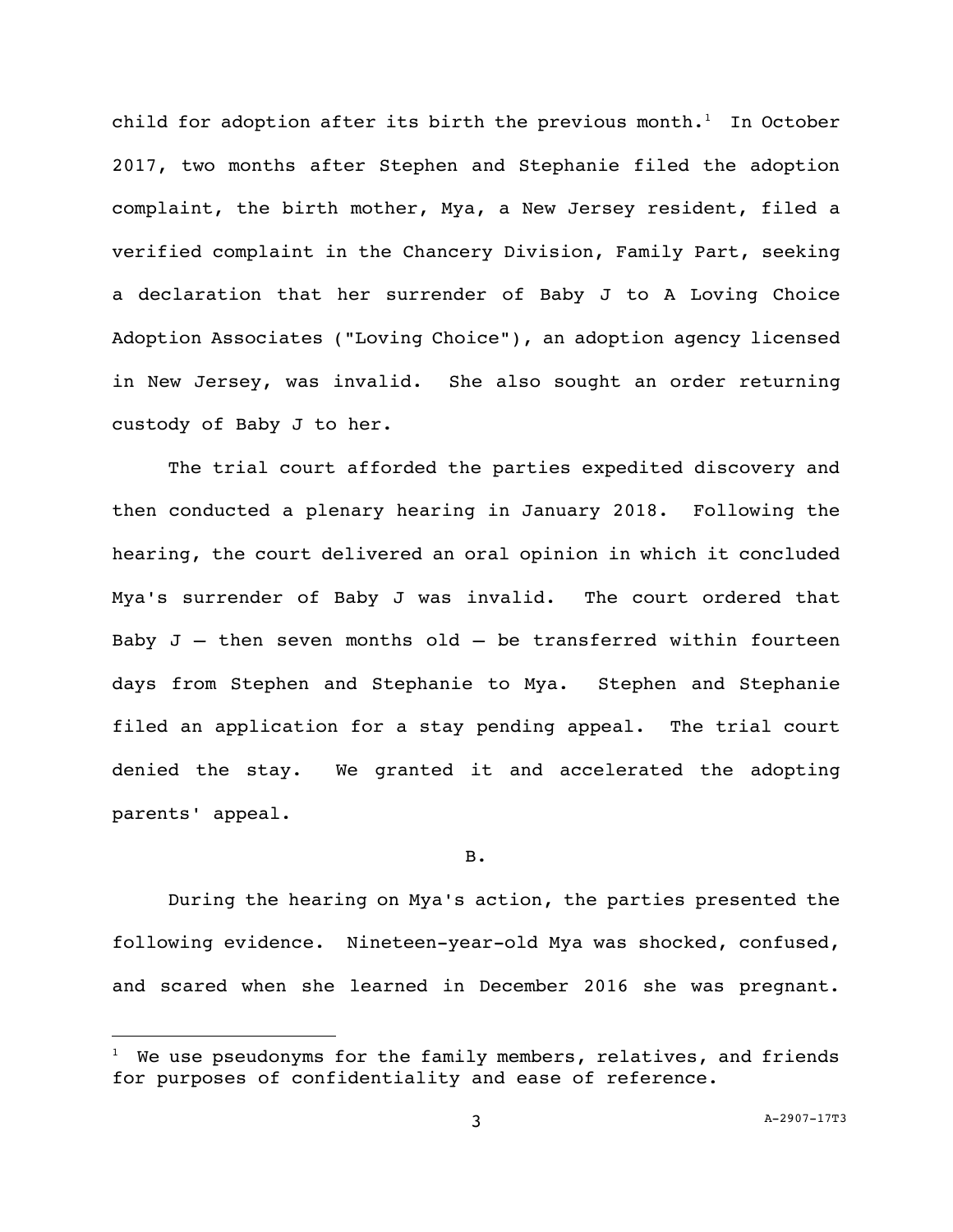She was shocked and confused because after terminating two previous pregnancies she "had an IUD put in." According to Mya, her gynecologist told her "there was no chance of . . . getting pregnant with it in." She was scared because even though she had a full-time job, a part-time job, and attended college, she feared she would lose her mother's support. Mya had lived with her mother her entire life.

During the next several months, Mya went back and forth on whether to keep the baby. She decided to surrender it for adoption. Two events cemented her decision. The first occurred when Mya and her mother were packing to return home from their annual trip to South America. Mya had intended to disclose the pregnancy to her mother during the flight back to the States. The morning they packed to return home, Mya's mother said she dreamed she kicked Mya out of the house after learning Mya was pregnant. The dream scared Mya. She did not disclose her pregnancy.

The second event occurred two months later. In April 2017, Mya, her mother, and her grandmother were evicted from the apartment they rented in Union, during a foreclosure action against the owner. No relative had room for the three of them, so Mya's mother and grandmother moved in with Mya's aunt and Mya moved in with her oldest sister, Mariah. Mariah was married with two children. There, from April through October, before she and two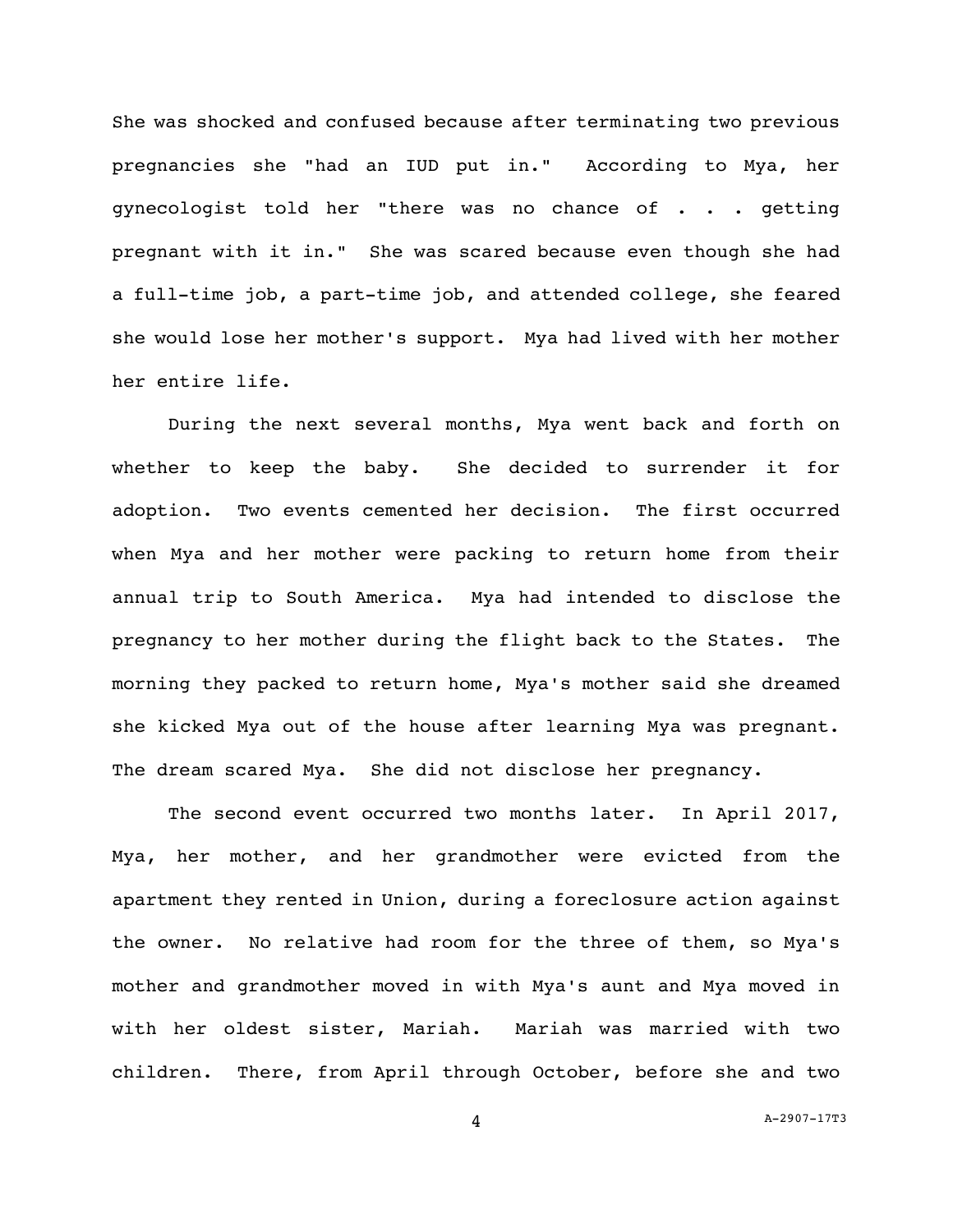others bought their own home, Mya lived in her nephew's playroom. She had little privacy. She wondered how she could bring a crib into the playroom, and though Mya was managing her finances, her mother was not there to help. Besides, her mother was having financial problems. Mya also could not count on Baby J's father for financial support. He "made it seem" like he had no interest in helping her.

After moving in with her sister, Mya began to research adoption agencies on the Internet. She submitted an online questionnaire to Lifetime Adoption ("Lifetime"), an out-of-state agency. Approximately two weeks after submitting the application, she received a packet from Lifetime with more questions. Mya testified at the hearing that when she completed the packet of questions she was not committed to the adoption "a hundred percent," but "was probably, like [eighty] percent, not even." She then said it was more like fifty percent. Nonetheless, she completed and returned the packet.

In response to questions in the packet, Mya said her family did not know about her pregnancy, she did not plan to tell them, and they would not support her in an adoption plan. Mya also said her friends did not know about her pregnancy, she did not plan to tell them, and they would not support her in an adoption plan.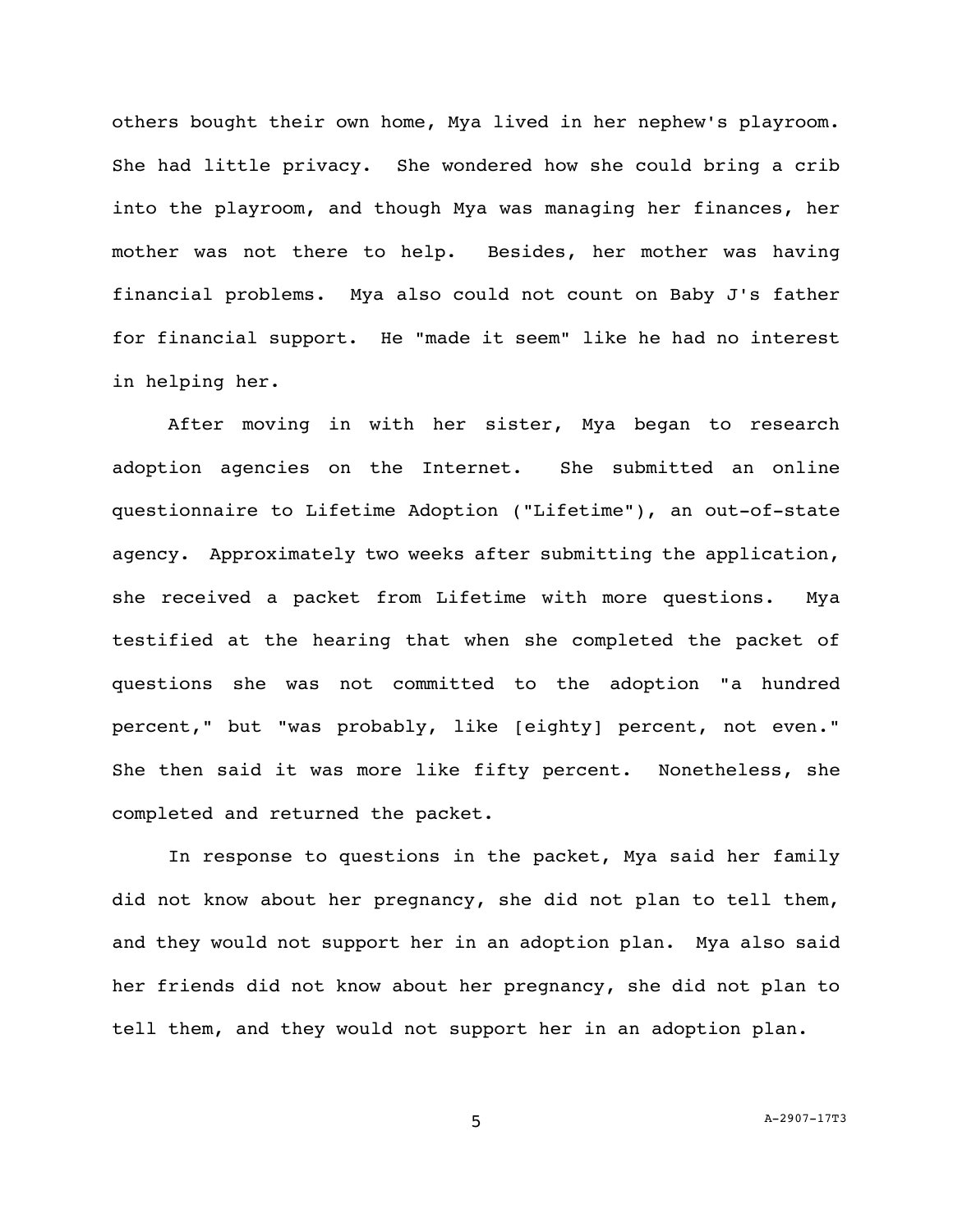One section of the packet included questions about her adoption plan. In response to these questions, Mya wrote that the adopting parents and her best friend were allowed in the delivery room. She wrote she would like the adopting parents to spend time with her while she was in the hospital. She did not want to see or hold the baby, but wrote as a special request concerning seeing and holding the baby, "if day I give birth & change my mind they will allow me to." Mya also wanted the adopting parents to send her letters and photos after the adoption, on special occasions, but did not want them to email her often. She requested visits "whenever parents tell child about me."

A question inquired about Mya's reason for placing the baby for adoption. The question was, "What thinking went into your decision to place this child for adoption?" Mya responded, "I wouldn't be able to give the child a good life, I'm too young and I need to finish school."

The questionnaire also inquired about counseling. One inquiry read: "Lifetime offers free peer counseling and confidential licensed counseling from independent providers. Would you like us to schedule counseling at a time that is convenient for you?" Mya checked the circle next to "No."

Mya signed the questionnaire on May 30, 2017. Shortly after she returned it, she received a telephone call from a Lifetime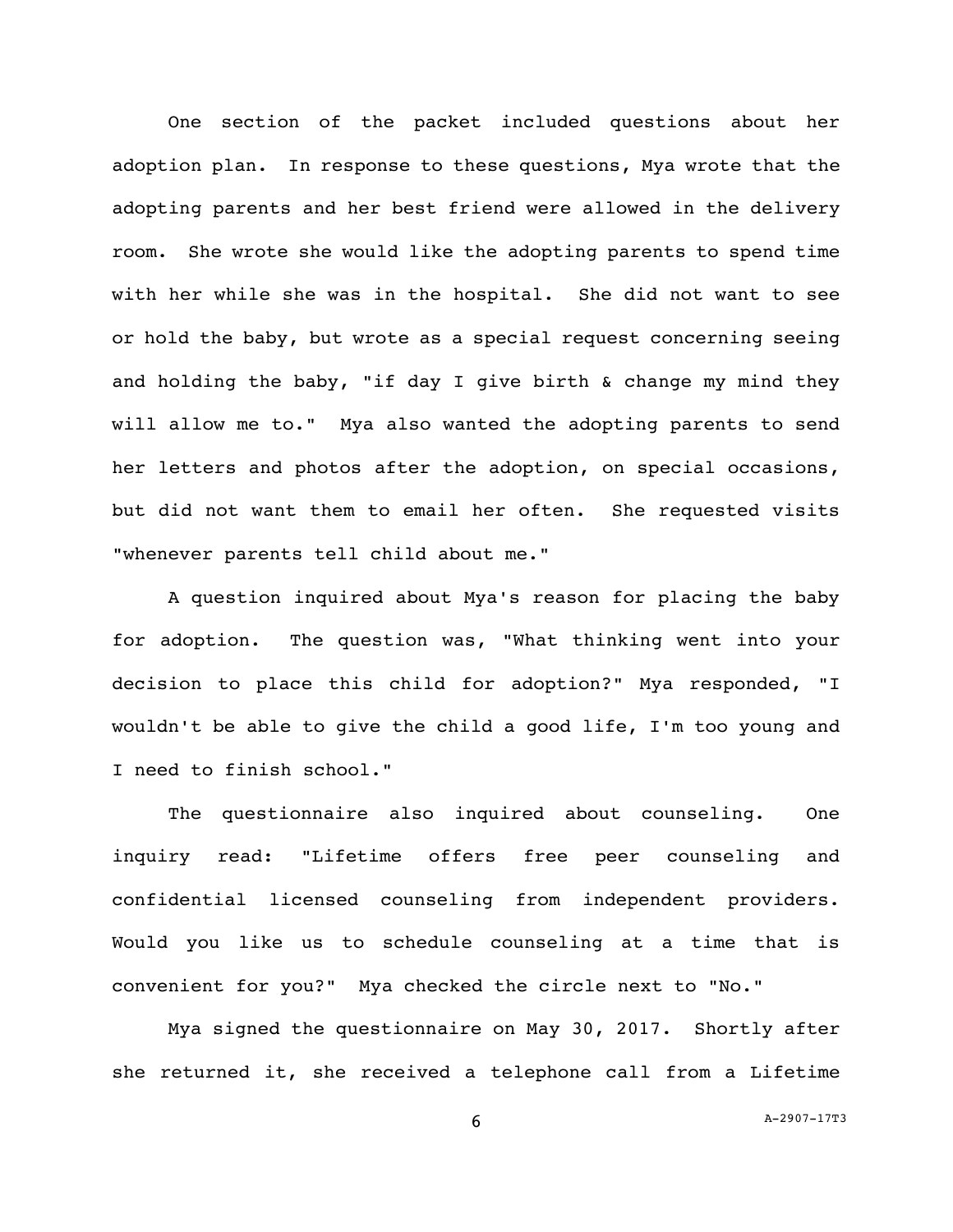representative and they spoke for approximately fifteen minutes. A couple days later, Mya received from Lifetime a package containing a "portfolio of parents." A note attached to Stephen and Stephanie's profile said they had been waiting longest. Mya selected them. After speaking to the Lifetime representative again, Mya got a phone number for Stephen and Stephanie and telephoned them.

Wishing to adopt a child, Stephen and Stephanie had contracted with Lifetime in 2014. On June 12, 2017, a Lifetime representative notified Stephanie that a birth mother would telephone them later that evening to discuss a possible adoption. That evening, Mya called and spoke with Stephen and Stephanie.

The three exchanged information about themselves, discussed the birth father, and discussed Mya's support system. Mya mentioned Stephen and Stephanie appeared to have good health insurance and had adorable dogs. She told them nobody in her family knew about her pregnancy, but she had told her new boyfriend and a gym teacher, whom she considered a mentor. Mya told Stephen and Stephanie the date of her next medical appointment and gave Stephanie her cellular phone number.

According to Stephanie, she and Stephen asked Mya "if she wanted to move forward with the match, because that was the point of the phone call,  $\cdots$  . to decide if we would match with each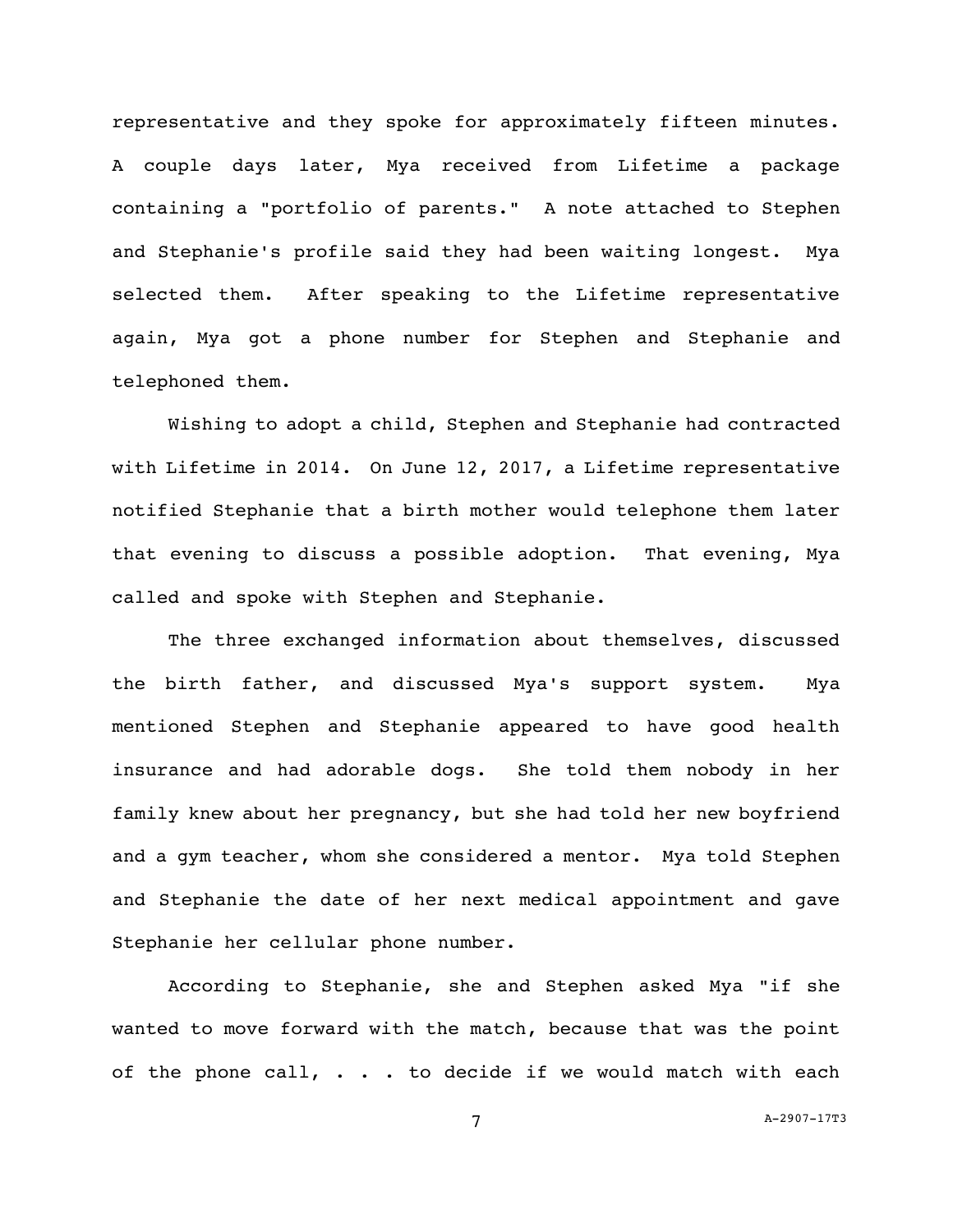other. And she said that she had told Lifetime, and she would tell us that she was 100 percent not changing her mind." Consistent with the questionnaire she had completed, Mya also told Stephen and Stephanie she did not want to hold or see the baby when it was born.

During the five weeks between that first telephone conversation and Baby J's birth, Mya and Stephanie exchanged numerous emails. Mya expressed no reservation about the adoption. To the contrary, her emails confirmed she wanted the adoption to proceed without her family knowing about the baby. During the week before Baby J was born, Mya and Stephanie discussed the amount of contact Mya would like to have with Baby J after the adoption. Mya texted:

> Far as contact I wouldn't want a lot of contact with the baby idk if you guys are [going to] tell him/her it was adopted when he/she is older so I wouldn't want to get involved as much I mean I would like to see it before you guys head back . . . when it's born but other th[a]n that I won't want regular contact with it maybe just a picture on holidays and its birthdays. I want to respect your feeling as well as if you guys choose not [to] have it know it was adopted until much older but can always contact me if anything.

Less than a week before Baby J's birth, Mya also texted Stephanie that she, Mya, didn't want to be a ghost to the baby, so if the child ever asked to meet her and it was okay with them,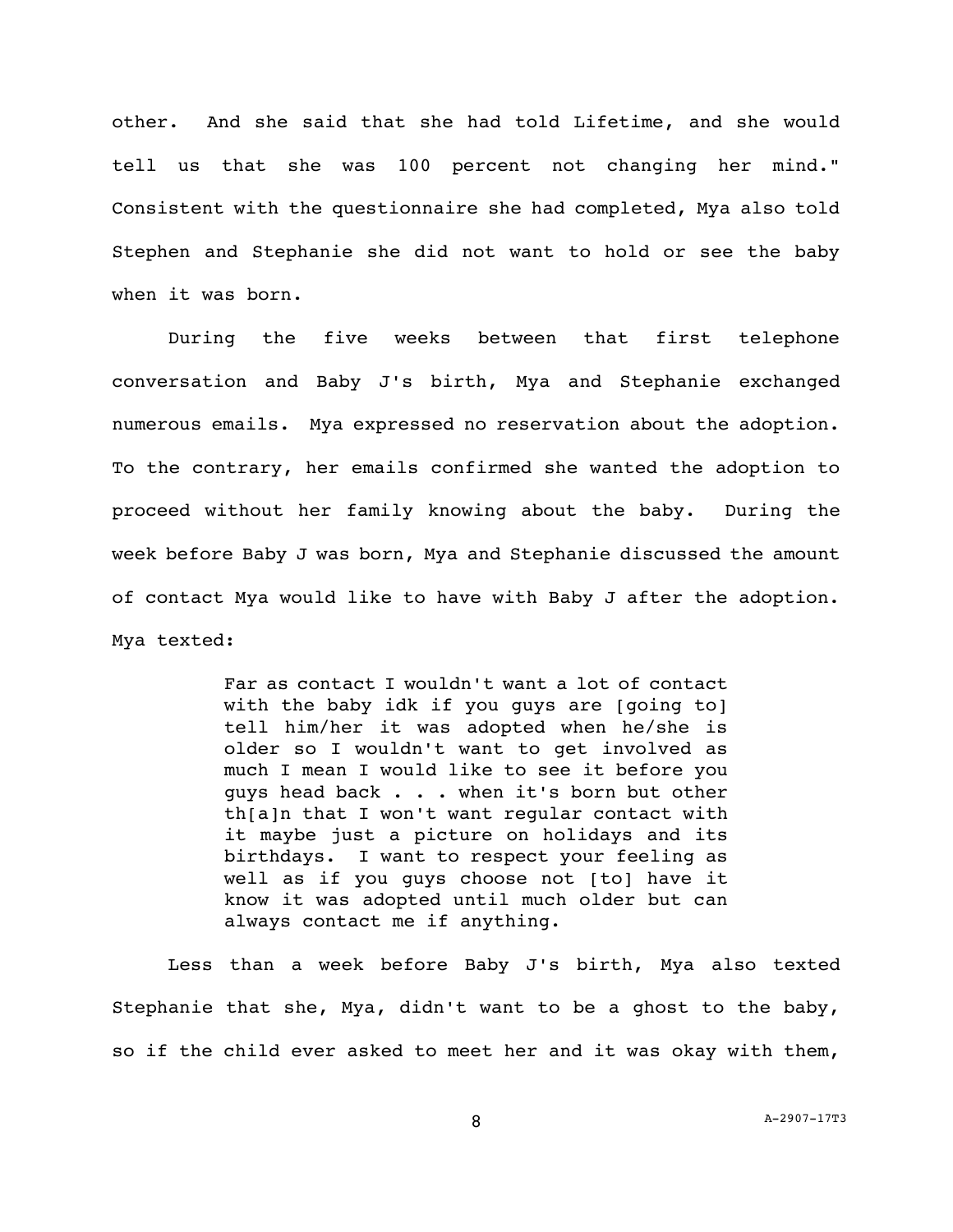she would have no problem with such a meeting. Mya said Stephen and Stephanie could put their names on the birth certificate.

Meanwhile, sometime after Mya, Stephanie, and Stephen spoke on June 12, 2017, the Lifetime representative telephoned the Administrative Director of Loving Choice (the "Director"). From that point, Loving Choice provided adoption services to Stephen, Stephanie, and Mya. The Director provided services to Stephen and Stephanie. Loving Choice's Birth Parent Counselor (the "Counselor") provided services to Mya. Keeping their roles separate avoided any possible conflict of interest.

The Director, a co-founder of Loving Choice, completed all required documents for the adoption of Baby J, including documents required under the Interstate Compact on the Placement of Children ("ICPC"). During that process, the Director wrote to the agency involved in Stephen and Stephanie's home state on the day after Baby J was born. The Director informed her counterpart of the birth and said, "[w]e are currently working toward birthmom relinquishing her parental rights." She requested her counterpart have the ICPC agreement signed. The next day, the Director wrote a "To Whom it May Concern" letter stating Stephen and Stephanie were "in legal custody" of Baby J, so they were entitled to have the baby covered under their insurance. Each state approved Baby J's placement with Stephen and Stephanie.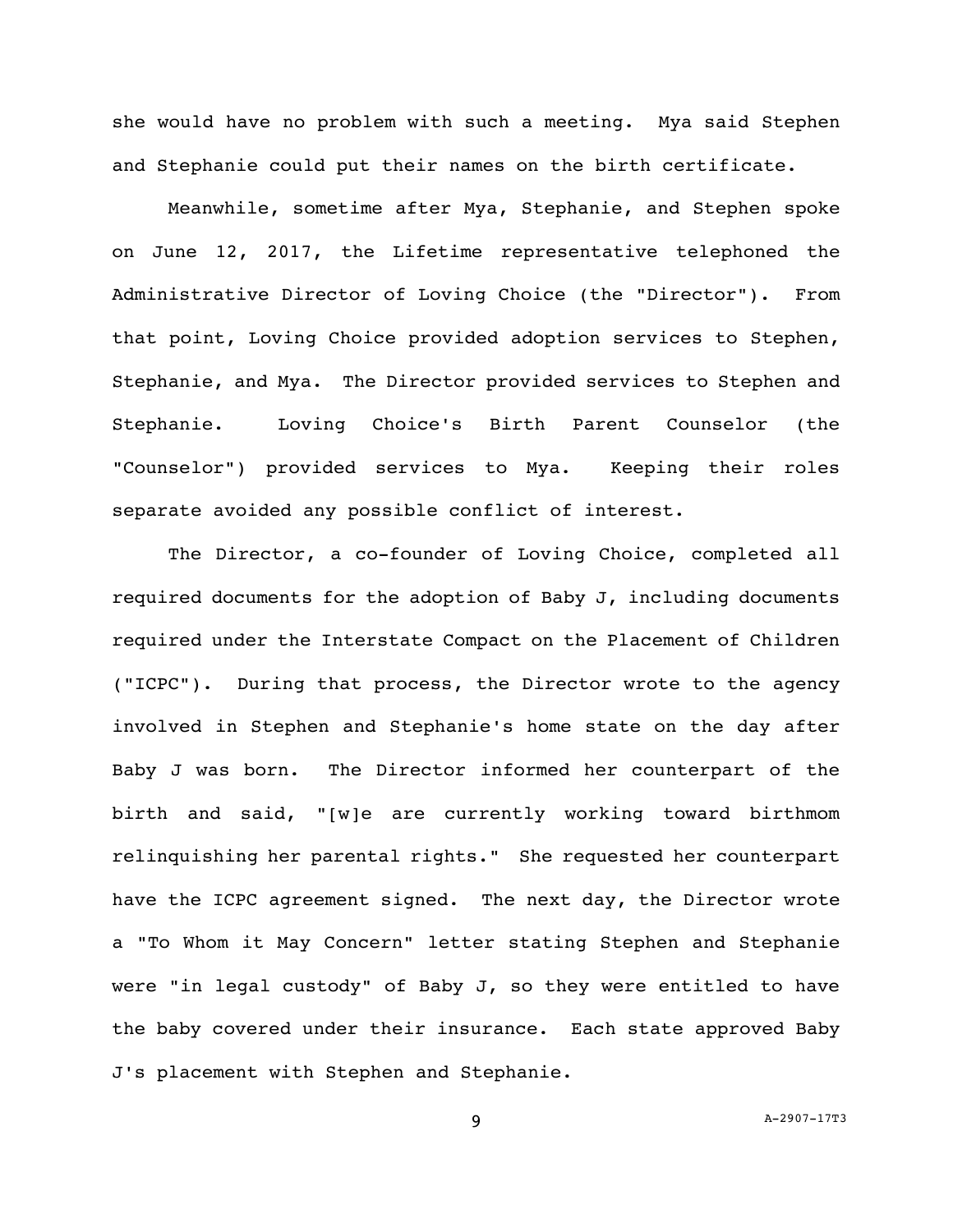The Loving Choice Counselor, also a co-founder, had been with the organization for fifteen years and provided counseling services to birth mothers for thirteen of those years. In 2011, the Congressional Coalition on Adoption Initiatives honored her with its Angel of Adoption award. Her responsibilities as a Birth Parent Counselor included meeting with pregnant clients considering adoption and counseling them.

Birthparent counseling included "options" counseling. Counseling also included anything troubling a client. The Counselor would inquire about the birth father and what role, if any, he would play in the adoption. She would discuss what would take place in the hospital and file the birth mother's hospital plan. She would oversee the birth mother's transfer of custody of the newborn and offer post-placement counseling.

Loving Choice's Counselor intended to have at least three counseling sessions with Mya. Three sessions was the standard, and she customarily conducted more than three, but the timing and number of sessions varied with each case. Obviously, if a client came to the agency soon after learning she was pregnant, there would be time for more pre-birth counseling sessions than if the client first appeared toward the end of the pregnancy. Postplacement counseling could be one session or fifty sessions over many years.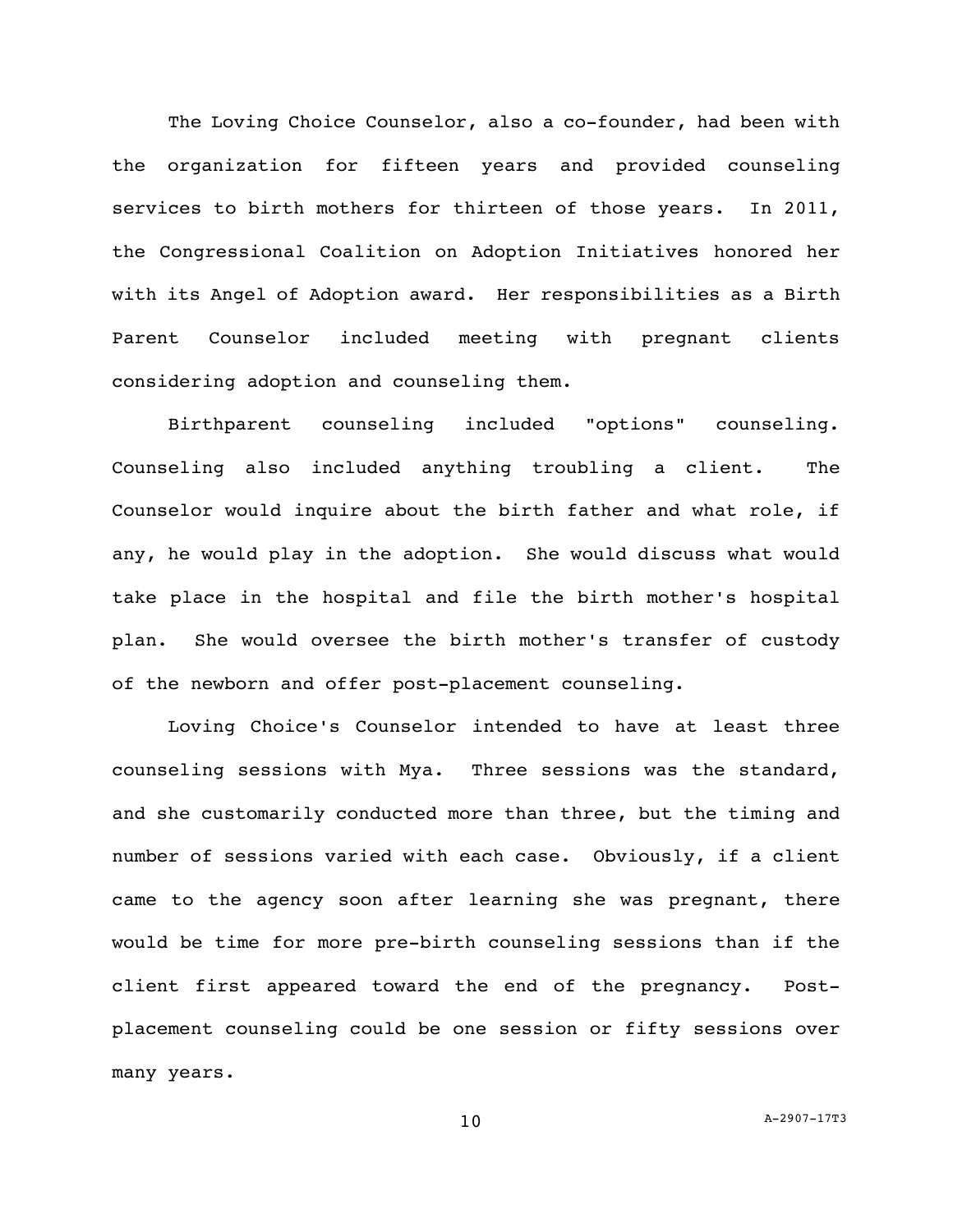The Counselor was unable to contact Mya when Loving Choice first became involved, so she left several messages in Mya's voicemail. Mya had taken a vacation to Aruba with her other sister, Miriam. She returned on June 25, 2017, less than a month before Baby J was born. She telephoned the Counselor the next day and they agreed to meet the following Saturday, July 1. They met then and on two other occasions. They gave conflicting testimony about their first telephone conversation as well as what occurred at their meetings.

During their initial telephone call, Mya and the Counselor decided to meet at a Starbuck's near where Mya worked. Mya testified: "And then she asked me if I would be able to meet with her because of the fact that I had to get counseling for the adoption. So I told her okay. And she asked me if we could meet somewhere close to me, at like the Starbucks would be fine." They arranged to meet at Starbucks on July 1, 2017.

The Counselor testified she asked if Mya wanted to come into Loving Choice's office, or if there was somewhere closer to her where Mya would be more comfortable. Mya commented about traffic being heavy and asked if they could meet at a Starbucks near Mya. The Counselor did not know where the Starbucks was. She googled the location. She did not discuss the issue further with Mya, because she was always willing to accommodate any birth mother as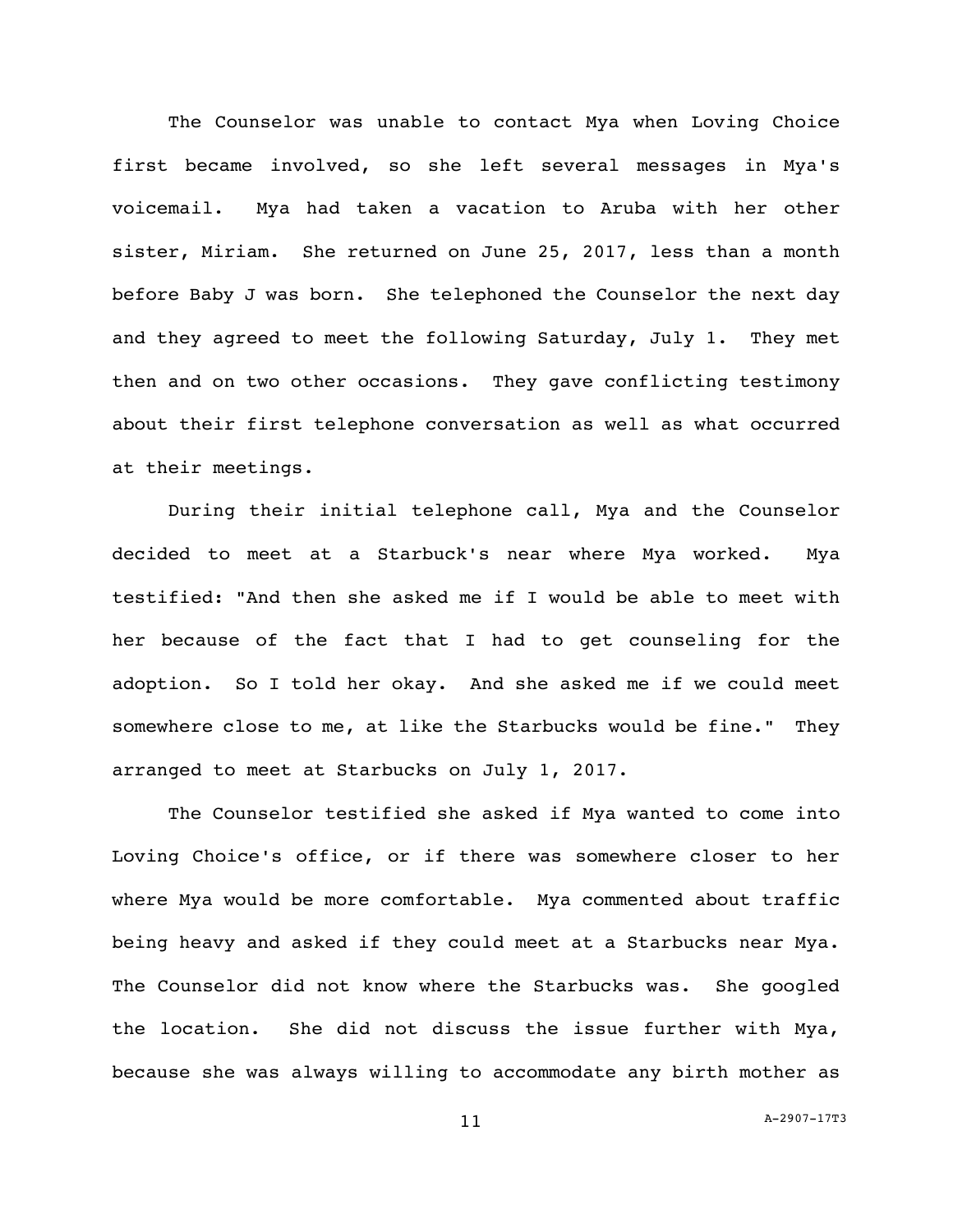to the location for meetings. She agreed to meet Mya at the Starbucks.

They met at Starbucks on July 1 in the morning. Mya said the meeting lasted approximately thirty minutes. The Counselor said it lasted one hour and fifteen minutes. According to Mya, there was a radio on and blenders and espresso machines were operating. People were coming and going, some were talking, others were video chatting while they waited in line for their coffee, and a little girl was "running around a little bit." Mya said the Counselor wrote notes on a little black pad as they spoke.

They discussed Mya's personal interests. The Counselor asked why Mya was considering adoption. Mya explained that she, her mother, and grandmother had been evicted from their home. She felt she was unable to raise a little baby on her own.

Mya said the Counselor related her own experience about adopting. After the Counselor adopted a child, she sent the birth mother photographs on a monthly basis, but the birth mother told her to stop "because it was hurting her, affecting her life."

During the meeting, the Counselor gave Mya papers to sign for the release of medical records. According to Mya, after exchanging personal information, the Counselor relating her adoption experience, and Mya signing papers, the meeting ended.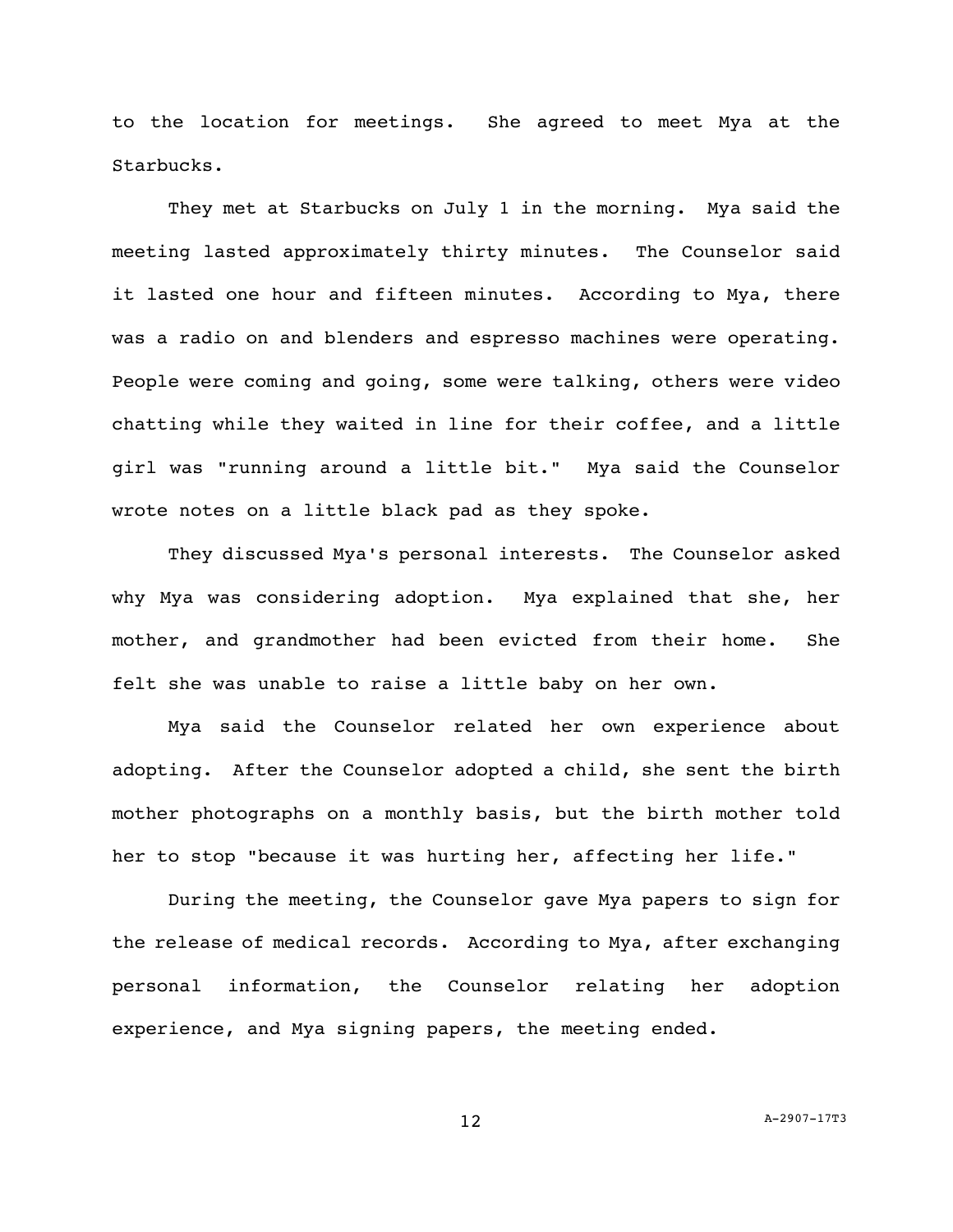During Mya's trial testimony, in a series of single-word "no" responses to her attorney's questions about this first meeting, Mya said the Counselor did not mention any of the following: foster care, WIC, the Division of Child Placement and Permanency, SNAP, Workfirst New Jersey, Cares for Kids, New Jersey Family Leave Insurance Program, Temporary Assistance for Needy Families, TANF, housing assistance, Section 8, Universal Service Fund, the Housing Choice Voucher Program, or the New Jersey Department of Labor and Workforce Development Housing Assistance program.

Mya also testified the only discussion about adoption alternatives concerned her friend and mentor. She said the Counselor "mentioned something about if I did decide to keep [the baby] to leave [the baby] with my friend, . . . but I told her that [my friend] already had a kid, and I don't think she would be able to do it, so then she just changed the subject." Mya said that was the only alternative the Counselor discussed.

The Counselor recalled things differently. She testified she had Mya confirm the information on the Lifetime questionnaire. After Mya did so, the Counselor inquired about Mya's income and that of her mother, since Mya said she lived with her mother. Mya refused to identify the birth father.

The two then talked about "everything." Mya was proud she was the first person in her family to go to college. They discussed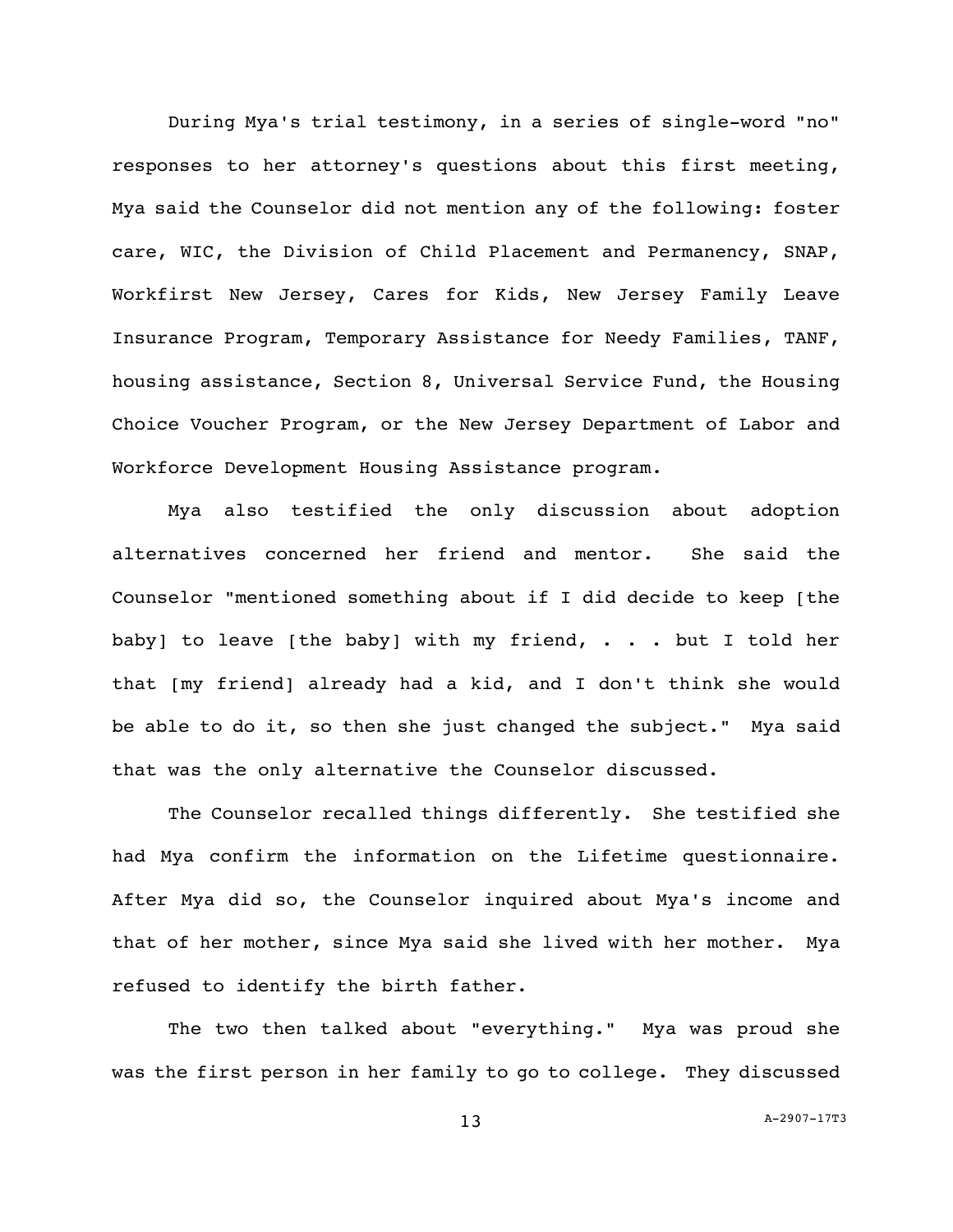Mya's interests, which included fashion, makeup, and hair. They discussed the two previous pregnancies that Mya had terminated "at her mother's behest."

Mya said she could tell no one she was pregnant. Mya's "mother had been adamant with all three of her daughters, that they were not to be single parents as she had been." Mya was afraid of her mother. In fact, when they discussed Mya's hospital plan, Mya asked if she could deliver the baby anonymously. She wanted to make sure no one could find out she was in the hospital. To accomplish that, she wanted to be moved off the maternity ward and into another part of the hospital.

During the meeting, they discussed different types of adoptions, including traditional, semi-open, and open. They also discussed post-placement contact.

The Loving Choice Counselor testified she talked to Mya about alternatives to adoption. She said:

> [W]e talked about her options[,] which  $\ldots$ . were placing the baby in foster care, parenting the baby, placing the baby with a friend or relative. And she . . . dismissed all of them out of hand. She said that she could not place the baby  $-$  - well, I explained to her what  $a - I$  explained to her that placing - - that as far as I knew, the only type of foster care would be through DCP&P, and they're our child protective services agency.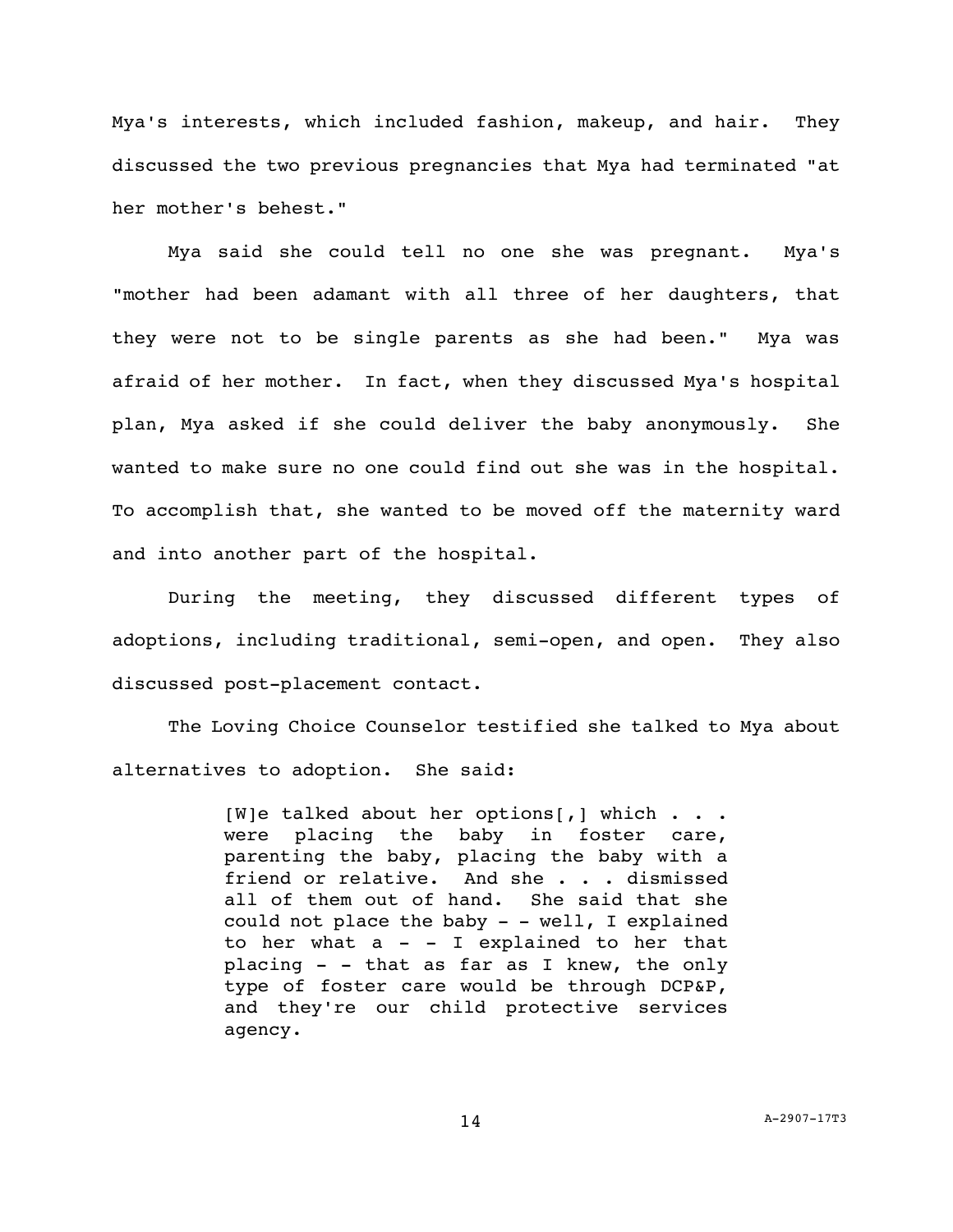The Counselor believed some level of abuse or neglect had to be present in order for the Division of Child Protection and Permanency ("DCPP") to become involved. She also told Mya most parents did not consider placing a child with DCPP as an option, "because once the baby went into the system, there you had no choice as to who the baby went with. And you did not know if . . . you would have to do whatever they told you in order to get the baby back."

The two discussed an ongoing concern about Mya seeing a specialist about a problem that could affect the baby's health. The Counselor said she could have an escrow account set up to pay any deductible. According to the Counselor, when the meeting ended, Mya remained absolutely committed to adoption.

The day after the meeting at Starbucks, Stephanie texted Mya: "Hey! Hope your meeting went well yesterday. I wanted you to know we set up an account with Christine to help cover the cost of the specialist! Hope it helps!" Mya responded in a text:

> "Yes everything went well[.] [W]e discussed if I wanted to be in the picture or not and I believe we [are] meeting again next week to discuss my hospital plans. But yes she called me again yesterday to tell me about it and it does[.] [T]hank you I'm really grateful."

At trial, Mya testified that following her first meeting with the Counselor, she remained unsure about the adoption. She "kind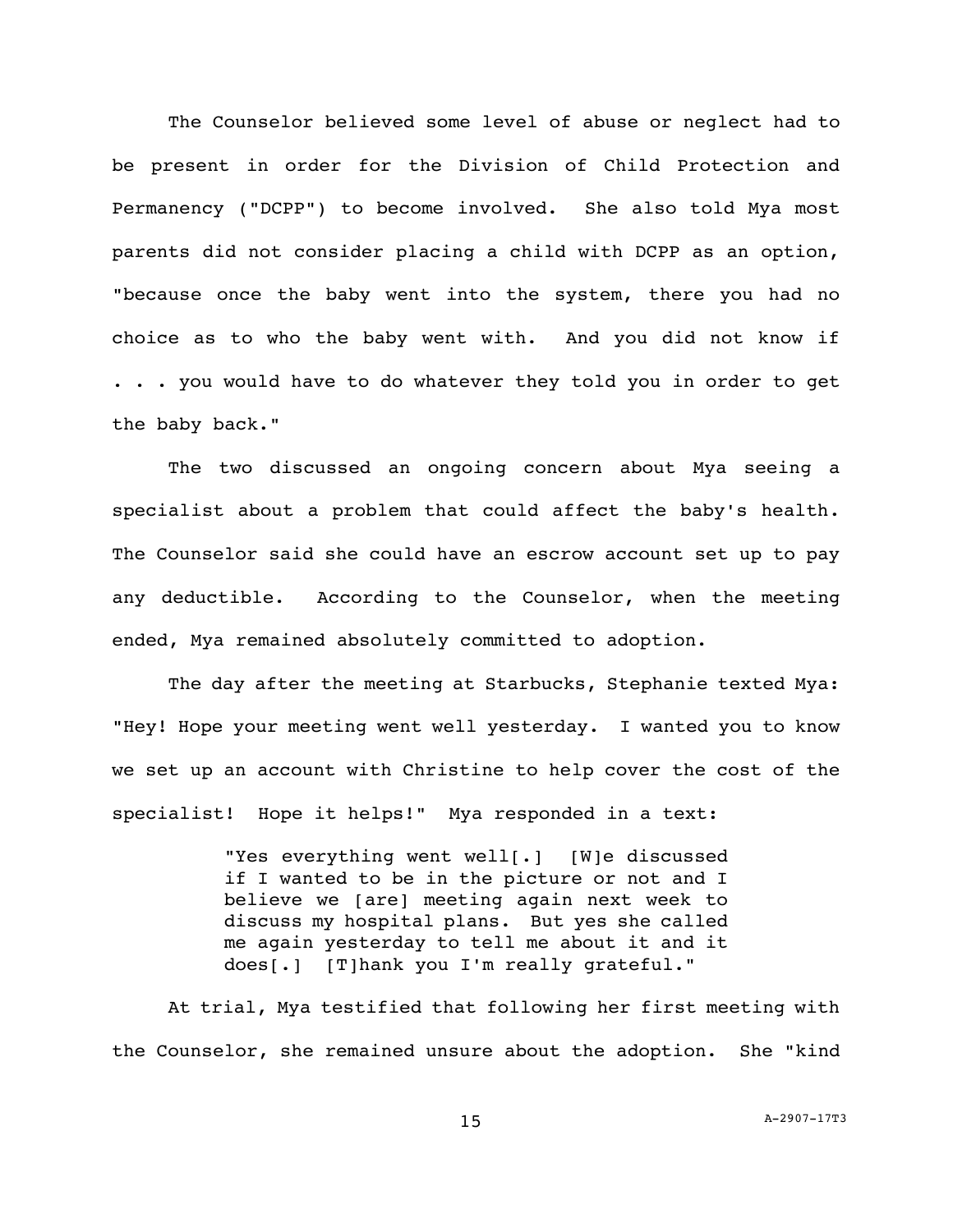of wanted to go through with it, but at the same time . . . was thinking maybe not." Mya had begun to feel the baby kick and move, and she felt a connection with the child, but "wasn't really certain." She thought based on what the Counselor had told her, adoption would be the right thing to do.

Mya and the Counselor met a second time at 5:30 on the afternoon of July 11, 2017. Mya said they met at Starbuck's at the Counselor's suggestion and the meeting lasted approximately thirty minutes. She testified the Starbucks was a bit more crowded than before. When Mya and the Counselor spoke, a woman sitting at a nearby table leaned over and tried to listen to them.

Mya recalled the Counselor handed her the birth plan, asked her to fill it out, and said if she had any questions she should ask. As she completed the form, Mya had questions about whether the adopting parents would be observers and about the room where she would deliver. The Counselor explained Mya would be admitted to a non-maternity room because no one knew about the pregnancy, so if someone came to the hospital, none of the information would be available as to why she was there.

Mya took approximately ten minutes to complete the form. When she finished, she and the Counselor discussed some issues concerning her pregnancy and the fact she still was not "showing." The Counselor told her some personal stories and Mya speculated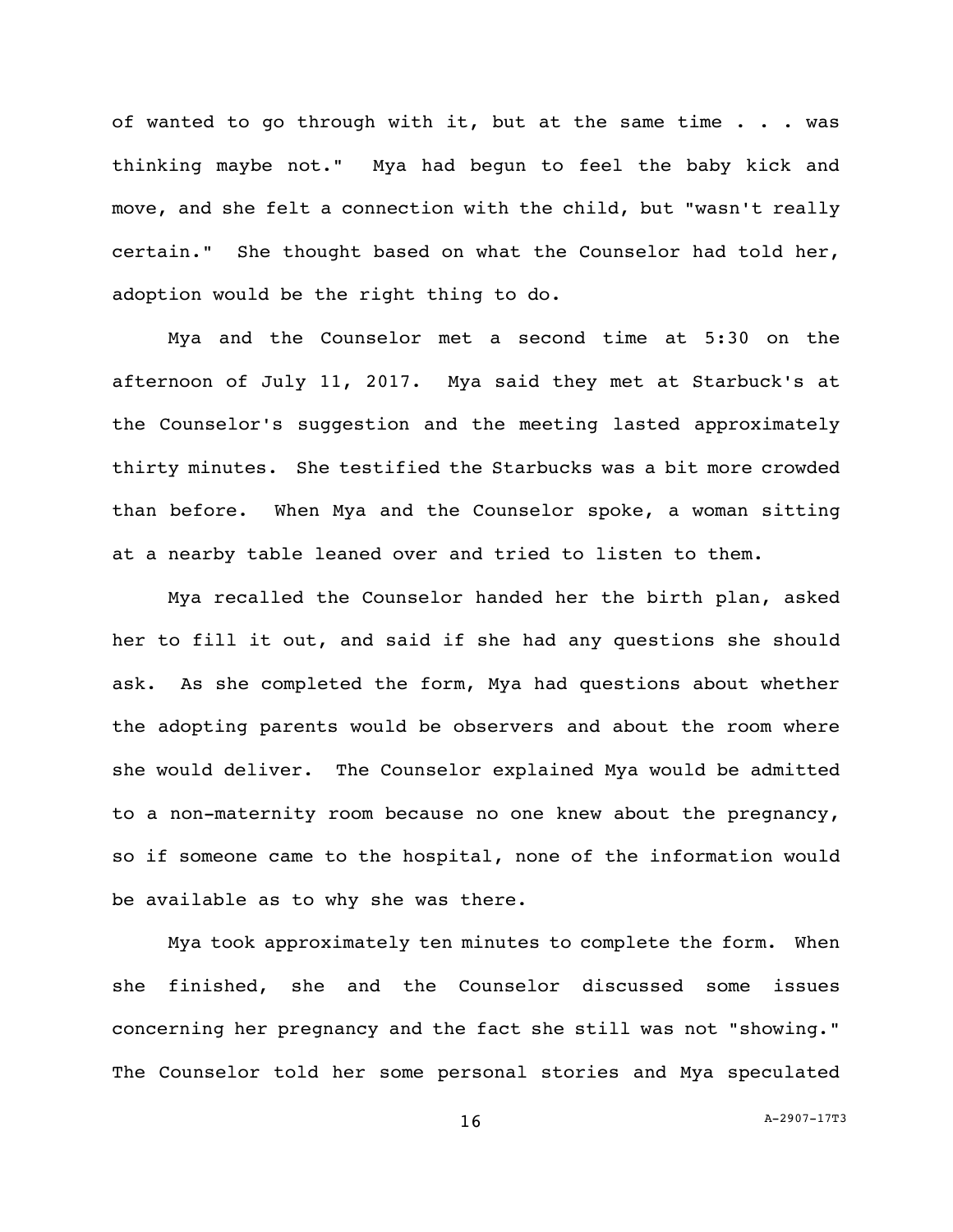"she was just trying to make conversation with me." According to Mya, they discussed nothing else at the July 11 meeting.

Asked by her attorney where she was in terms of the 50/50 balance or her thought process, Mya responded that she really wasn't thinking about it in those terms. She was just going with the flow. She was scared because she knew she would be going into labor soon.

The Counselor testified they met at Starbucks on July 11 at Mya's request. The meeting lasted approximately one hour. During the meeting, the Counselor explained she had thoroughly reviewed the information Mya had completed for Lifetime, including Mya's identification of the birth father. The Counselor explained that the birth father would either have to participate in the adoption or be notified about the adoption. Mya said he was a loser, he had not told his family, and she had not spoken with him in months. The Counselor asked if she had reconsidered parenting and whether the birth father would be able to provide child support. Mya dismissed the suggestion out of hand.

According to the Counselor, they again discussed options to adoption. The Counselor asked if Mya had given any more thought to foster care. Mya's answer was no. The Counselor asked if Mya had given any more thought to telling her mother or her sisters. Mya again said no. The Counselor asked if, considering the baby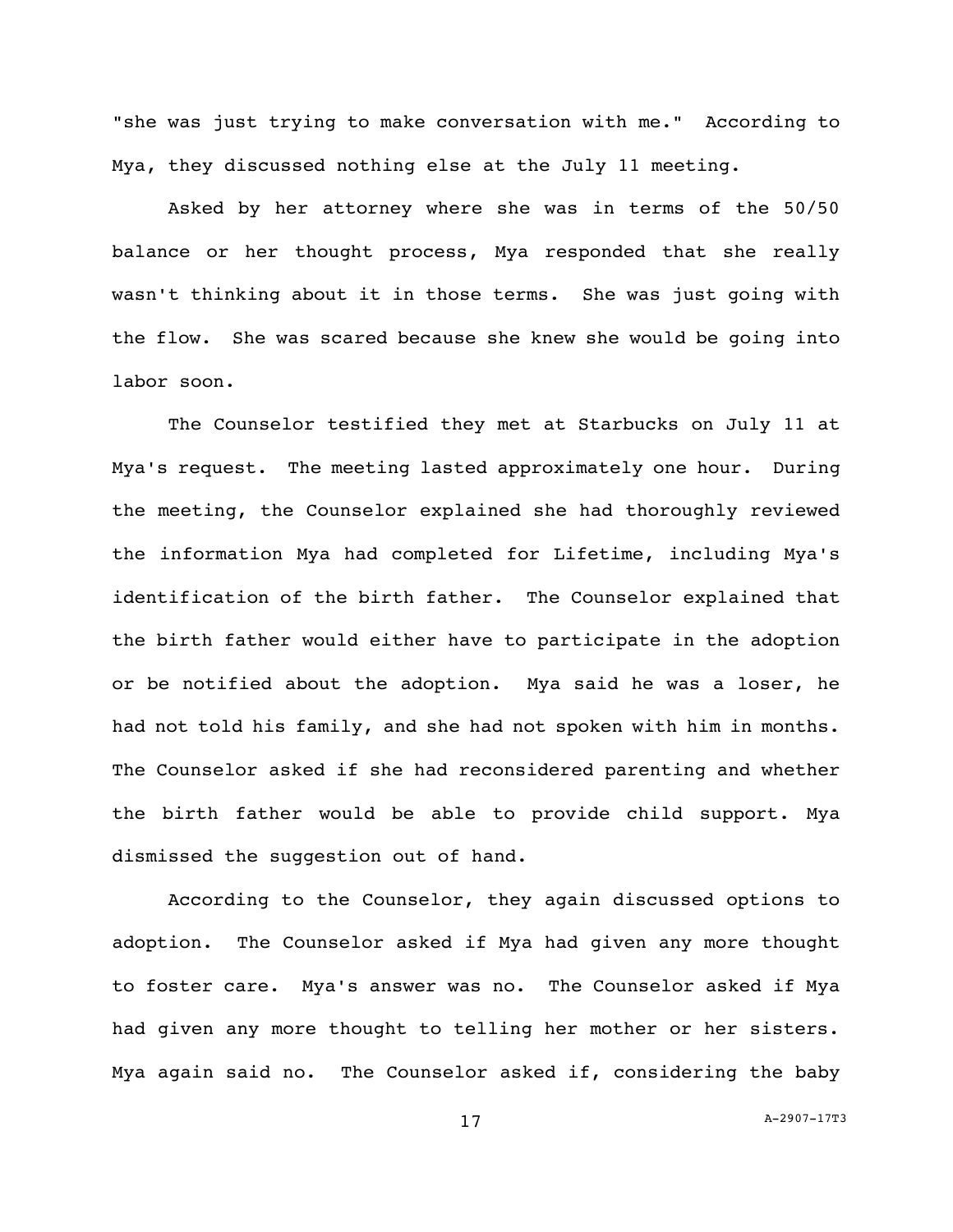was Mya's mother's grandchild, her mother might soften up. Mya again said no. Mya gave the Counselor details about her relationship with her sister Miriam and her mother's feelings about Miriam and about her. Mya got emotional when talking about the relationships among her, her mother, and Miriam.

The Counselor again inquired if Mya had given any thought to the birth father, a friend, or a family member parenting the baby. Mya "was again, completely dismissive of every other option." Rather, Mya appeared to be very excited about the identified adoption plan and about meeting Stephen and Stephanie. The Counselor and Mya reviewed the hospital plan. Mya wanted to make sure the baby had the adoptive parents' last name, because she did not want any documentation with her last name on the birth certificate.

Between the second meeting and the day Mya gave birth, the Counselor texted Mya to see how she was doing and to set up another session. Although the two scheduled another session, it did not take place as scheduled, because Mya went into labor.

The day Baby J was born, Mya left work at noon. She gave birth mid-afternoon. The only non-staff person present was Mya's co-worker. When the baby was born, a nurse took the baby to another location. Mya presumed it was the neo-natal intensive care unit. Later, the nurse returned and asked if Mya wanted to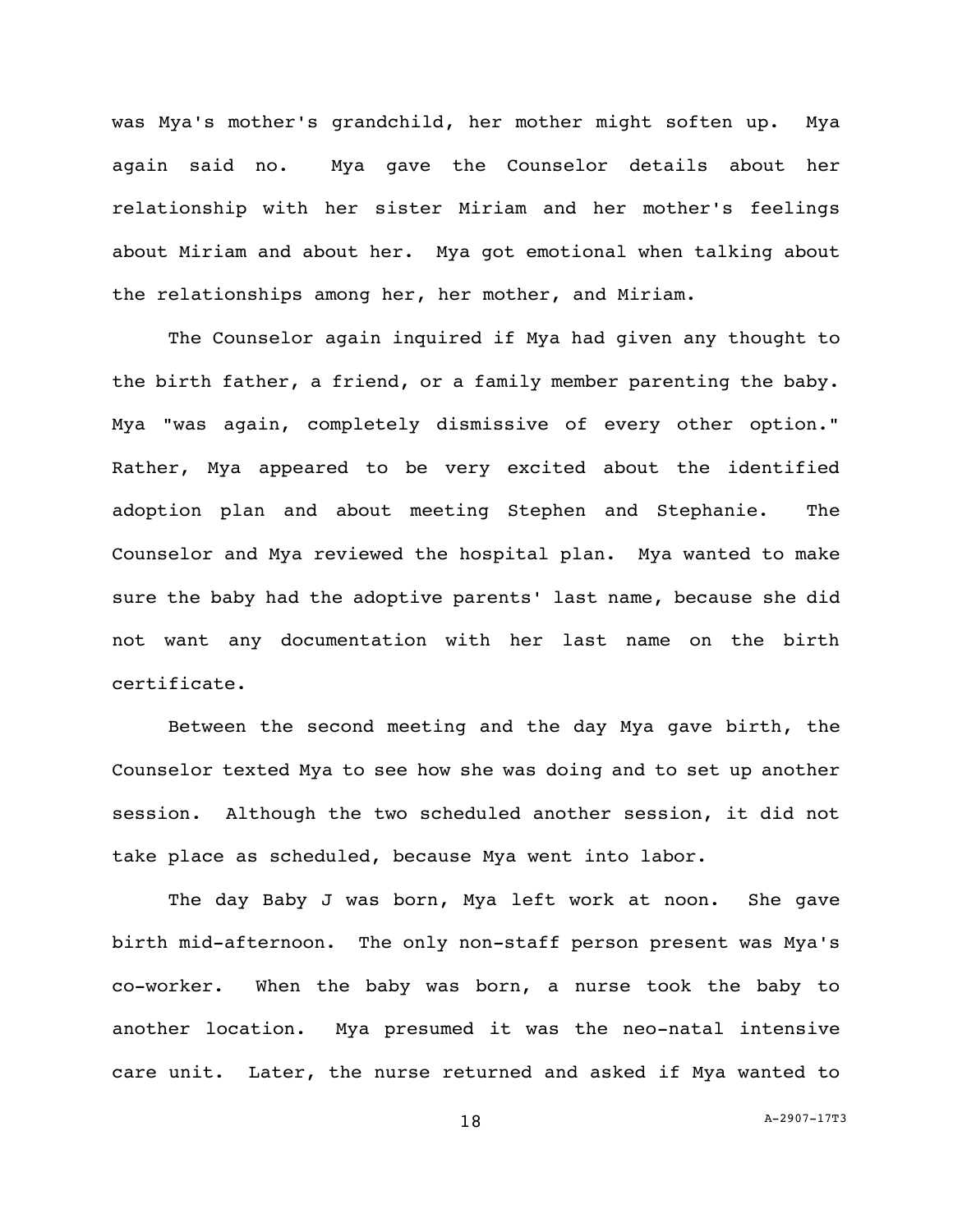hold the baby. She did. Mya held the baby for approximately fifteen minutes, but then the baby started to cry and the nurse realized Mya did not know what to do. The nurse calmed the baby and placed the baby in its bed, which was in Mya's room.

Between the delivery of the baby and 8:00 that evening, the child's father, his sister, and a friend of Mya visited her. Earlier that day, a friend of Mya texted Stephanie that Mya was in labor. Stephanie arranged to fly to New Jersey and drive to the hospital. When she arrived, the baby's father, his sister, the sister's girlfriend, and Mya's co-worker were in the room. They appeared to be enjoying themselves. Mya was holding the baby. According to Stephanie, Mya "asked if I wanted to meet my [child], and she handed [the baby] to me." Stephanie held the baby from that moment until Mya was discharged that evening. Immediately before her discharge, Mya held the baby one more time then returned it to Stephanie.

Approximately one-half hour before Mya was discharged, Mya handed Stephanie her wrist band. Stephanie thought Mya should stay overnight. When she asked why Mya was leaving, Mya said she had missed dinner with her mother, who was "blowing up" her cell phone trying to locate her. Mya also wanted to sleep in her own bed that night.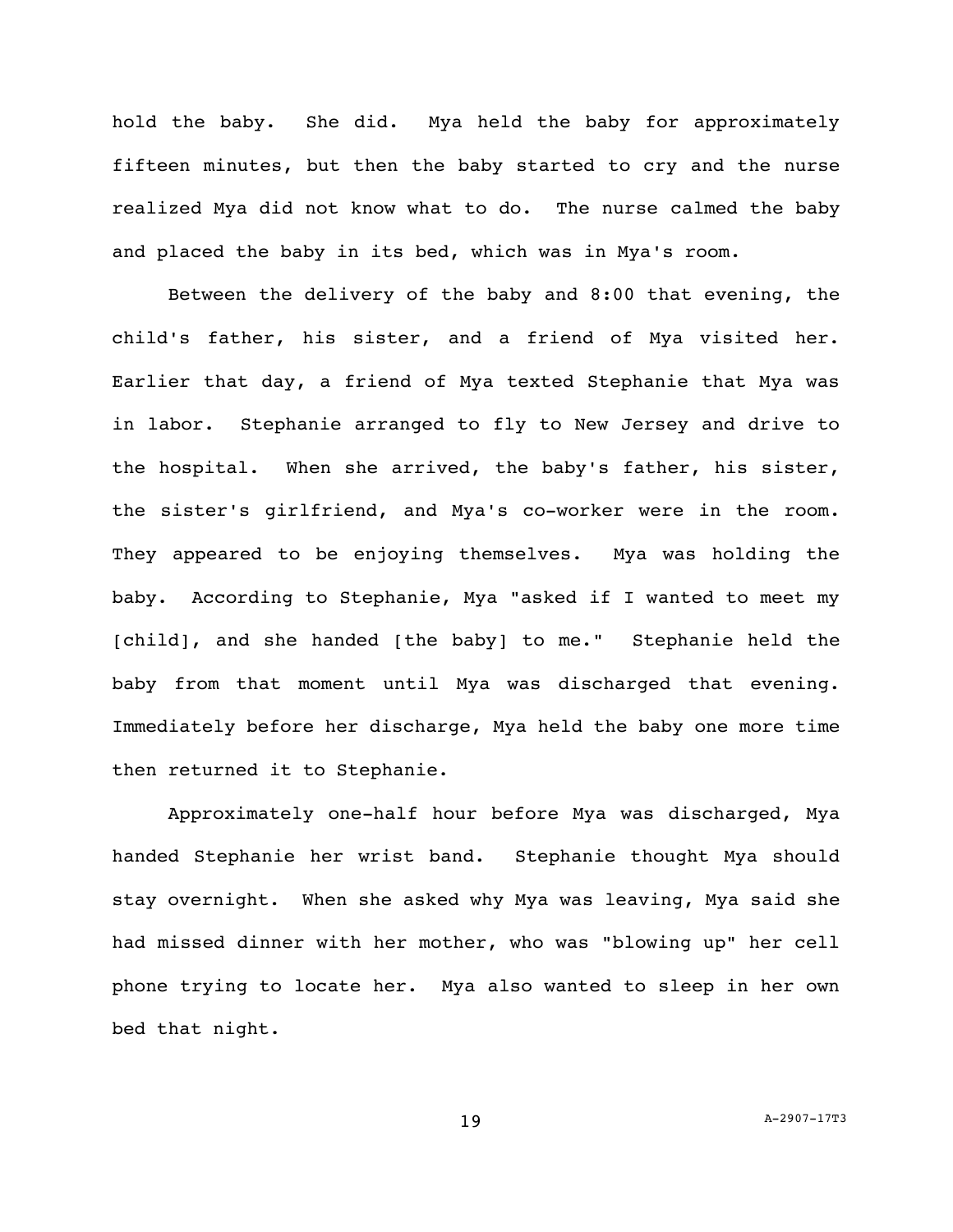Between nine and ten o'clock that night, Stephanie and Mya exchanged text messages. Mya wished Stephanie a good night with the baby. Mya said: "I'm so happy for you guys!" Mya also thanked Stephanie for some small gifts she and Stephen gave to her.

The next evening, Mya met the Loving Choice Counselor in the hospital lobby to sign papers authorizing the baby's discharge to Loving Choice. Mya signed a document entitled "TRANSFER OF CUSTODY, CONSENT TO ADOPTION, AUTHORIZATION FOR MEDICAL CARE." According to Mya, during the meeting, the Counselor did not discuss options to adoption, government programs, or foster care. She did not encourage Mya to speak with her mother. The meeting took only approximately ten minutes. After accompanying Mya to the hospital's information desk to find out where Mya had to go to sign papers concerning the birth certificate, the Counselor left.

Like the first two meetings, the Loving Choice Counselor recalled things differently. She had spoken with Mya the previous day after the baby's birth. She told Mya she did not think it was a good idea for Mya to be discharged from the hospital four to six hours after the delivery. Mya said she didn't want to raise any suspicions at home, she wanted to sleep in her own bed, and she had to go to work first thing in the morning.

The next day, when the two met in the hospital lobby, the Counselor reviewed the custody forms with Mya. According to the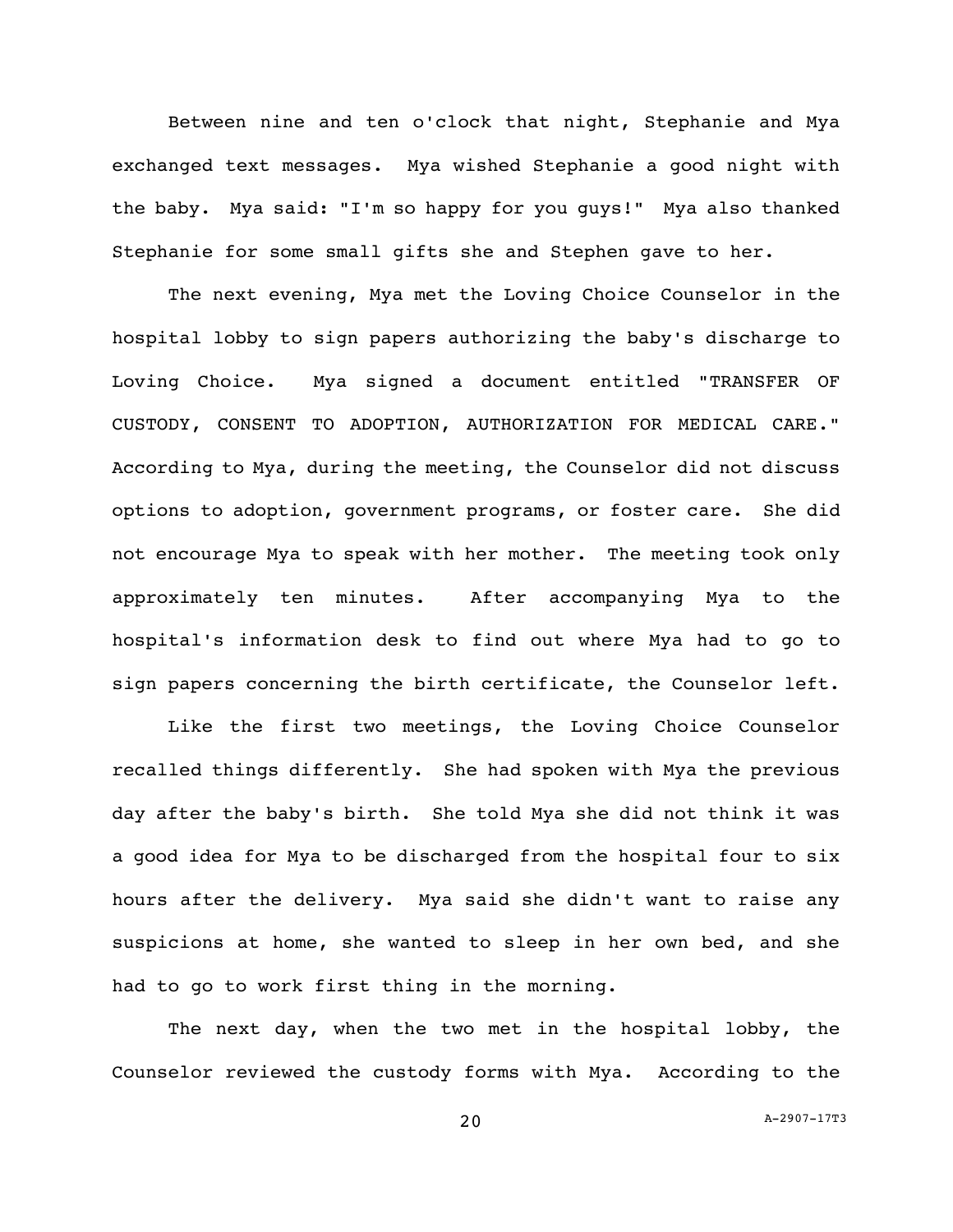Counselor, she once again talked to Mya about options. The Counselor said to Mya, "now that [the baby's] here, and . . . exists, and you've held [the baby], and spent time with [the baby], and [the birth father] has held [baby] and spent time with [the baby], have you given any more thought of telling your mother?" Mya said "no."

The Counselor explained that upon the baby's discharge, legal custody of the baby would be transferred to Loving Choice, which would in turn transfer physical custody to Stephen and Stephanie. The Counselor specifically informed Mya the transfers would not be a termination of her parental rights. Mya had no questions about the documents she signed or the transfer process. She was in a hurry to "get upstairs to do what she needed to do, and she had dinner plans with her mother that she said she could not cancel." The Counselor asked if Mya intended to go up and see the baby and Stephen and Stephanie. Mya said she did not. The meeting, which had lasted approximately forty minutes, then ended.

The Loving Choice Counselor took handwritten notes of each meeting with Mya and placed them in Mya's file, a practice she had followed, without exception, with every birth mother she had counseled. In this case, however, she shredded the notes before testifying at the hearing. She claimed her notes were illegible, so she typed them and maintained the typewritten version in Mya's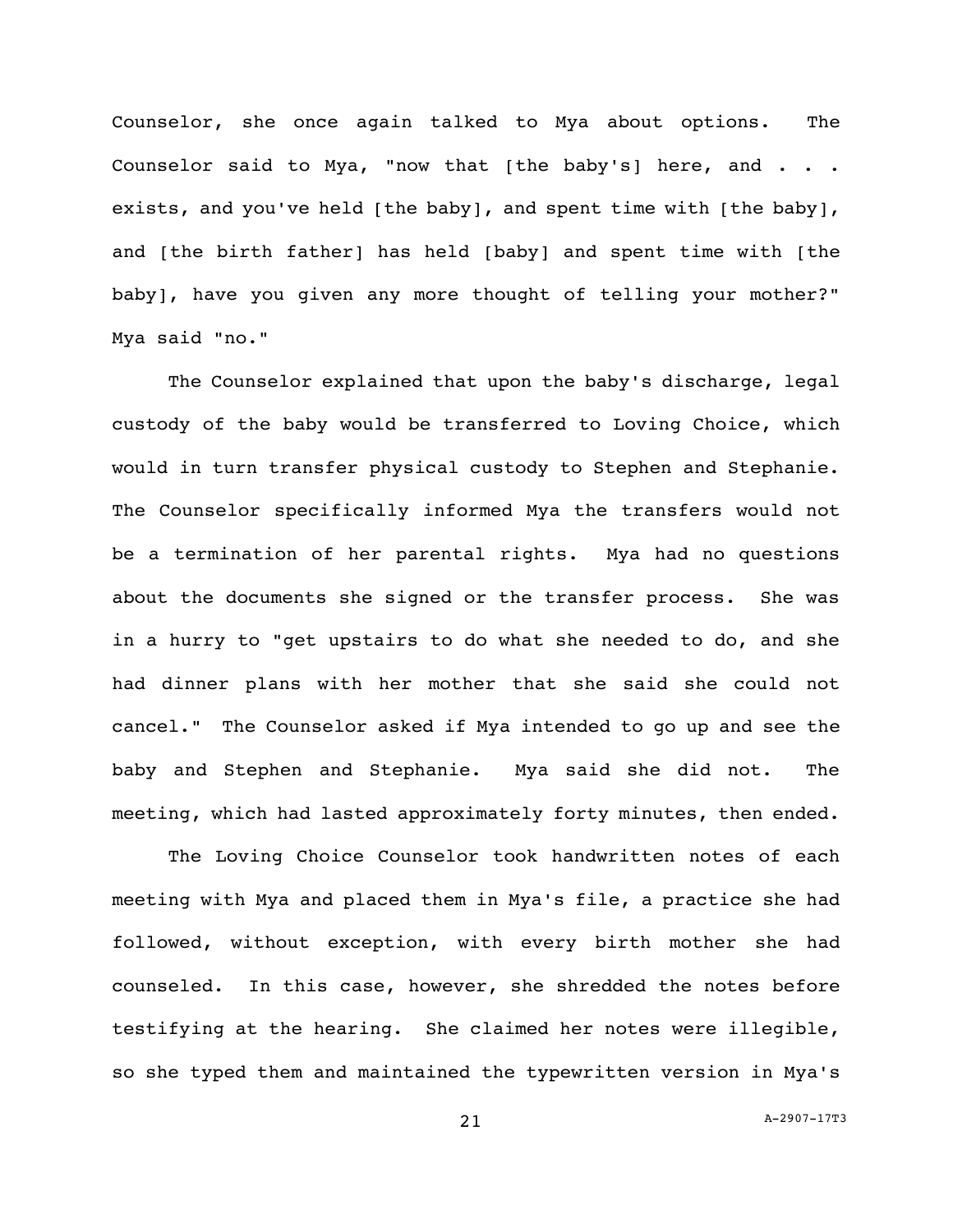file. She acknowledged during her testimony this was the only time she had ever shredded her handwritten notes.

Mya next spoke to the Counselor on July 25. The Counselor texted her in the morning, approximately 8:30 or 9:00, and said she would find an attorney near Mya's home so that Mya and the attorney could discuss the surrender papers. Later that afternoon, at approximately two o'clock, the Counselor texted Mya and asked if Mya would drive to the Loving Choice office because the only attorney available that day was not from Mya's area.

Mya agreed and arrived at Loving Choice at approximately six o'clock that evening. She met the Counselor, who gave her an "Affidavit of Birthmother Regarding Birthfather," which Mya read to herself. The Counselor also presented her with a copy of an "Affidavit in Support of Surrender of Custody and Consent for Adoption." The Counselor discussed some of this document with Mya, but they were interrupted when the attorney arrived. Mya met privately with the attorney, who Loving Choice had contacted many times in the past to counsel birth mothers. Loving Choice paid the attorney's fee.

According to Mya, her meeting with the attorney lasted approximately twenty to twenty-five minutes. The attorney explained she was there to make sure Mya understood what a "surrender" meant and to make sure she was given the correct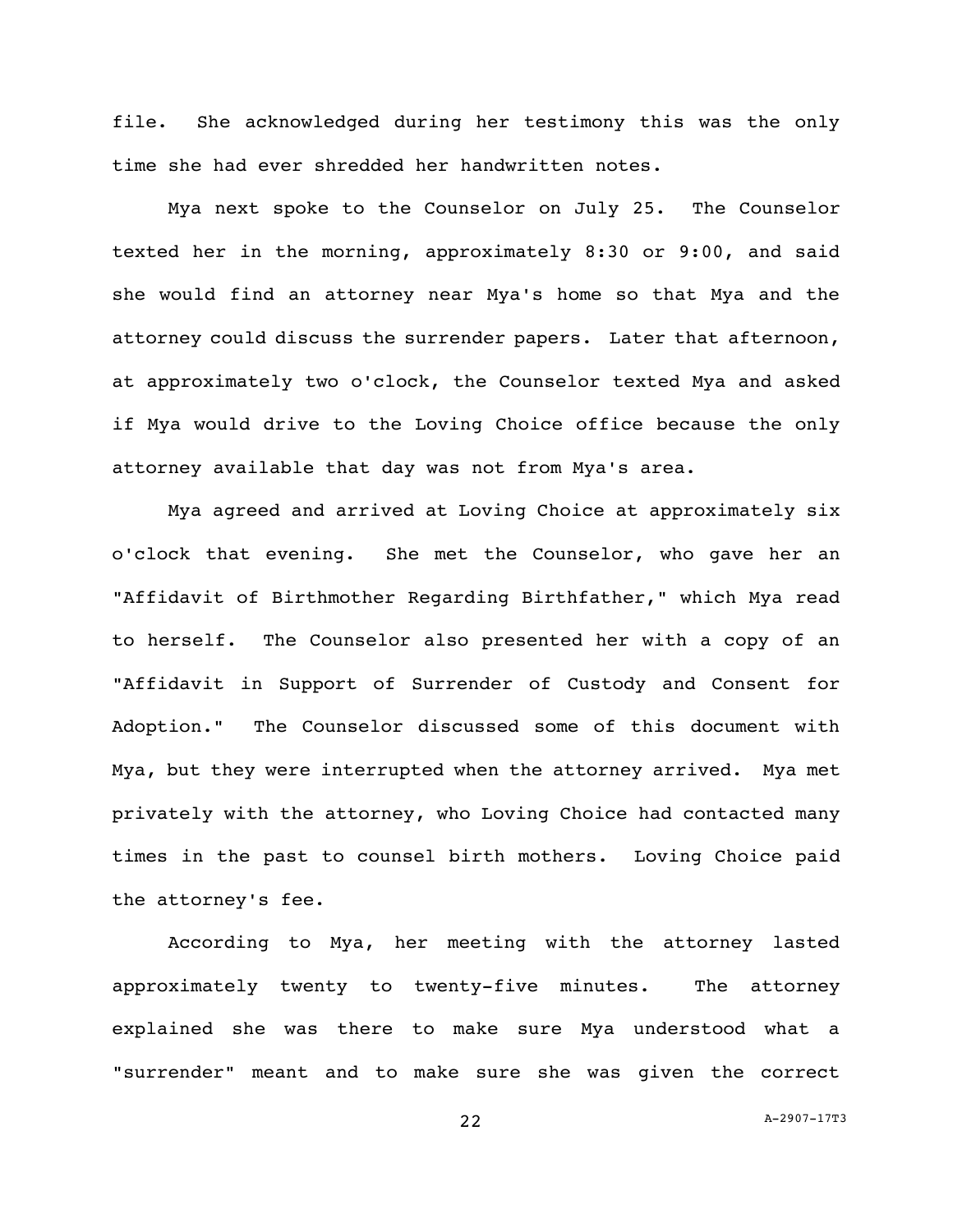information about the documents she would sign. No one explained to Mya the relationship between the attorney and the agency. No one informed Mya that she could hire her own attorney.

Mya said the attorney told her that if she had any expenses throughout her pregnancy, such as maternity clothes, the attorney could have the agency billed. The attorney handed Mya a paper to sign, and Mya signed it. Next, the attorney reviewed the surrender document Mya had started to review with the Counselor when they were interrupted.

Mya's attorney testified she became involved with Mya after Loving Choice's Director requested she come to the agency and counsel Mya. The attorney met with Mya once, on July 25, 2017, at Loving Choice. Mya did not sign a retainer agreement. The attorney said Loving Choice had retained her to represent Mya. The agency paid the fee, and the attorney understood it came from the fee the agency charged the adopting parents.

When the attorney met with Mya at Loving Choice, she confirmed Mya had reviewed some documents with the Loving Choice Counselor. Mya did not want to review the documents again. The attorney explained that a birth parent could not sign any documents until at least seventy-two hours had passed since the baby's birth. In Mya's case, this requirement had now been met. Next, the attorney explained that once Mya signed the surrender, her signature would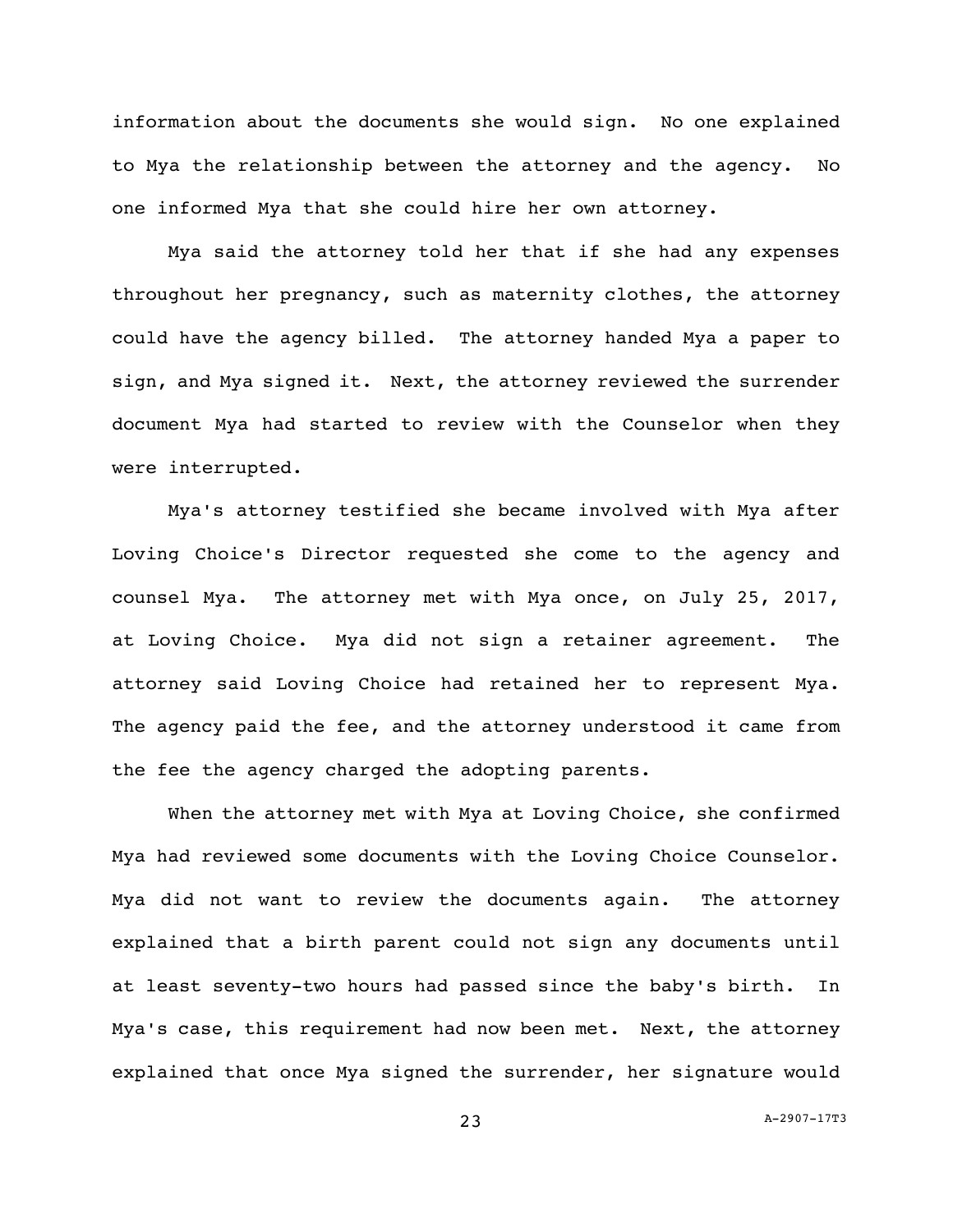be irrevocable, that is, the surrender of the baby is permanent "so that if they call the next day to say they changed their mind, it would be too late."

The attorney also explained the procedure by which the adopting parents' names would be placed on the birth certificate; that any agreements with the adopting parents for ongoing contact with the child are unenforceable in New Jersey after the adoption; how agencies investigate adopting parents; and the concepts of physical and legal custody. The attorney explained the concepts of coercion and duress. She explained to Mya no one could force her to sign the documents. She asked Mya if anyone was forcing her to do so.

Last, the attorney asked Mya, "[a]re you ready, then, to go downstairs at this time and sign the papers?" Mya was ready.

Mya and the attorney went to a room and sat with the Loving Choice Counselor and Director. They sat at a table and circulated documents that Mya signed.

Mya testified that as she was signing the documents, she felt she "was kind of being rushed, and like hovered on." The other three adults were telling her where to sign, and to pass each signed document along. No one read anything to her. The other three denied anyone rushed Mya.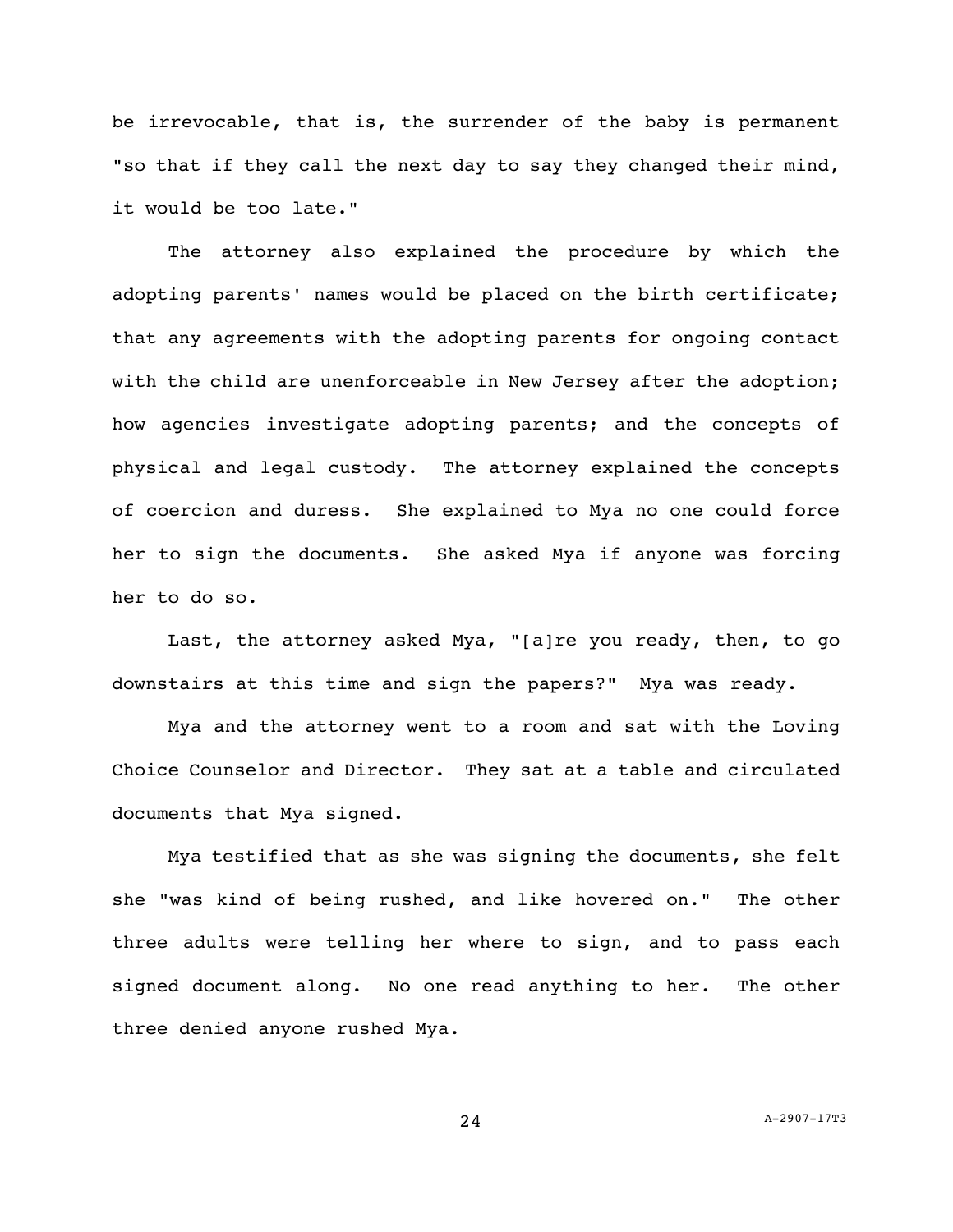Mya saw the baby twice after it was discharged from the hospital, both times in Stephen and Stephanie's hotel room. After the second visit, Stephen, Stephanie and the baby returned to their home state.

Between the end of July when Stephen and Stephanie returned to their home state with the baby, and September 1, Stephanie and Mya exchanged text messages about the baby. Mya expressed no regrets about the adoption. Rather, she commented that Stephen and Stephanie and the baby made a beautiful family. That changed.

Mya testified that during the third week in August she went to Mariah's home after taking Mariah's daughter to Starbucks. Her mother was at Mariah's house with Mariah's son. Mya began to cry. Her mother and sister asked what was wrong, and Mya told them about the baby and the adoption. A couple days later, Miriam was visiting with Mariah when she saw a medical bill for services to Mya. She asked Mariah about the bill and Mariah told her about the baby.

On September 1, at nine o'clock in the morning, Mya texted Stephanie and asked how the baby was doing. Stephanie responded. That afternoon, Mya's sister, Miriam, texted Stephanie. In her text to Stephanie, Miriam informed Stephanie that Mya wanted the baby back. Stephanie replied to Miriam. Later that day, Stephanie received the following email from Mya: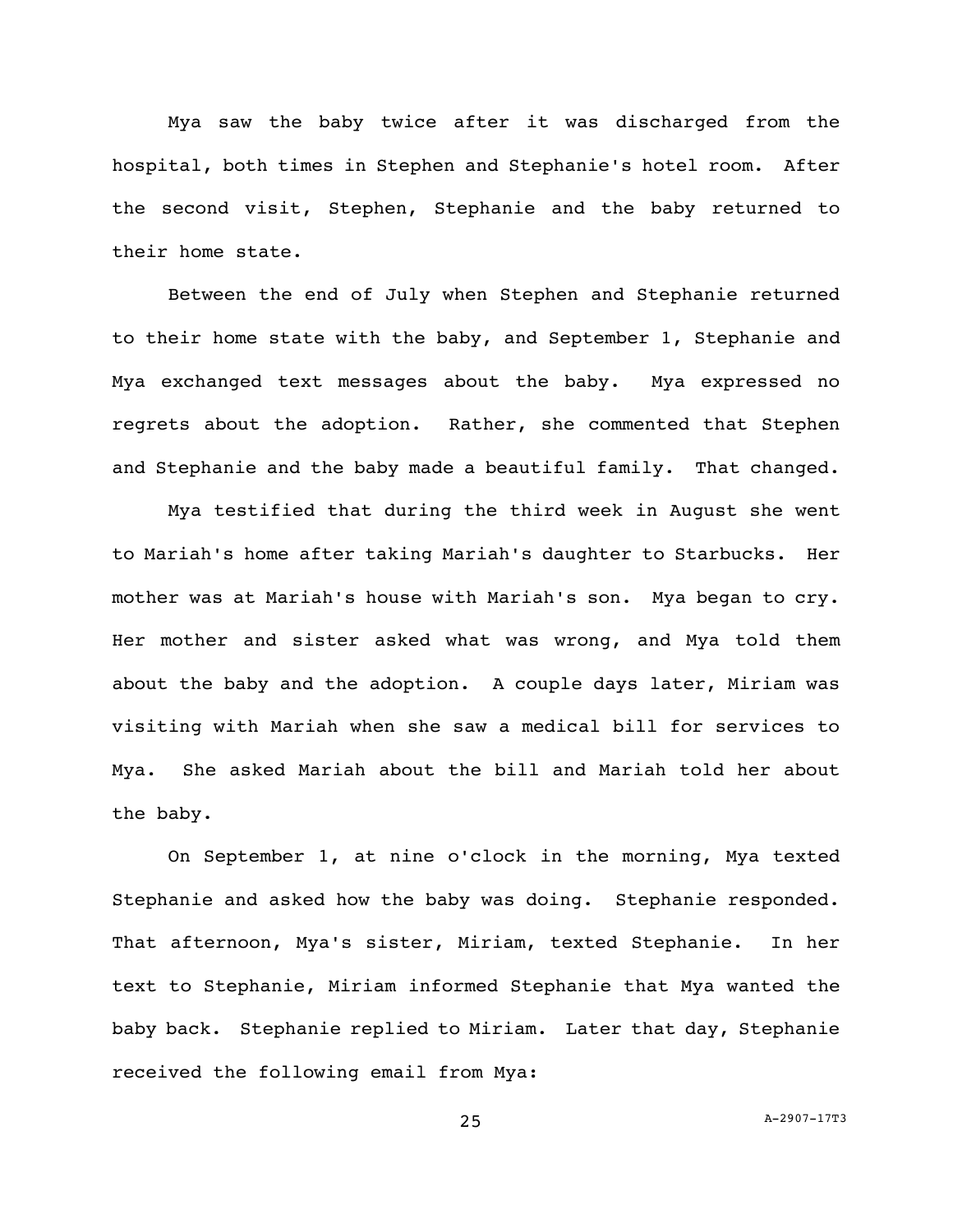I am so sorry [Stephanie] I really am but it's really killing me not having [the baby] in my life. I really thought it would be fine and I would be able to go through with it but I can't[.] I miss [the baby] so much everyday and cry for [the baby] every night. I hate to do this to you and [Stephen] but I want [the baby] back and I am willing to repay you guys everything you spent . . . and more[.] I just really want [the baby] back.

The same day, September 1, Mya also wrote a letter to Loving Choice. She said she wished to revoke the adoption. She explained why:

> I was under the impression that I would have no family support and I did not think I would be able to do it alone. Since the day [the baby] was born, I felt a complete emptiness inside. I know that I did the biggest mistake in my life giving [the baby] up for adoption & and I regret it so much. The guilt was eating me alive that I ended up telling my family what I did. It was not the easiest discussion but I realized then that I did have the support of my family.

Mya also explained her regret about her decision: "I realize that once I signed those papers there was no turning back and it was irrevocable, but I wish to get [the baby] back. I was not a hundred percent sure about adoption. I just felt like it was the right thing to do at the time."

After repeating her regret about the "choice I made," Mya said she did not need the counseling that had been offered to her, but rather needed the baby back in her life. She apologized for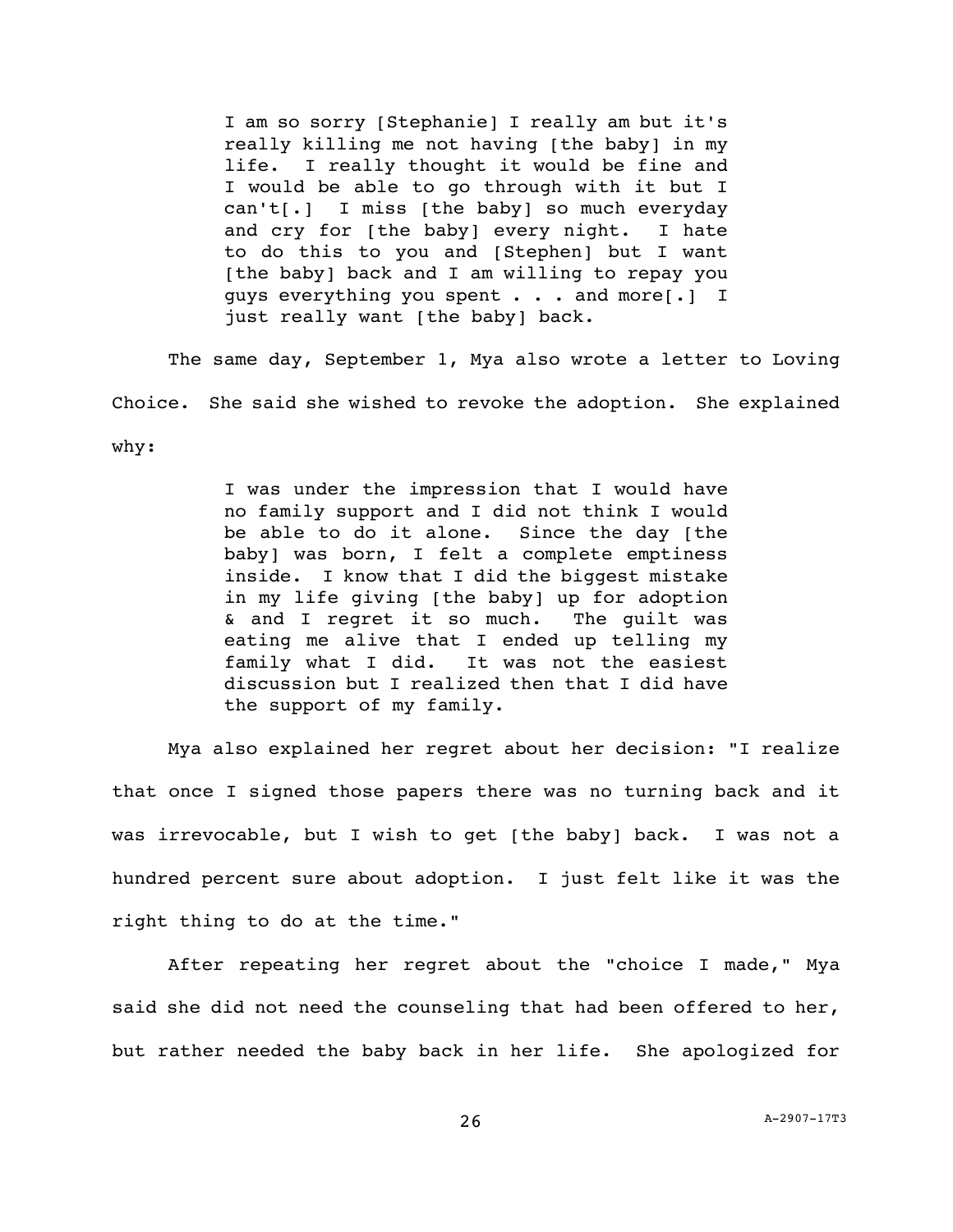putting everyone through the "whole adoption process" but insisted that the baby be returned.

Mya testified at trial she would not have surrendered the child for adoption and would have discussed the pregnancy with her mother, had the Loving Choice Counselor informed her about the availability of services, counseled her about foster care, and encouraged her to tell her mother about the pregnancy.

Stephen and Mya's sister, Mariah, also testified at the hearing. Their testimony added nothing to the testimony of the other witnesses.

### C.

The trial court determined Mya had demonstrated the voluntary surrender should be set aside. In its February 21, 2018 oral opinion, the court concluded Loving Choice had failed to satisfy its regulatory obligations concerning counseling of Mya, and the failure constituted misrepresentation, a statutory ground for setting aside a surrender. The court also found Loving Choice did not substantially comply with the statutory requirement that it offer counseling prior to execution of the surrender.

The court based its decision mostly on its resolution of Mya's and the Loving Choice Counselor's conflicting testimony about what they discussed during their two pre-birth meetings and one post-birth meeting. The court found Mya credible and the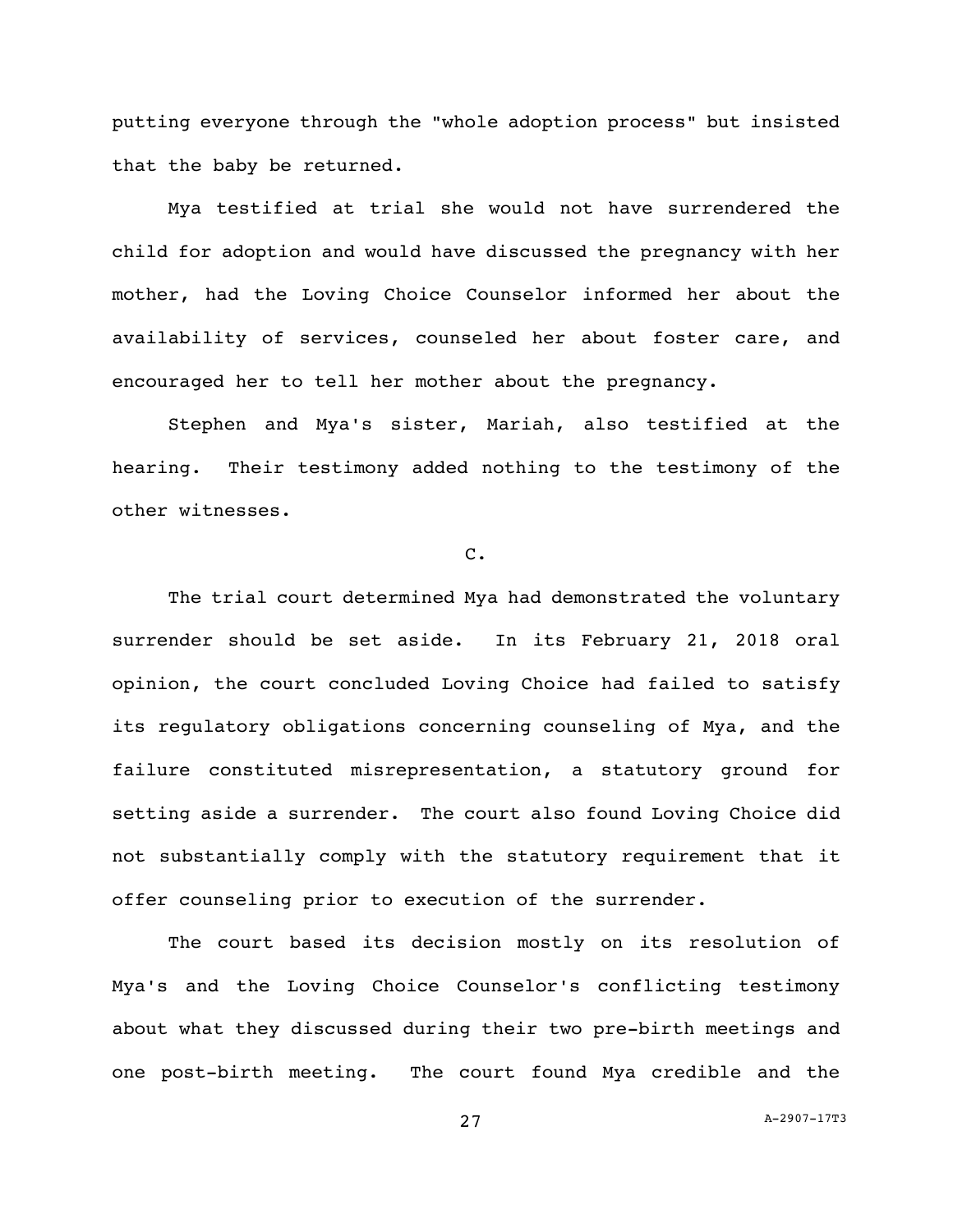Counselor not worthy of belief, primarily because the Counselor shredded the handwritten notes she made during each of her meetings with Mya. Although the Counselor testified the typewritten notes were verbatim reproductions of her handwritten notes, the court rejected that testimony. In view of the non-existence of the Counselor's handwritten notes, the trial court found "[e]ither there are no notes or those notes are fake." The court emphasized, "that really had a substantial impact on credibility."

The court also cited the Loving Choice Administrator's letters to her out-of-state counterpart and "To Whom it May Concern." The court considered the letters as evidence "it [was] already a foregone conclusion there's been a third counseling session and surrenders are being prepared."

The court reviewed regulations adopted by the Department of Children and Families. The regulations are included in a handbook approved agencies are required to follow. The court found Loving Choice complied with its statutory requirement to inform Mya her surrender was "a surrender of parental rights  $\ldots$  and means the permanent end of the relationship and all contact between the parent and child." N.J.S.A. 9:3-41. The court also found Loving Choice informed Mya the surrender would constitute a relinquishment of her parental rights in Baby J.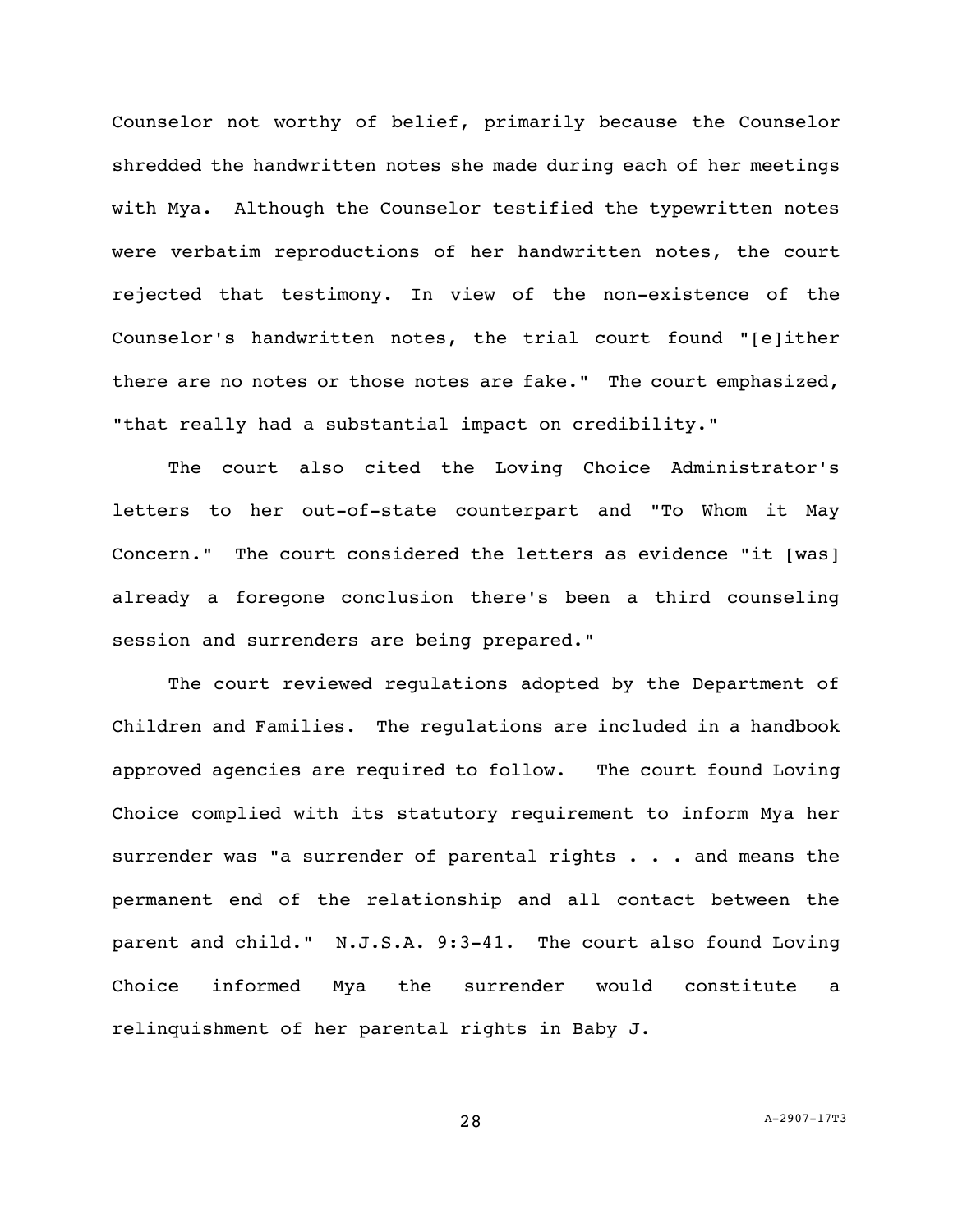In contrast, the court found Loving Choice did not comply with certain regulations. Most important, the court found these instances of non-compliance. First, Loving Choice did not provide Mya with three face-to-face counseling sessions conducted in a private and professional setting; Starbucks is not a private and professional setting.

Next, the court found Loving Choice did not explore with Mya alternatives to adoption, including temporary foster care, daycare, and care by relatives. The court determined the limited discussion about Mya's friend possibly providing daycare was insufficient.

In addition, the court found the only information the Counselor discussed with Mya about foster care was that Mya "was not a candidate for two reasons": DCPP usually acted only in instances of abuse or neglect; and, parents give up control over the child and the person with whom the child will be placed. The court found this information to be inaccurate and misleading.

Last, the court found Loving Choice did not inform Mya about possible assistance. The court noted Mya was left "uninformed about the opportunities that she might have to receive certain public assistance programs for which she may have qualified." The court found that without exploration of her options, Mya "was presented with false facts related to her options."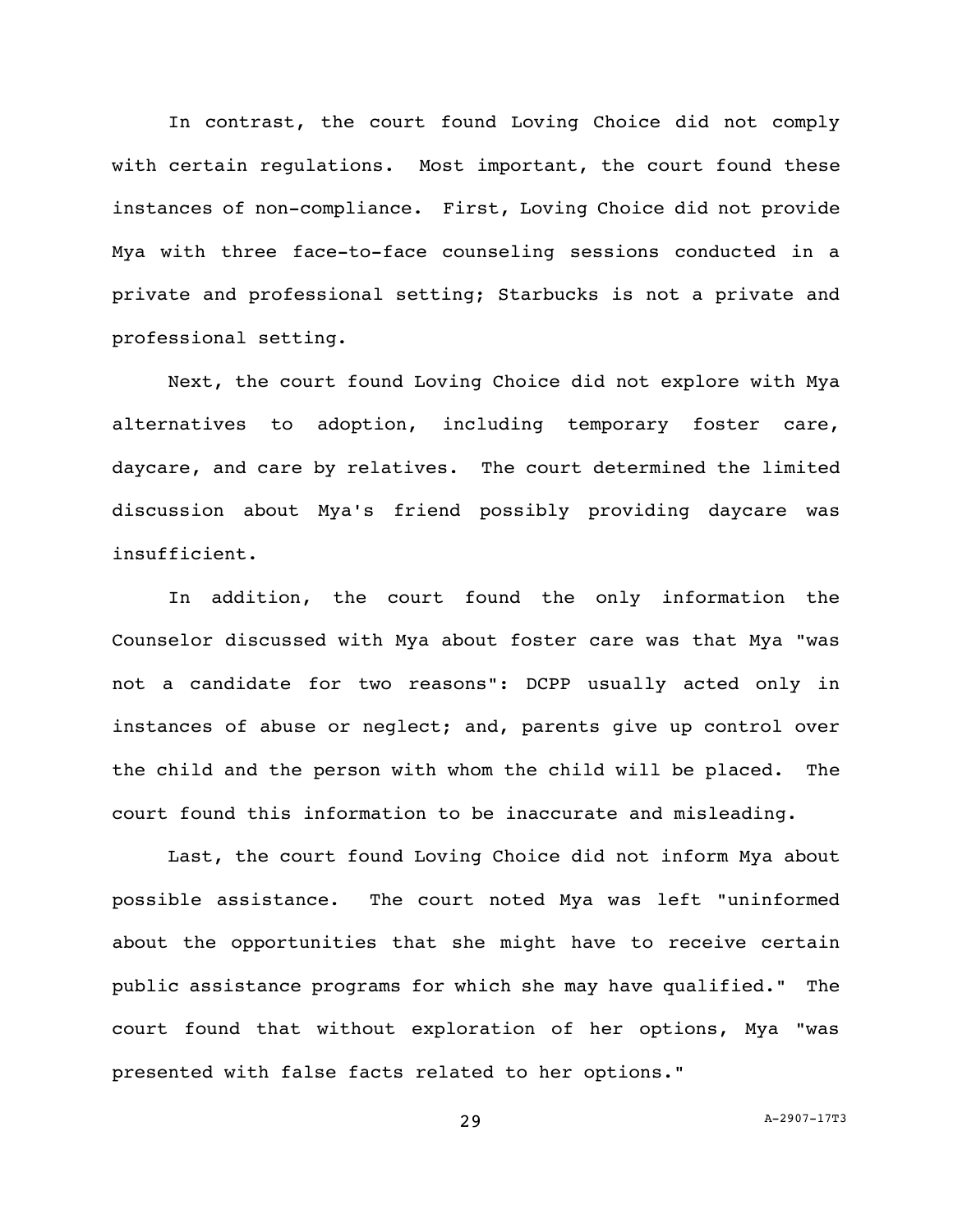Concluding the regulatory violations constituted misrepresentation, a statutory ground for voiding a surrender, the court nullified Mya's surrender and ordered Baby J be returned to her.

# II.

On appeal, the adopting parents contend the trial court's decision is internally inconsistent and its credibility findings are contrary to the overwhelming weight of the evidence, much of which the court overlooked when it rendered its decision. They also contend the court relied heavily on the Loving Choice Counselor's failure to inform Mya about various public assistance programs, even though there is no "public assistance" requirement in regulations concerning adoption agencies. The adopting parents assert the regulatory violations cited by the trial court do not constitute a statutory misrepresentation sufficient to nullify Mya's otherwise knowing and voluntary surrender. Last, the adopting parents argue Mya did not prove she qualified for any assistance programs or foster care.

Mya responds the trial court's factual determinations are amply supported by sufficient credible evidence on the record as a whole. She asserts the court correctly determined the Loving Choice Counselor's erroneous advice and omissions concerning topics addressed in administrative regulations constitute a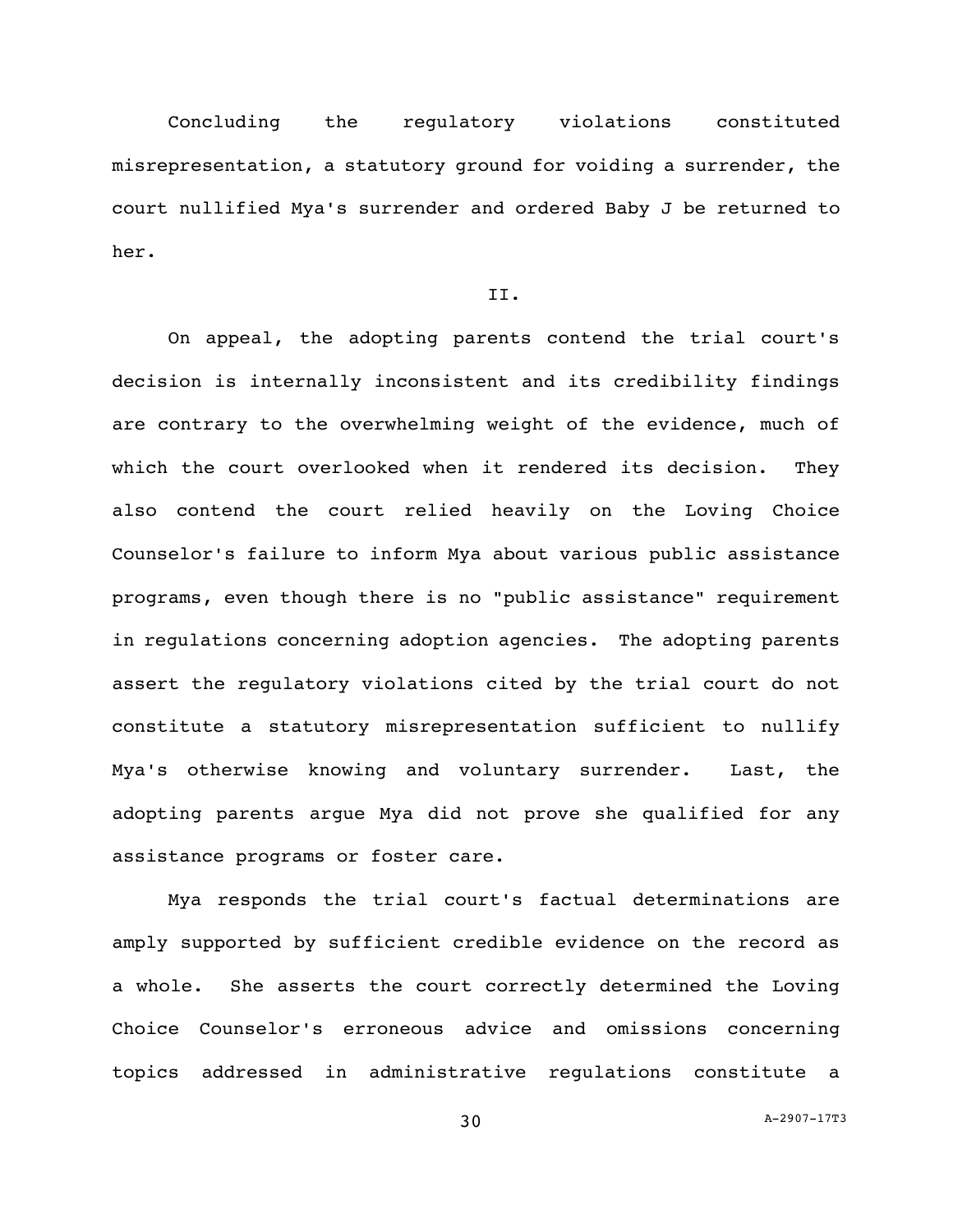misrepresentation, which is a statutory ground to nullify a surrender. Responding to the argument she did not prove she qualified for any social programs or foster care, Mya contends the adopting parents in the first instance were required to produce evidence she did not qualify for such programs.

# III.

#### A.

It is important for the parties to understand the limitations on appellate review of a trial court's decision. An appellate court reviews a Family Part judge's findings of fact and legal conclusions under different criteria. Generally, the judge's findings of fact are binding on appeal if "supported by adequate, substantial, credible evidence." Thieme v. Aucoin-Thieme, 227 N.J. 269, 283 (2016) (quoting Cesare v. Cesare, 154 N.J. 394, 411-12 (1998)). "Deference is especially appropriate 'when the evidence is largely testimonial and involves questions of credibility.'" Cesare, 154 N.J. at 412 (quoting In re Return of Weapons to J.W.D., 149 N.J. 108, 117 (1997)). That is so because the trial judge who "hears the case, sees and observes the witnesses, [and] hears them testify,  $\cdot \cdot \cdot$  has a better perspective than a reviewing court in evaluating the veracity of witnesses." Ibid. (first alteration in original) (quoting Pascale v. Pascale, 113 N.J. 20, 33 (1988)). For these reasons, appellate courts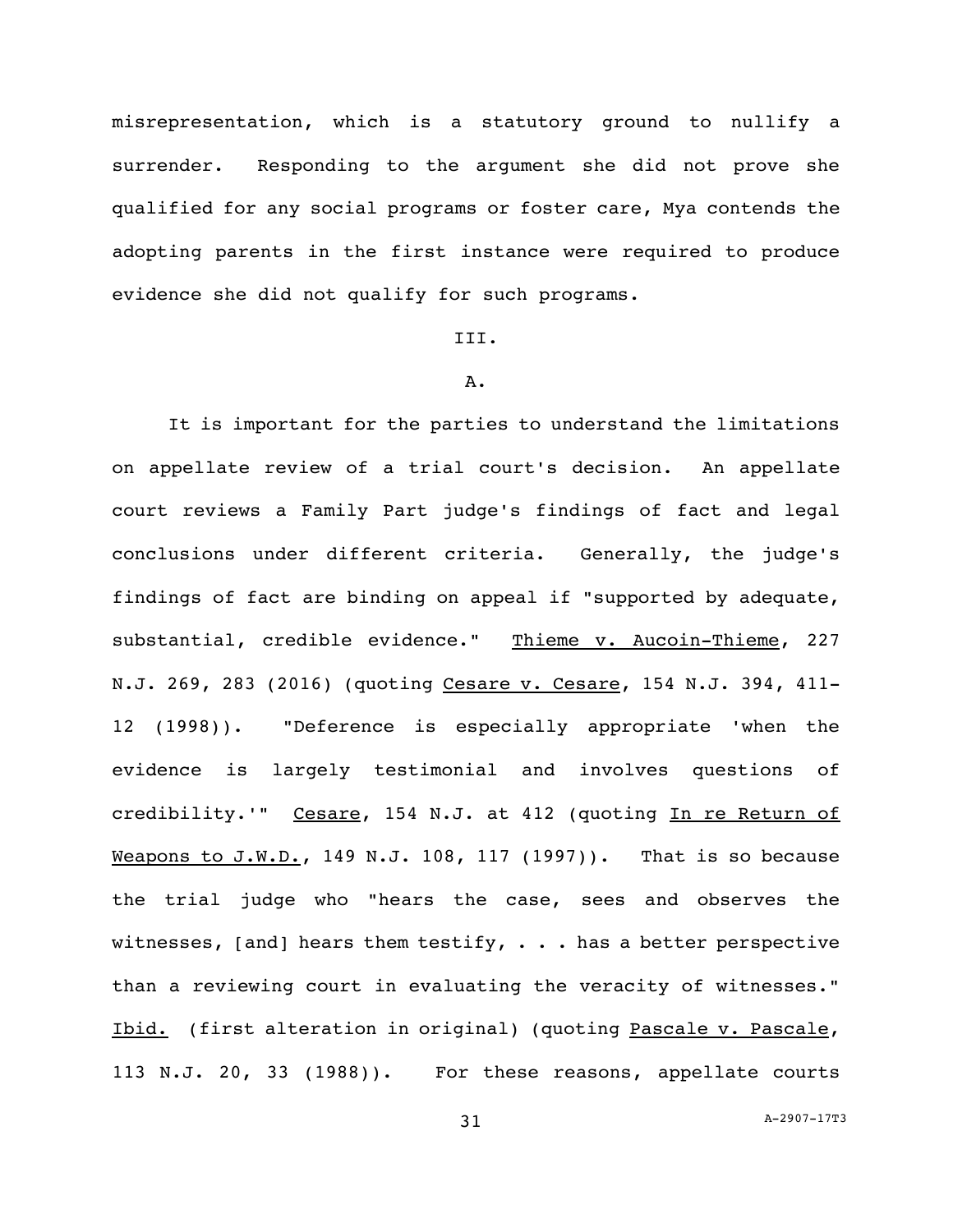will not reverse a Family Part judge's findings of fact unless they are "so manifestly unsupported by or inconsistent with the competent, relevant and reasonably credible evidence as to offend the interests of justice." Ibid. (quoting Rova Farms Resort, Inc. v. Investors Ins. Co. of Am., 65 N.J. 474, 484 (1974)).

In contrast, a trial judge "is in no better position than we are when interpreting a statute or divining the meaning of the law." D.W. V. R.W., 212 N.J. 232, 245 (2012). Hence we review questions of law anew. Gere v. Louis, 209 N.J. 486, 499 (2012). A Family Part judge's legal conclusions are entitled to no special deference. In re Forfeiture of Pers. Weapons and Firearms Identification Card belonging to F.M., 225 N.J. 487, 506 (2016) (citing Gere, 209 N.J. at 499).

# B.

The Adoption Act establishes the process for adopting children in New Jersey. In its first section, N.J.S.A. 9:3-37, the Legislature has declared "[t]he act shall be liberally construed to the end that the best interests of children . . . be of paramount concern." This section also requires that "[d]ue regard . . . be given to the rights of all persons affected by an adoption." Ibid.

Importantly, "[a] completed adoption establishes 'the same relationship[ ] . . . between the child and the adopting parent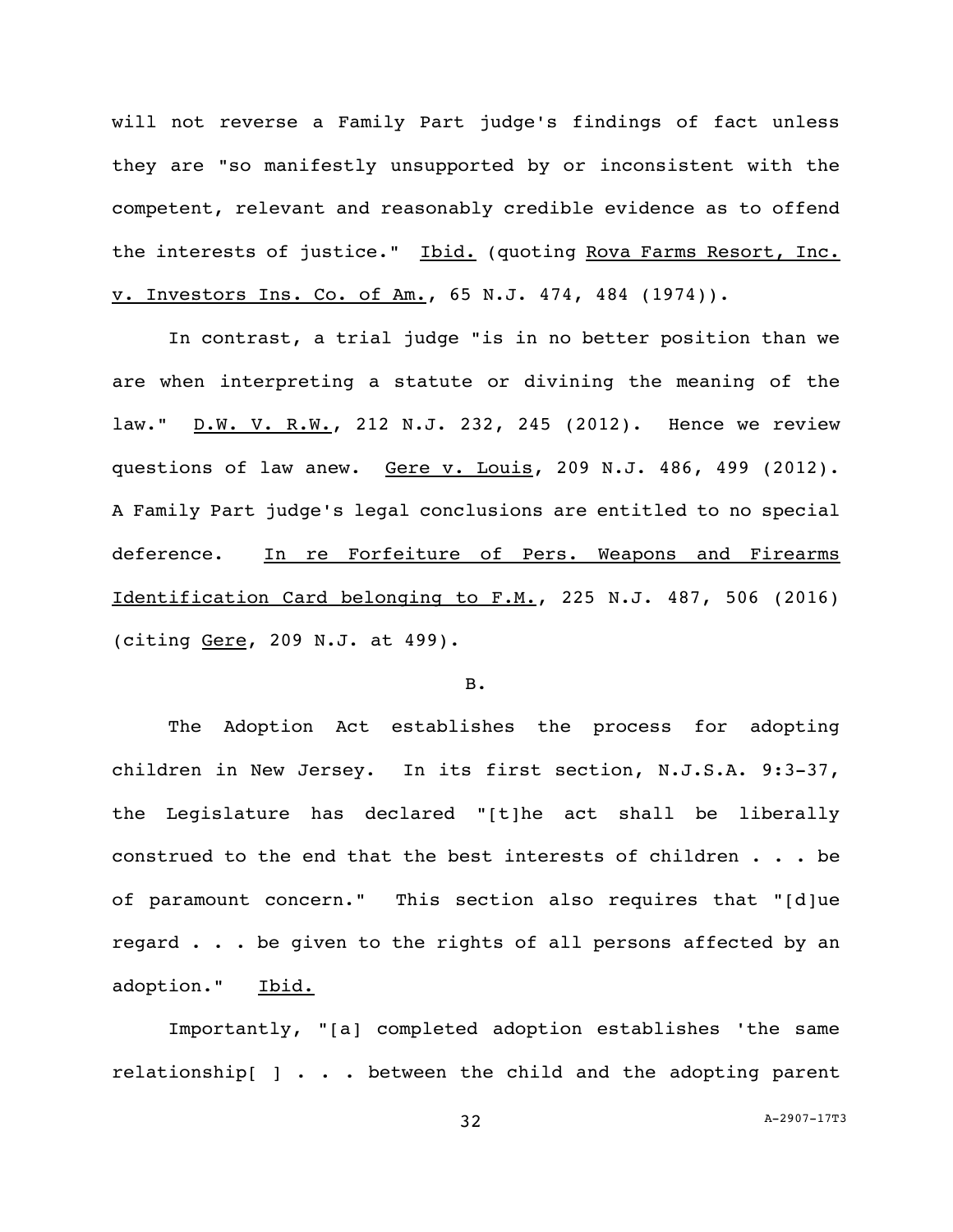as if the child were born to the adopting parent.'" In re Adoption of J.E.V., 226 N.J. 90, 100 (2016) (second alteration in original) (quoting N.J.S.A. 9:3-50(b)). As part of this process, the birth parents' rights must be terminated. Ibid. (citing N.J.S.A. 9:3- $50(c)(1)$ . That can occur voluntarily: "A parent may . . . surrender a child to a state-approved agency for adoption." Ibid. (citing N.J.S.A. 9:3-41(a)).

The Adoption Act defines the term "surrender" as "a voluntary relinquishment of all parental rights by a birth parent . . . for purposes of allowing a child to be adopted." N.J.S.A. 9:3-38(j). A surrender must be in writing and properly acknowledged. N.J.S.A. 9:3-41(a). Before a birth parent signs a surrender, the approved agency must "inform the [parent] the instrument is a surrender of parental rights . . . and means the permanent end of the relationship and all contact between the parent and child"; "advise the parent that the surrender shall constitute relinquishment of the person's parental rights in or guardianship or custody of the child named therein and consent by the person to adoption of the child"; and "offer counseling to the parent." Ibid.

With two exceptions, parental surrenders are irrevocable:

The surrender shall be valid and binding without regard to the age of the person executing the surrender and shall be irrevocable except at the discretion of the approved agency taking such surrender or upon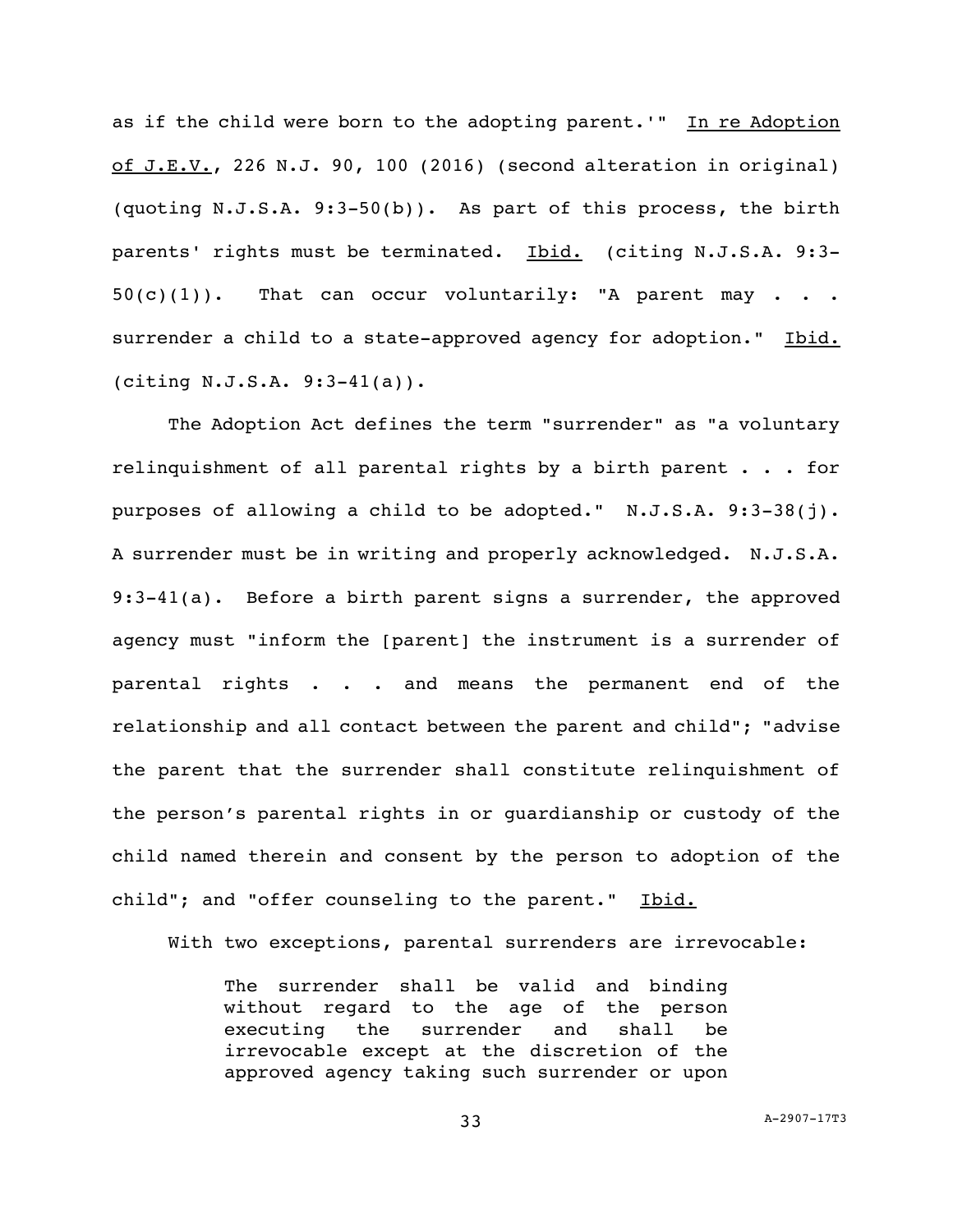order or judgment of a court of competent jurisdiction setting aside such surrender upon proof of fraud, duress or misrepresentation by the approved agency.

# $[**I**bid.]$

Although the terms "fraud, duress, and misrepresentation" are not defined in the Adoption Act, they are well-defined in the law. "Legal fraud or misrepresentation consists of a material representation of a presently existing or past fact, made with knowledge of its falsity, with the intention that the other party rely thereon, and he does so rely to his damage." Foont-Freedenfeld Corp. v. Electro Protective Corp., 126 N.J. Super. 254, 257 (1973) (citing Louis Schlesinger Co. v. Wilson, 22 N.J. 576, 585-86 (1956)). "In equitable fraud, the second element (knowledge) is not necessary, but the other four are essential." Ibid. (citing Dover Shopping Ctr. Inc. v. Cushman's Sons, Inc., 63 N.J. Super. 384, 391 (App. Div. 1960)). A plaintiff seeking equitable relief such as rescission may rely upon equitable fraud. Ibid. (citing Gherardi v. Trenton Bd. of Educ., 53 N.J. Super. 349, 366 (App. Div. 1958)). A misrepresentation must be material and reliance on a misrepresentation must be reasonable. Gennari v. Weichert Co. Realtors, 148 N.J. 582, 610 (1997).

Duress consists of moral compulsion, psychological pressure, or unlawful threats that "overcome the will of the person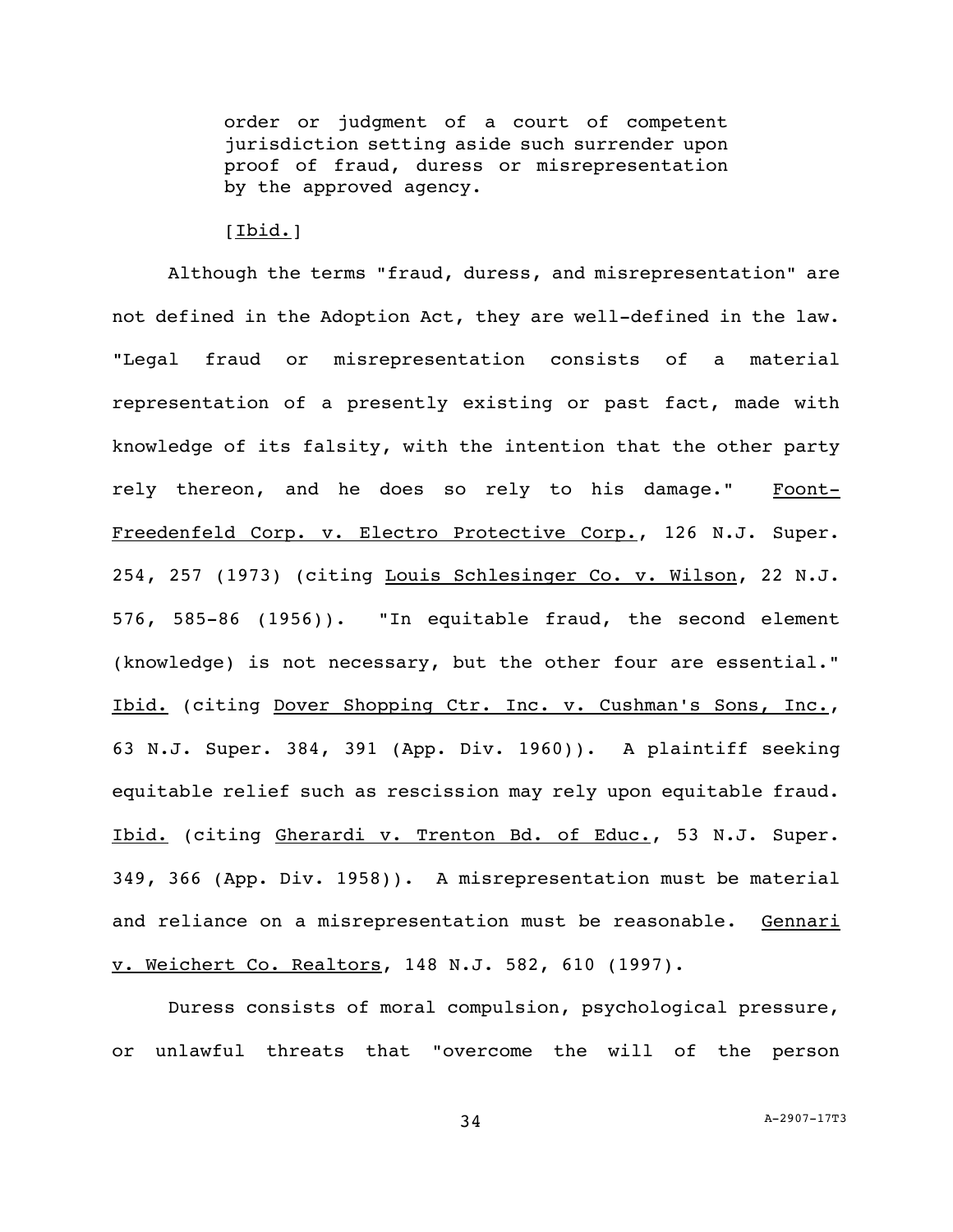threatened, and induce him to do an act which he would not otherwise have done, and which he was not bound to do." Rubenstein v. Rubenstein, 20 N.J. 359, 366-67 (1956). "The age, sex, capacity, relation of the parties and all the attendant circumstances must be considered." Ibid.

A parent attempting to rescind the surrender of a child to an approved agency for purposes of adoption must prove one of the statutory grounds by a preponderance of the credible evidence. Sorentino v. Family & Children's Soc. of Elizabeth, 72 N.J. 127, 133 (1976). Consistent with the Legislative directive that the Adoption Act be liberally construed to promote the best interests of children, when "confronted with the potentiality of serious psychological injury to the child," a court must consider such potentiality at the hearing concerning rescission of a voluntary surrender. Id. at 131-32. Parents

> who seek to change the status quo and to dislodge the child from the only real home [the child] has known, will have the burden of proving by a preponderance of the credible evidence that the potentiality for serious psychological harm accompanying or resulting from such a move will not become a reality.

 $[Id. at 133.]$ 

The trial court may, in its discretion, "call an impartial expert witness to testify at the hearing." Ibid.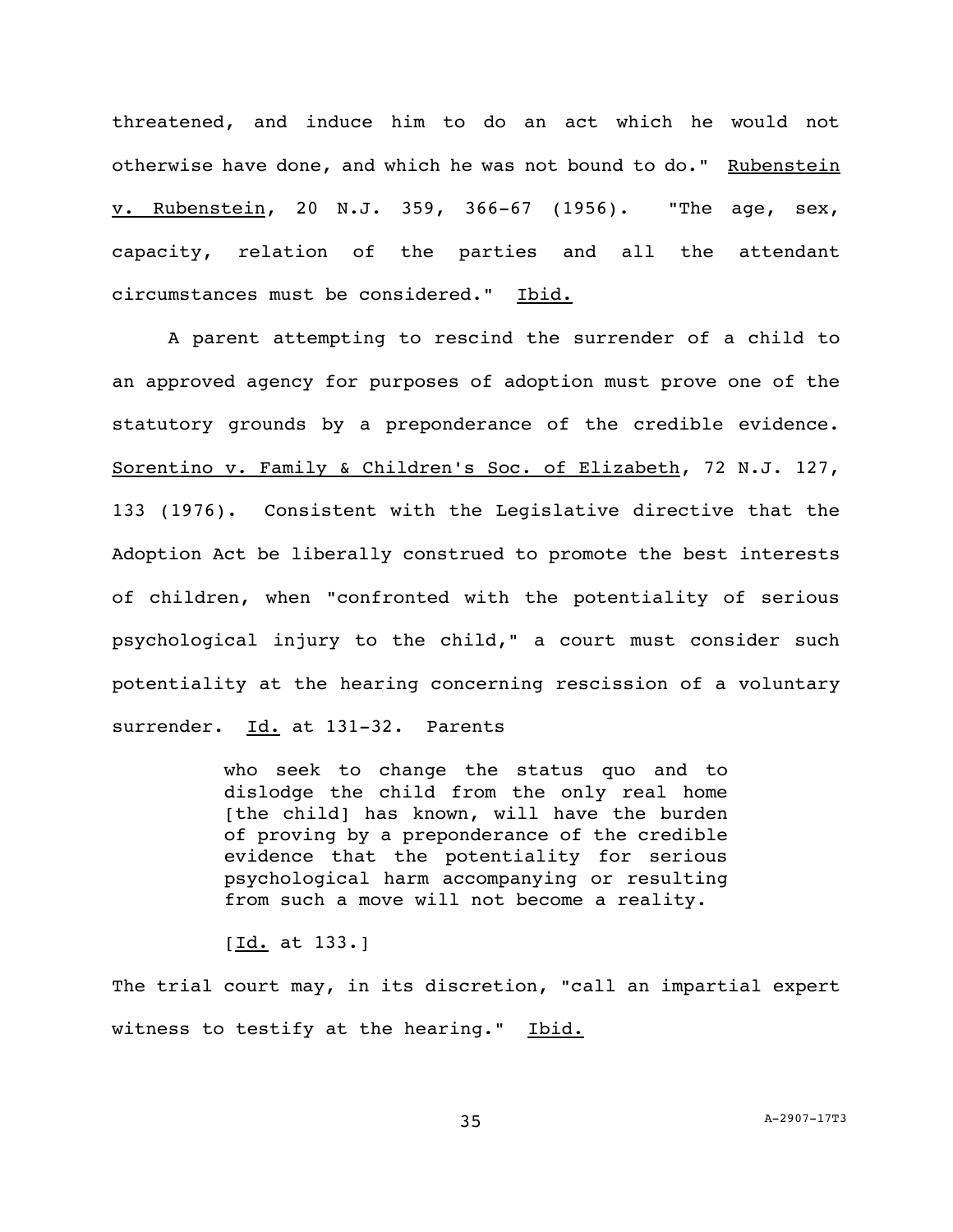The current Adoption Act, when enacted in 1977, directed the Commissioner of Children and Families to "promulgate rules and regulations relating to the qualification of agencies for approval to make placements for adoption in New Jersey." N.J.S.A. 9:3-40. The statute provides:

> The rules and regulations shall include, but shall not be limited to, standard of professional training and experience of staff, requirements relating to responsibilities and the character of trustees, officers or other persons supervising or conducting the placement for adoption program, adequacy of facilities, maintenance and confidentiality of casework records and furnishing of reports.

 $[**I**bid.]$ 

The implementing regulations are found in the New Jersey Administrative Code, Title 3A, Chapter 50. Chapter 50 is entitled "Manual of Requirements for Adoption Agencies" ("Chapter 50").

The purpose of Chapter 50

is to prevent the exploitation and to protect the health and well-being of children being served by adoption agencies, as well as to protect the legal rights of children and birth and adoptive parents by establishing standards of agency organization and administration, professional training, experience, practices and requirements relating to the responsibility of agencies providing adoption services in New Jersey.

 $[N.J.A.C. 3A:50-1.1(a)].$ 

The Chapter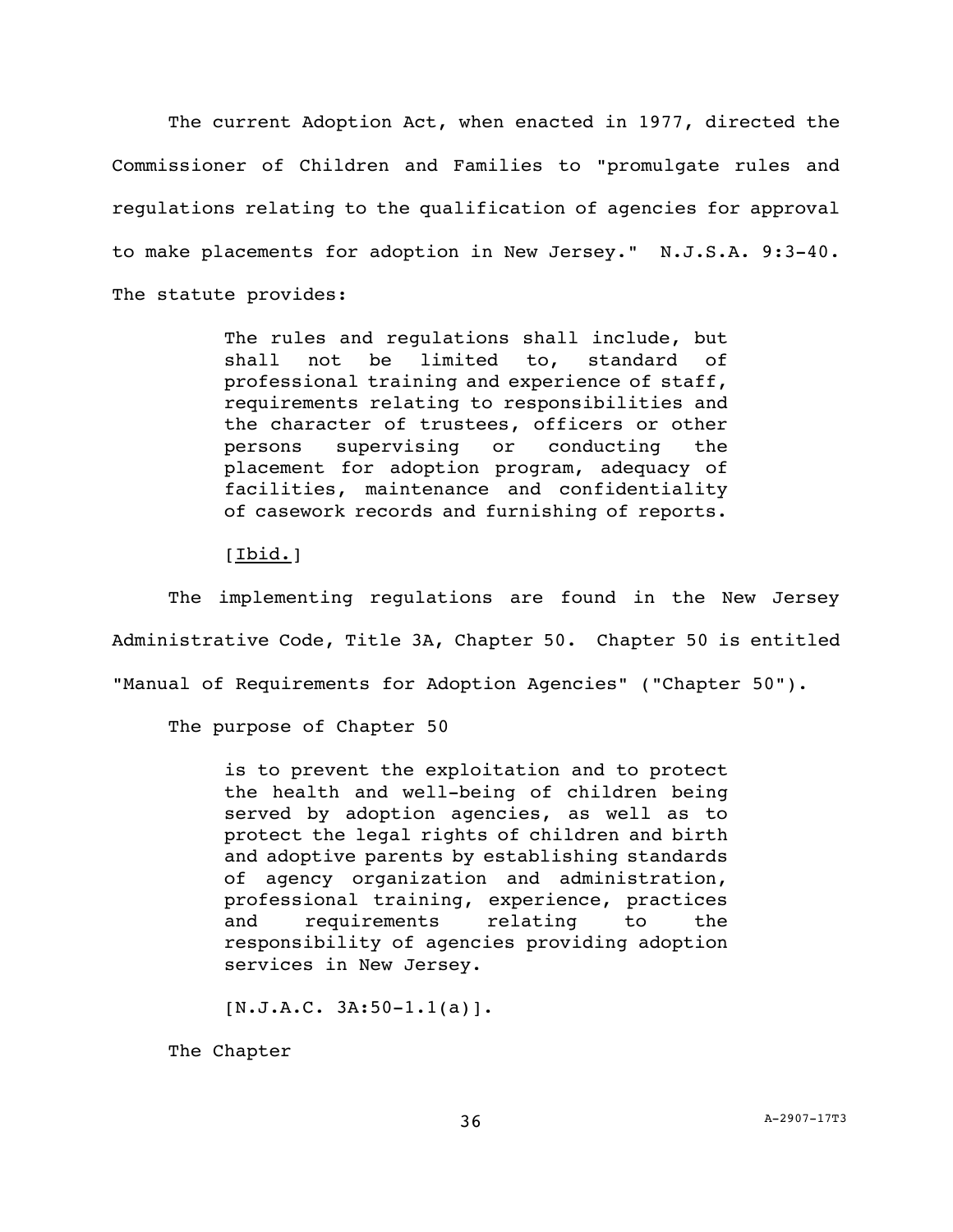constitutes minimum baseline requirements to ensure that the basic programmatic and administrative needs of adoption agencies and the social service needs of the families and children they serve are met. Compliance with this chapter is necessary if an adoption agency is to open or operate, and no adoption agency is permitted to operate below the level of requirements specified in this chapter. This chapter is in no way intended to prohibit or prevent adoption agencies from going the minimum requirements contained in these rules. The decision whether to exceed these requirements rest with the agencies.

 $[N.J.A.C. 3A:50-1.1(b)]$ .

Chapter 50 "constitutes comprehensive rules governing the certification of adoption agencies pursuant to N.J.S.A. 9:3-7 et seq." N.J.A.C. 3A:50-1.2

Chapter 50 requires an approved agency to "provide the birth parents and adoptive applicants with a written statement or pamphlet indicating certain parental and agency rights and responsibilities." N.J.A.C. 3A:50-3.4(a). The rights and responsibilities are set forth in N.J.A.C. 3A:50-3.4(b). An approved adoption agency is required to "maintain on file and make available to its clients information on known resources in the community which may be of use to adoptive parents, birth parents, children and adult adoptees." N.J.A.C. 3A:50-5.2(a).

Concerning birth parents, "[t]he agency shall document in the case record all contacts with the birth parents, birth family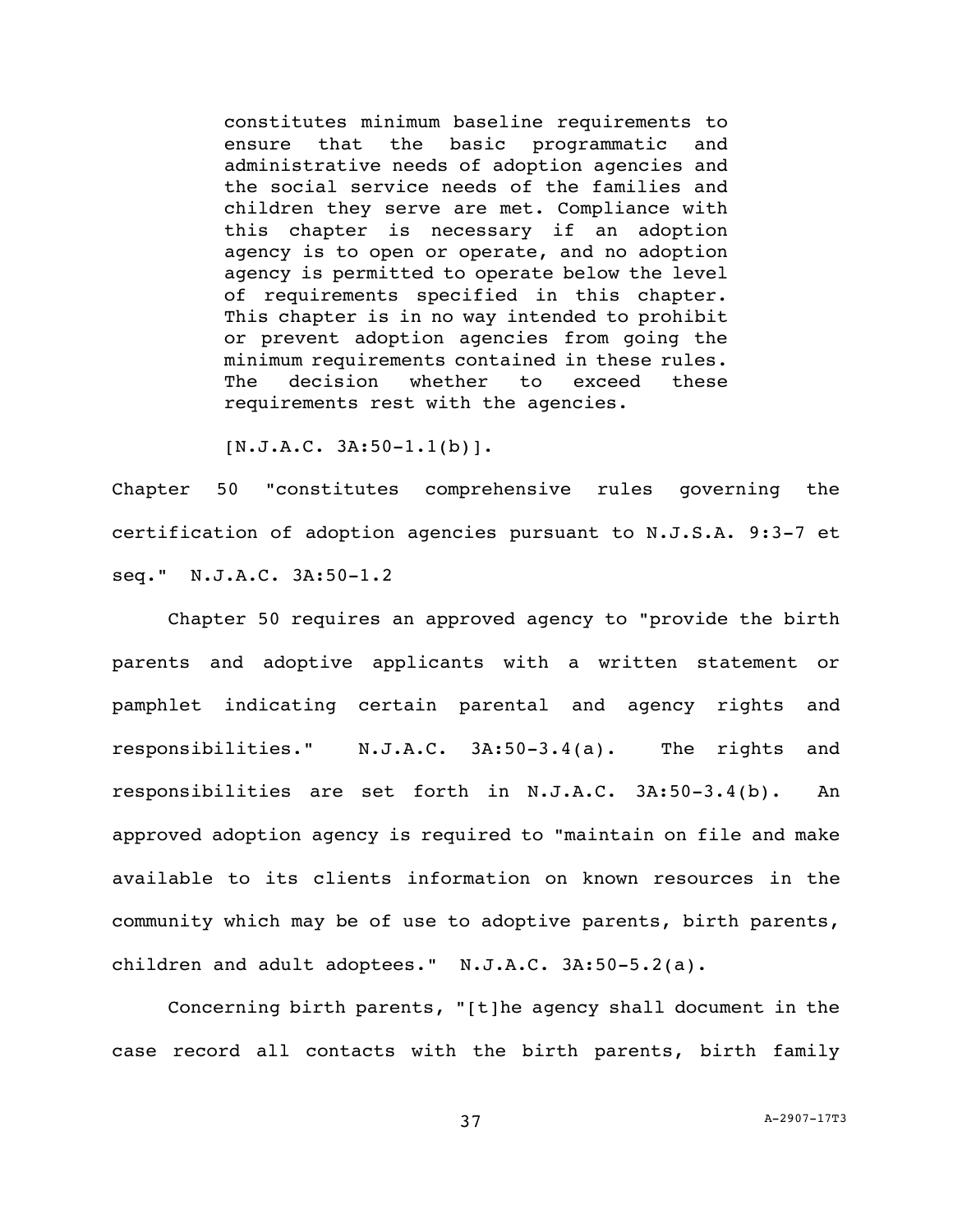members, or their legal representative that directly pertain to the adoption. All entries shall be signed by the individual and include the date of entry." N.J.A.C. 3A:50-5.4(a). Before taking a surrender, the agency is required to document that birth parents were:

> 1**.** Provided at least three face-to-face counseling sessions conducted in a private and professional setting as specified in [N.J.A.C.](https://advance.lexis.com/document/documentslider/?pdmfid=1000516&crid=1fe91ca4-9c8a-461a-93d8-281c3ddf0ac8&pdistocdocslideraccess=true&config=&pddocfullpath=%2Fshared%2Fdocument%2Fadministrative-codes%2Furn%3AcontentItem%3A5SS0-4VB0-00BY-K3PT-00000-00&pdcomponentid=237260&pdtocnodeidentifier=AAEABBAAGAAE&ecomp=53-7k&prid=c092f2bd-7aca-44ac-906b-5a4c1fe5c655)  [3A:50-3.7\(a\),](https://advance.lexis.com/document/documentslider/?pdmfid=1000516&crid=1fe91ca4-9c8a-461a-93d8-281c3ddf0ac8&pdistocdocslideraccess=true&config=&pddocfullpath=%2Fshared%2Fdocument%2Fadministrative-codes%2Furn%3AcontentItem%3A5SS0-4VB0-00BY-K3PT-00000-00&pdcomponentid=237260&pdtocnodeidentifier=AAEABBAAGAAE&ecomp=53-7k&prid=c092f2bd-7aca-44ac-906b-5a4c1fe5c655) or at the birth parents' home, by qualified social work staff on separate days and that the birth parents were:

> > i. Offered counseling that fully:

(1) Explores alternatives to adoption;

(2) Addresses any presented emotional problems;

(3) Includes referrals to mental health agencies when such emotional problems interfere with the birth parents' decision-making regarding adoption; and

(4) Explores alternative plans for the child, including, but not limited to, temporary foster care, day care and care by relatives;

ii**.** Informed that only legal parents or legal guardians have the right to custody and control of their child and to surrender their child for adoption;

iii. Prepared, along with the child, for surrender and separation;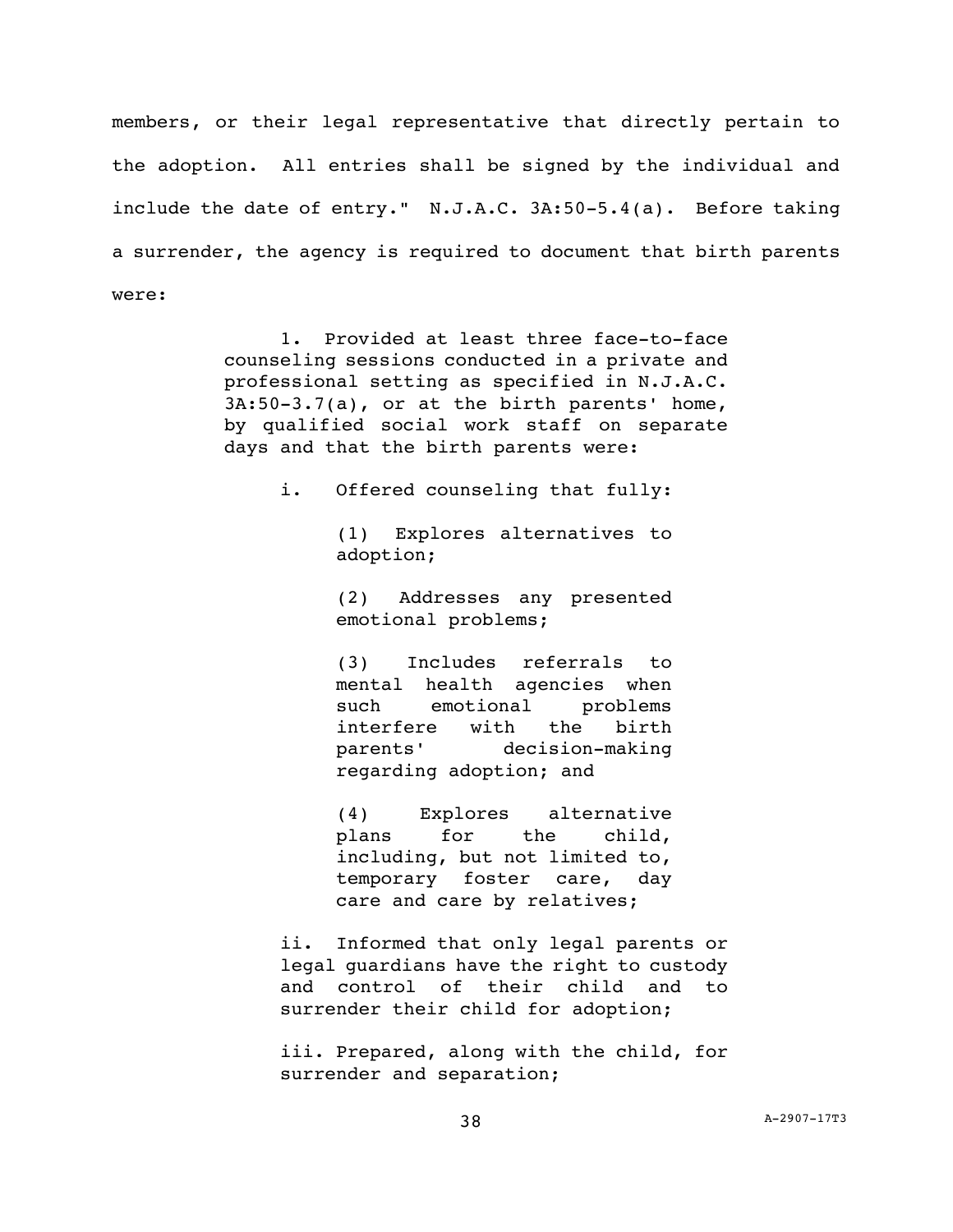iv. Referred to other community resources when the agency cannot provide needed services;

v. Informed that the agency may contact them in the future if the adult adoptee or adoptive family or emancipated minor requests information or wishes to meet the birth parents;

vi. Advised that they may sign a written agreement at any time indicating their willingness to be contacted and/or to provide information if requested by the adoptee or adoptive family;

vii. Asked to update and submit to the agency their address(es) and/or any significant medical information required on the Medical Information Form, so that the medical information could be shared with the adoptive family and/or the adult adoptee; and

viii. Requested to provide an itemized statement for all adoption-related costs, if any, paid by the prospective adoptive parents prior to agency involvement in the adoption or an affidavit that no money was expended;

2. Requested to sign a statement that indicates either:

> i. The agency explained the information in (c)1 above to them; or

> ii. They refuse to participate in the counseling sessions; and

3. Asked to sign a statement that indicates the agency explained the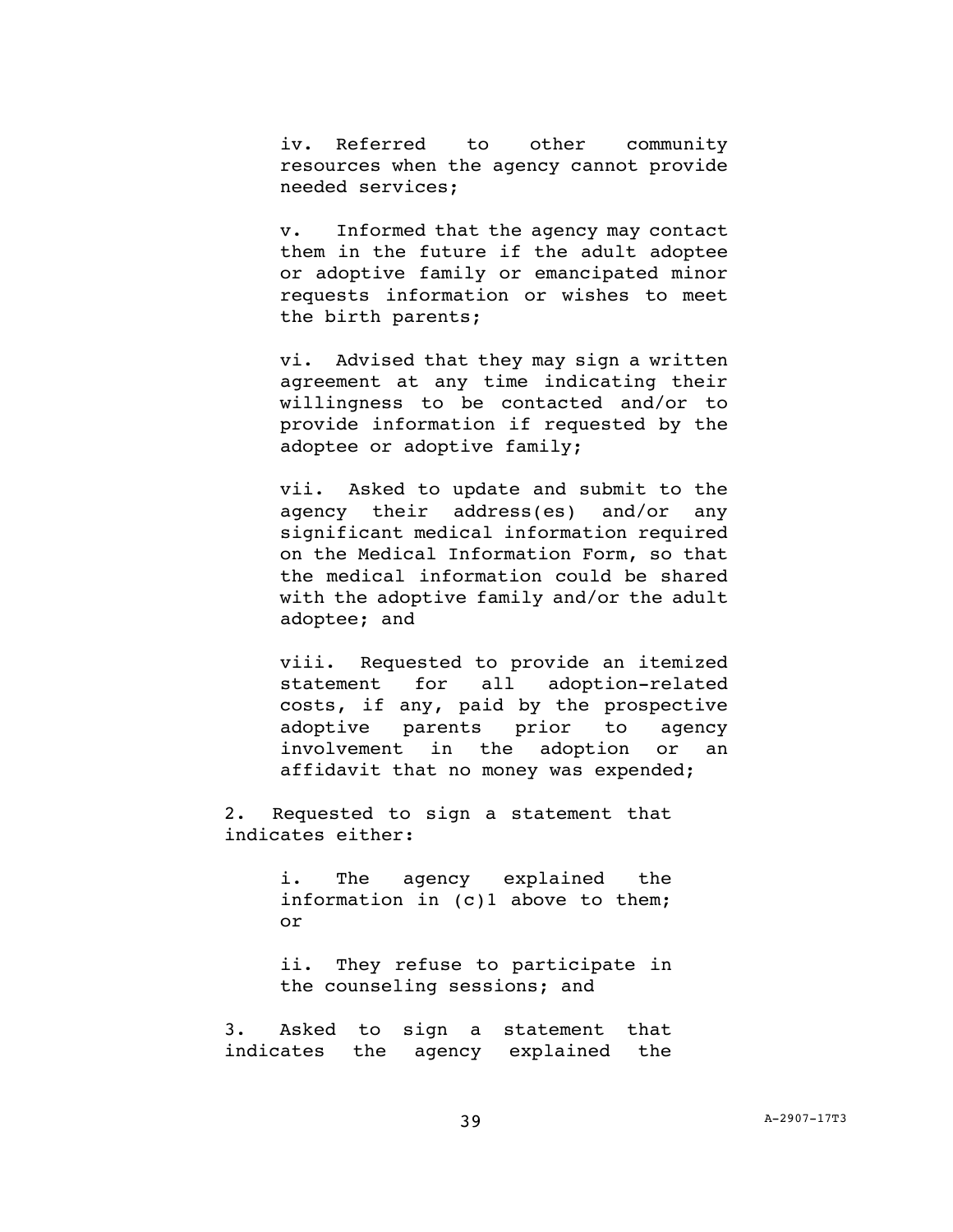provisions of [N.J.S.A. 26:8-40.](https://advance.lexis.com/document/documentslider/?pdmfid=1000516&crid=1fe91ca4-9c8a-461a-93d8-281c3ddf0ac8&pdistocdocslideraccess=true&config=&pddocfullpath=%2Fshared%2Fdocument%2Fadministrative-codes%2Furn%3AcontentItem%3A5SS0-4VB0-00BY-K3PT-00000-00&pdcomponentid=237260&pdtocnodeidentifier=AAEABBAAGAAE&ecomp=53-7k&prid=c092f2bd-7aca-44ac-906b-5a4c1fe5c655)33 and 40.34, which:

> i. Allow each adoptee and other approved individuals access to original birth certificates;

> ii. Allow each birth parent to submit a document of contact preference to the State Registrar; and

> iii. Require each birth parent who submits a document of contact preference to submit a family history form; and

4. Advised how to obtain additional information from the Department of Health.

 $[N.J.A.C. 3A:50-5.4(c).]$ 

The case before us turns on whether the trial court's rejection of the Counselor's testimony, and the court's consequent finding that Loving Choice did not comply with N.J.A.C. 3A:50- 5.4(c)(i) and (iv), constituted a misrepresentation sufficient to nullify the surrender.

IV.

# A.

The Adoption Act begins with the mandate it "be liberally construed to the end that the best interests of children be promoted and that the safety of children be of paramount concern."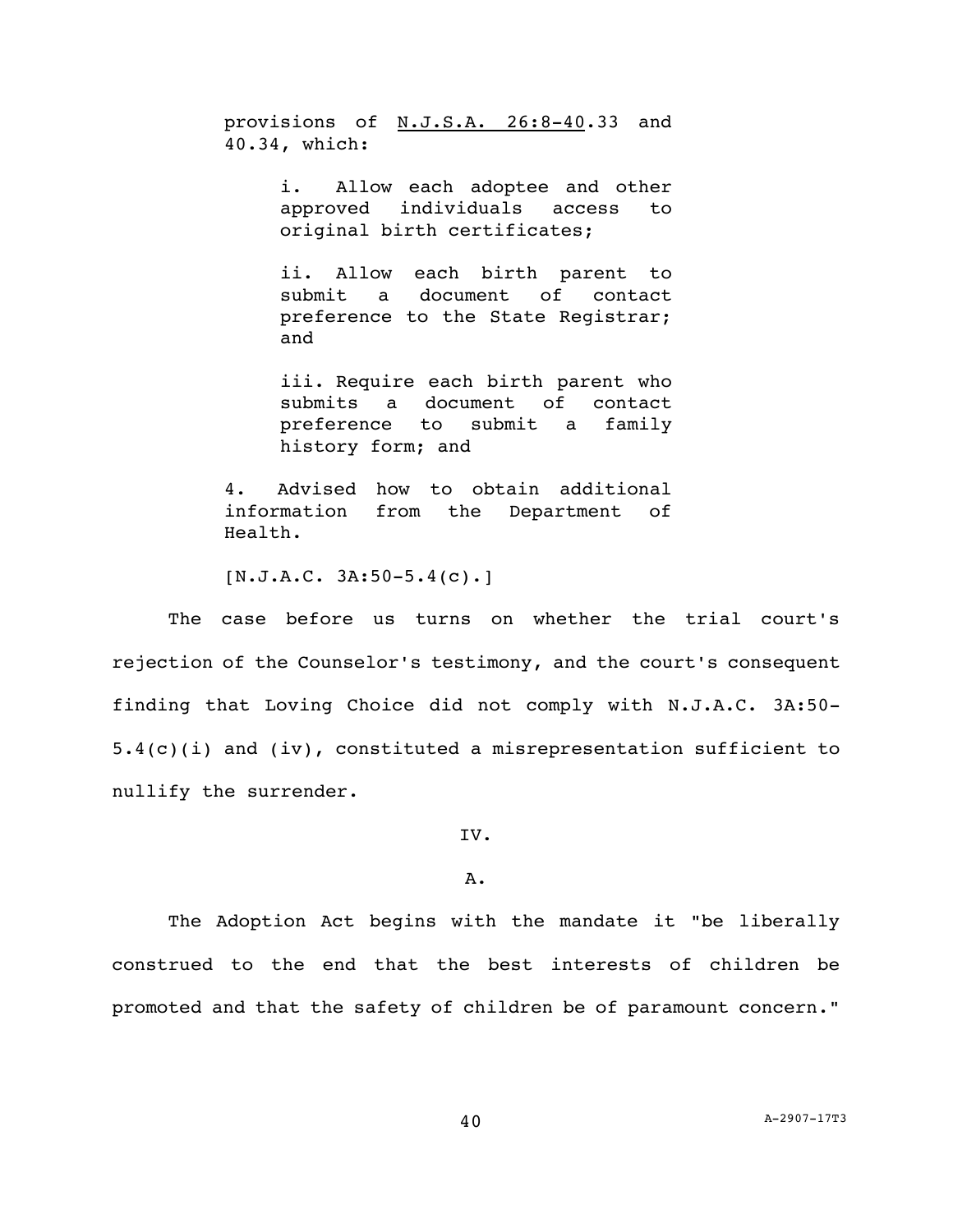N.J.S.A. 9:3-37. We thus begin with the best interests of Baby J. The trial court did not consider them.

In Sorrentino v. Family & Children's Soc. of Elizabeth, 72 N.J. 127, 132-33, (1976), a case involving a parental surrender and the birth mother's action to nullify it, the Court directed the trial court to conduct a hearing as to the child's best interests. The Court emphasized, "[t]he possibility of serious psychological harm to the child in the case transcends all other considerations."  $Id.$  at 132. In the case before us, the court and counsel apparently concluded the potential for serious psychological harm to Baby J did not exist. They did so without relying on expert testimony. Rather, they relied on the Supreme Court's pronouncement in Sees v. Baber, 74 N.J. 201 (1977).

In Sees, following a hearing, the trial court issued an opinion and order for judgment when the child whom the mother had given up for adoption was still less than two months old. Id. at 204-05. The child was a year old when the Supreme Court reversed the trial court's decision in favor of the adoptive parents. Id. at 201, 204, 226. The Court in Sees noted the child in Sorrentino was almost three years old. Sees, 74 N.J. at 221. Referring to the three-year-old in Sorrentino, the Court in Sees said:

> It comports with common, human experience that a child of that age over such a long period of time would have developed a strong and fast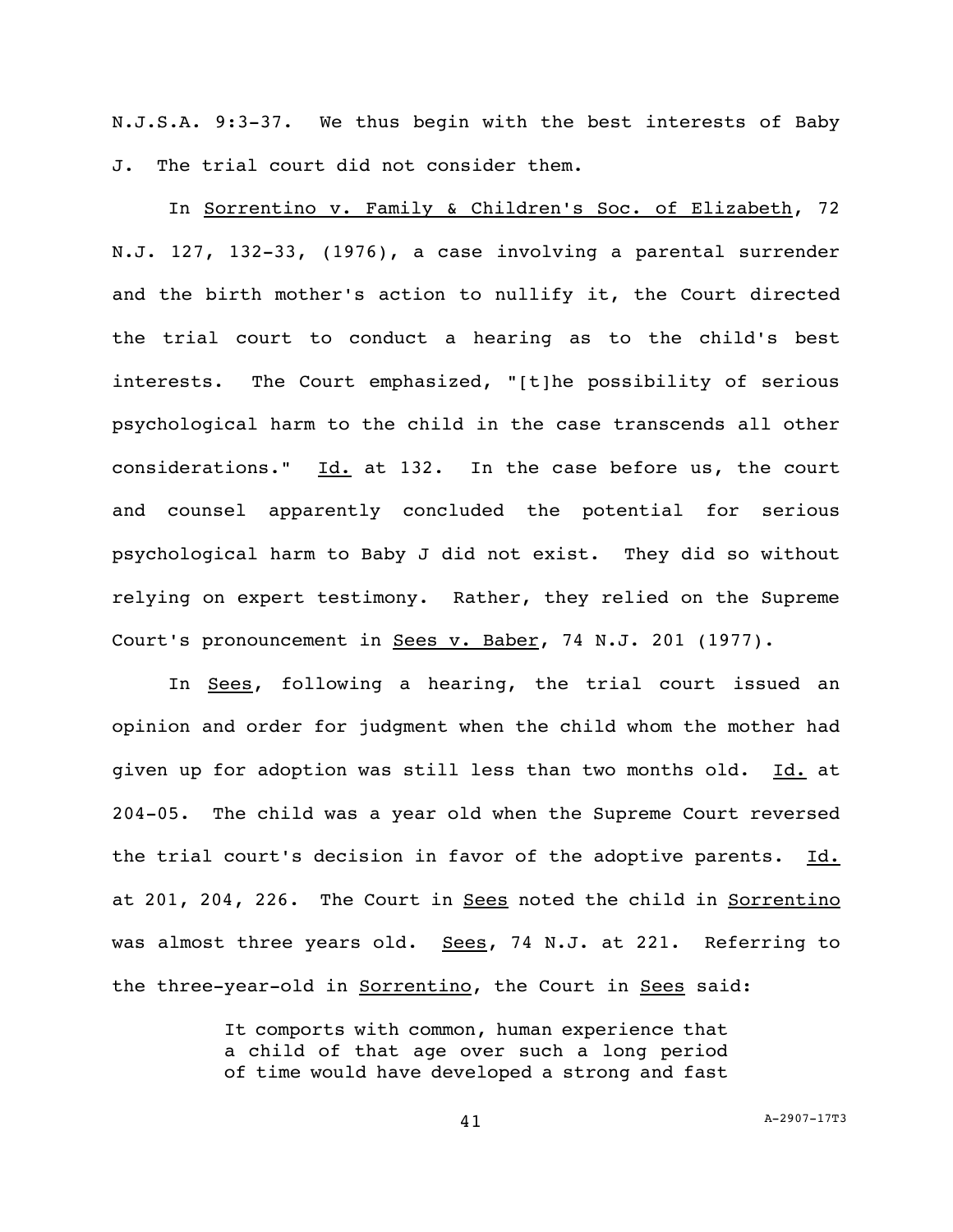relationship with the adoptive parents and that there could be serious, perhaps irreparable, harm to the youngster's psyche if that relationship were abruptly and permanently ruptured.

[74 N.J. at 222.]

Continuing, the Court found:

The insuperable difficulty, however, is that the nature and duration of such psychological damage are imponderable, at least where an infant is involved. There is simply no firm basis to conclude that an inquiry focusing upon the existence of "psychological parenthood," in a case such as this, with an infant just one year old, would be at all helpful or productive in deciding whether that child could not now be raised adequately and decently by his own mother without ruinous psychological trauma.

## [Ibid.]

To support this conclusion, the Court cited legal literature, the most recent a 1976 publication. In a dissenting opinion, Justice Clifford cited "literature on this subject" that expressed "serious doubts about the advisability of effecting a transfer of custody after a child has achieved an age of [four] to [six] months." Id. at 229 (Clifford, J., dissenting).

Since Sees was decided in 1977, social science on the issue has progressed and suggests attachment to caretakers forms as early as seven months. See Charles H. Zeanah, Lisa J. Berlin, and Neal W. Boris, Practitioner Review: Clinical Applications of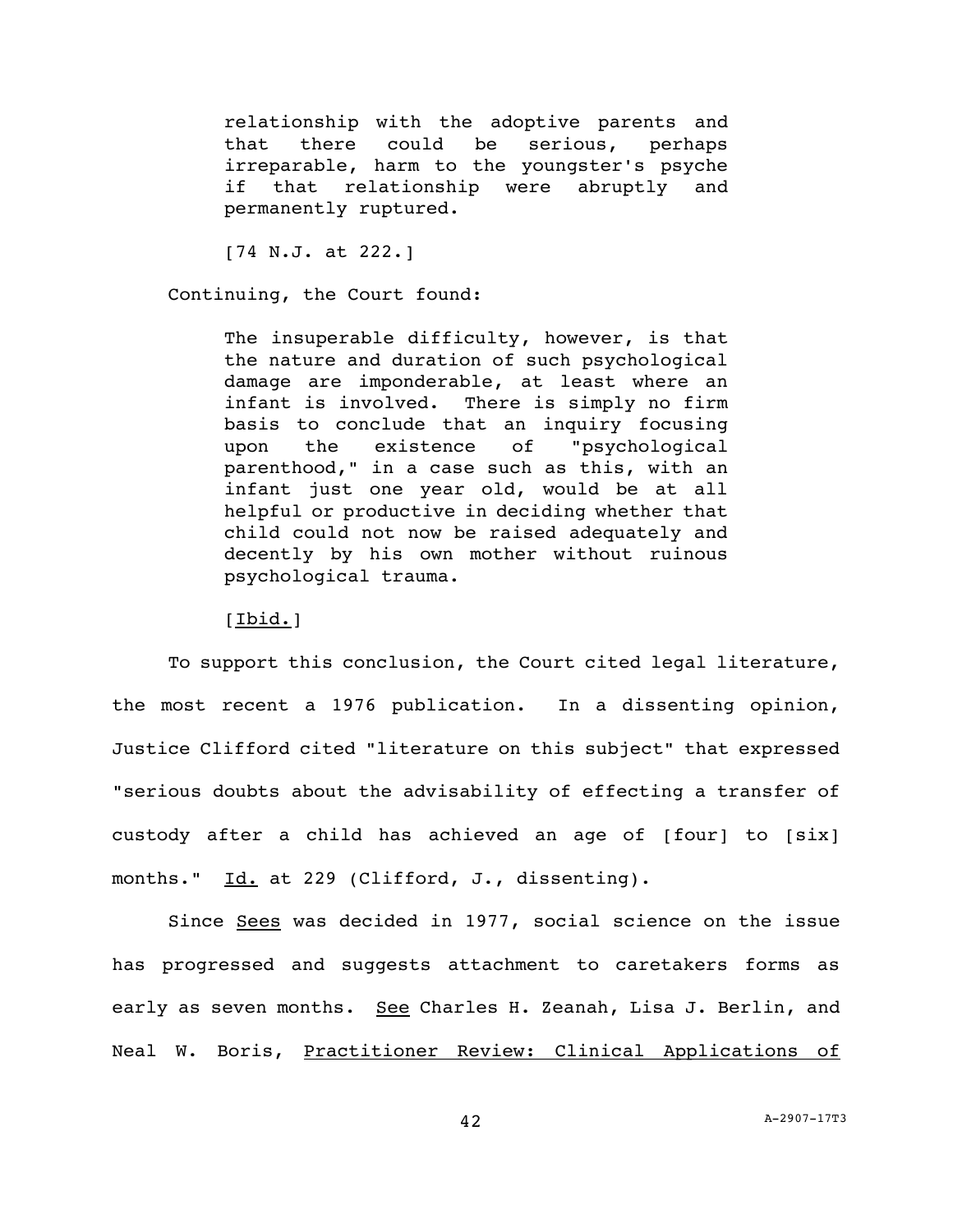Attachment Theory and Research for Infants and Young Children, 52 J. Child Psychol. & Psychiatry 819, TB 1 (2011) (showing attachment begins between seven and nine months, with emergence of selective attachment and separation protest behaviors); Frank J. Dyer, Individual Case Studies with Outcomes: Termination of Parental Rights in Light of Attachment Theory: The Case of Kaylee, 10 Psycho. Pub. Pol'y & L. 5, 7-8 (2004). And:

> In terms of the questions posed to experts in termination cases, it should be noted that there are studies linking disturbed or disrupted attachment to personality disorders (West & Keller, 1994); poor functioning in the parental role as an adult (Quintin & Rutter, 1985); alcoholism (Jones & Moses, 1984); criminality (Bowlby, 1944; Fonagy et al., 1997); and sexual offending (Awad, Saunders, & Levene, 1984).

> [Dyer, Individual Case Studies with Outcomes at 11.]

We also note the Supreme Court's recent landmark decision, Bisbing v. Bisbing, 230 N.J. 309 (2017), concerning applications by parents of primary residence to relocate with their children to another state. There, based in part on developments in social science literature, the Court departed from the previous requirement that a parent of primary residence prove such relocation would not be inimical to the child's interests and announced that henceforth the test would be whether relocation would be in a child's best interests. Id. at 312-13.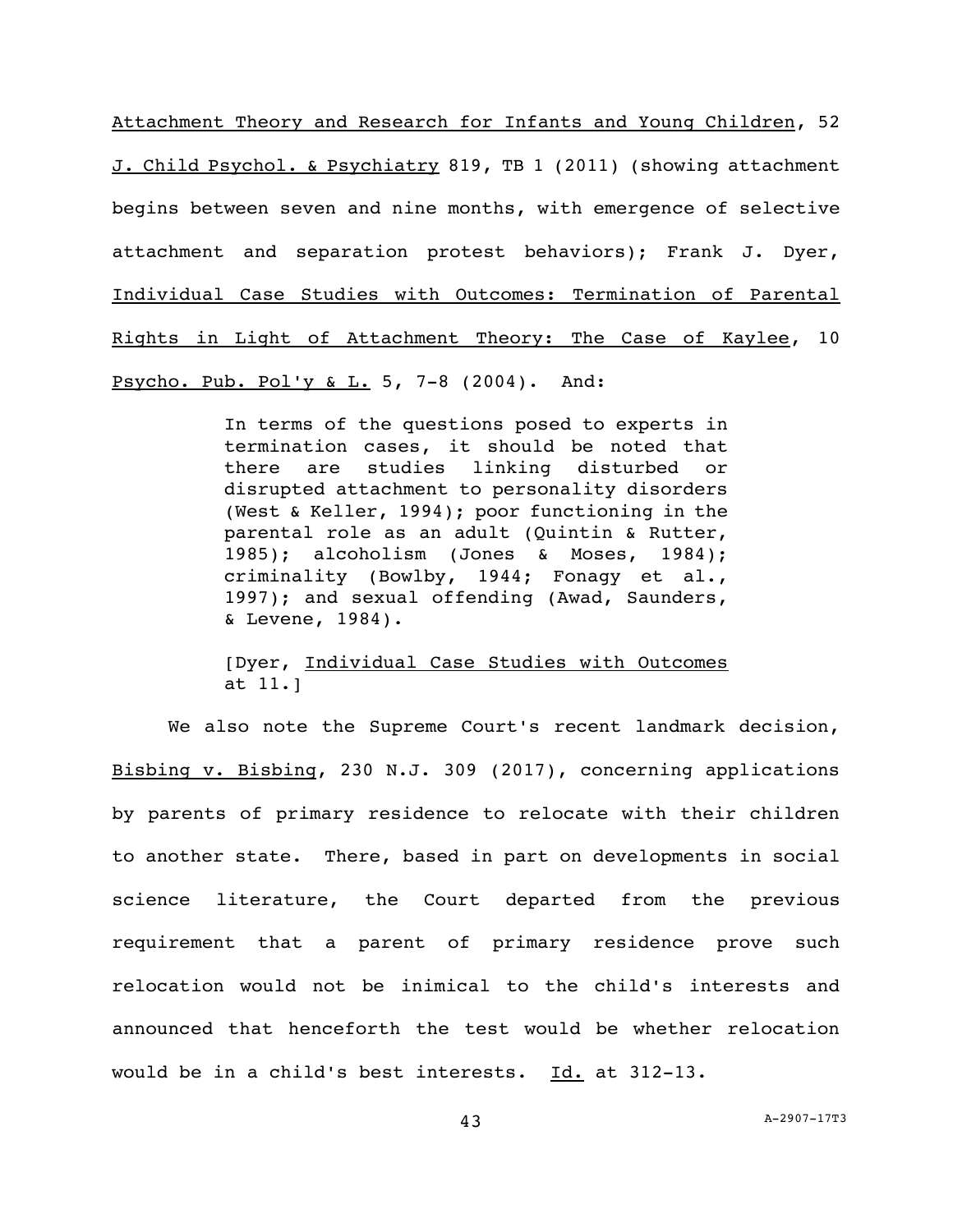In the case before us, Baby J was seven months old before the court announced its decision. Based upon literature linking severe and permanent psychological damage to disrupted attachment occurring when an infant is as young as seven months old, we question whether the court was obligated to address the issue in order to discharge "its responsibility, as parens patriae of all minor children, to preserve them from harm." Sorentino, 72 N.J. at 132.

The better course would have been to either clarify at the action's outset the party seeking "to change the status quo and to dislodge the child from the only real home [it had] known ... had the burden of proving by a preponderance of the credible evidence that the potentiality for serious psychological harm . . . resulting from such a move will not become reality"; or in its discretion have an impartial expert witness testify on the issue. Id. at 133. We need not decide whether a remand is necessary, however, because we conclude as a matter of law Mya did not carry her burden of proving fraud, duress or misrepresentation by Loving Choice.

# B.

Preliminarily, we reject the adopting parents' argument the judgment should be reversed because the trial court's factual findings and credibility determinations were against the weight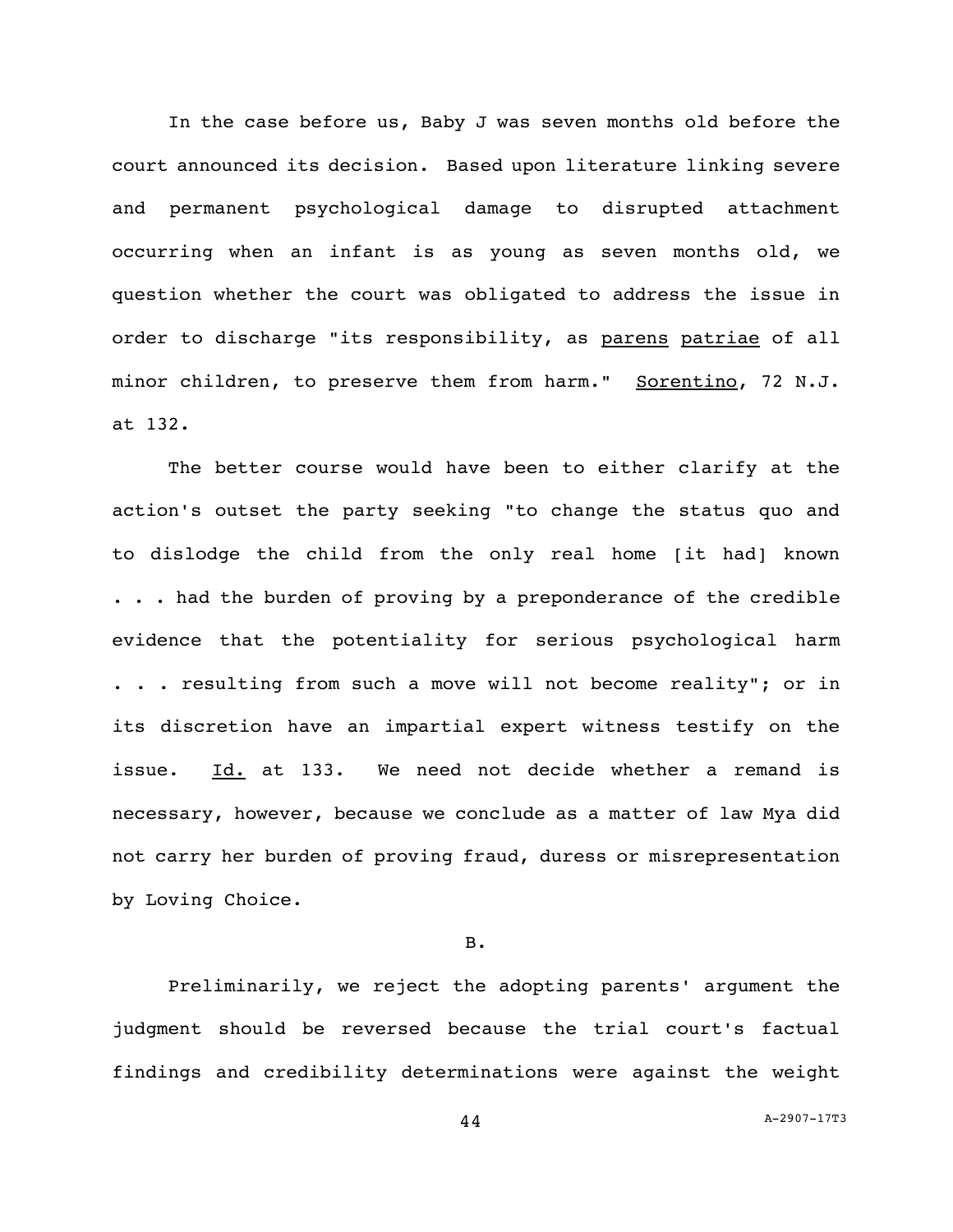of the evidence. The argument is certainly not frivolous. Mya's testimony at the hearing was inconsistent with virtually all documentary evidence generated between the date she discovered her pregnancy and the date she signed the surrender. Mya's testimony was also inconsistent with the testimony of virtually every other witness who testified, perhaps with the exception of her sister, Mariah, who knew nothing about the critical events because Mya did not tell Mariah she was pregnant.

As we previously explained, however, an appellate court's function is not to second-guess a trial court's decision or substitute its judgment for that of the trial court. Here, the documentary evidence notwithstanding, the Loving Choice Counselor destroyed her contemporaneous notes of the sessions with Mya. The Counselor offered no rational explanation for her action. The Counselor's conduct provided one of several reasonable bases for rejecting her testimony, testimony that would have established compliance with Chapter 50.

We nevertheless disagree with the trial court's determinations that Loving Choice's non-compliance with their regulatory obligations constituted a misrepresentation sufficient to permit Mya to rescind her surrender. The trial court was careful to point out it did not consider technical regulatory violations misrepresentations. However, under the facts of this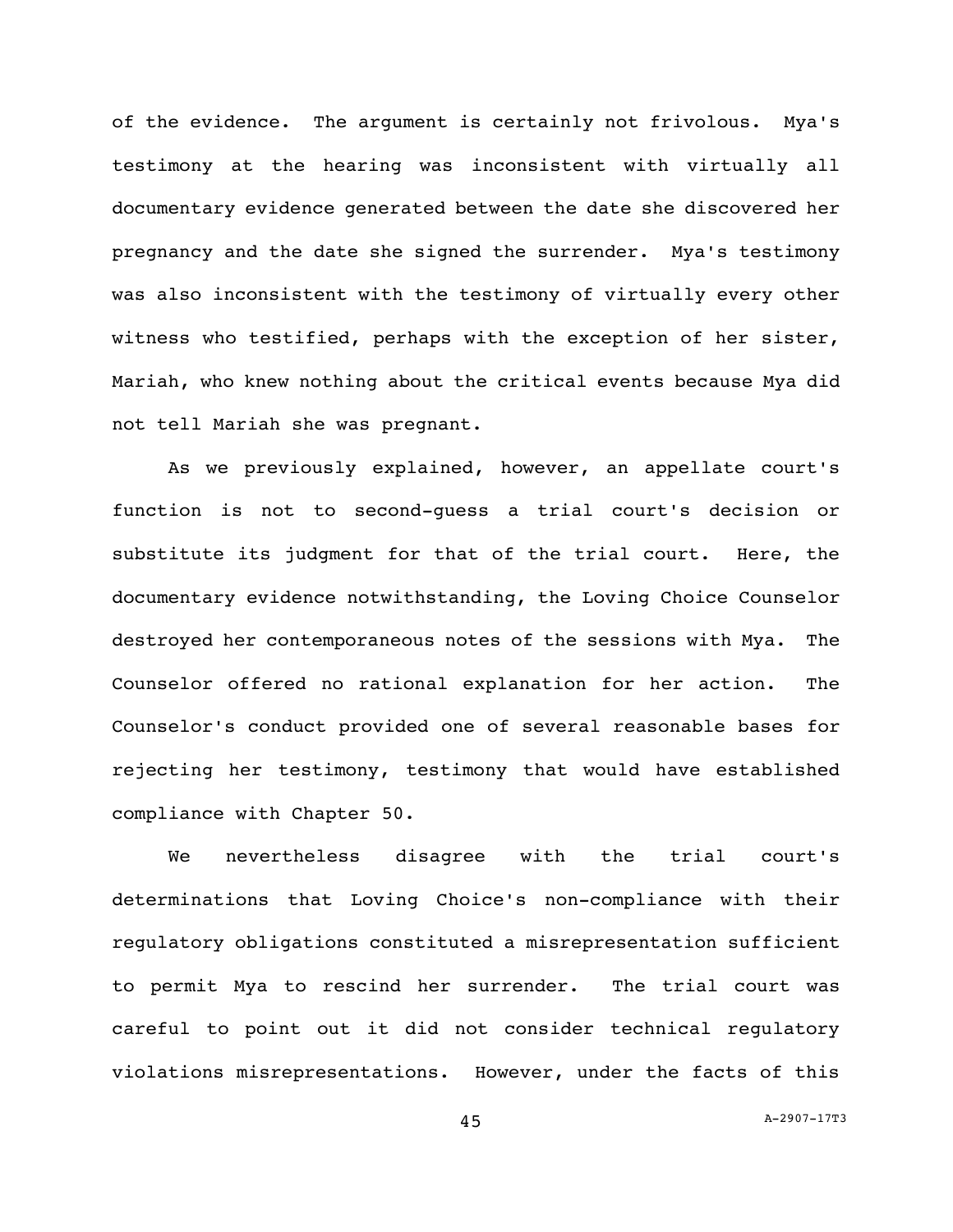case, the court considered Loving Choice's failure to discuss the possibility of help from social agencies and accurate information concerning the availability of foster care as material misrepresentations.

We agree that not all violations of the regulatory scheme for the licensing of adoption agencies constitute a misrepresentation sufficient to void an otherwise valid surrender. For example, in this case the Loving Choice counselor met with Mya twice at Starbucks and once in a hospital lobby. Indisputably, those locations are not the type of quiet place contemplated by Chapter 50. Nonetheless, non-compliance with that regulatory requirement could hardly be considered a misrepresentation. Besides, there could be circumstances – for example a client's lack of transportation or demands on her time – that would not permit a commute to Loving Choice's office. If an expectant mother is unable to travel or unable to attend a location contemplated by the regulations, it would hardly be in the best interest of the mother, the adopting parents, or the child to not offer counseling for that reason.

On the other hand, other regulations may directly implicate a birth mother's knowing choice to surrender her child to an approved agency. For example, if a hypothetical expectant mother's decision to surrender a child is initially based on her inability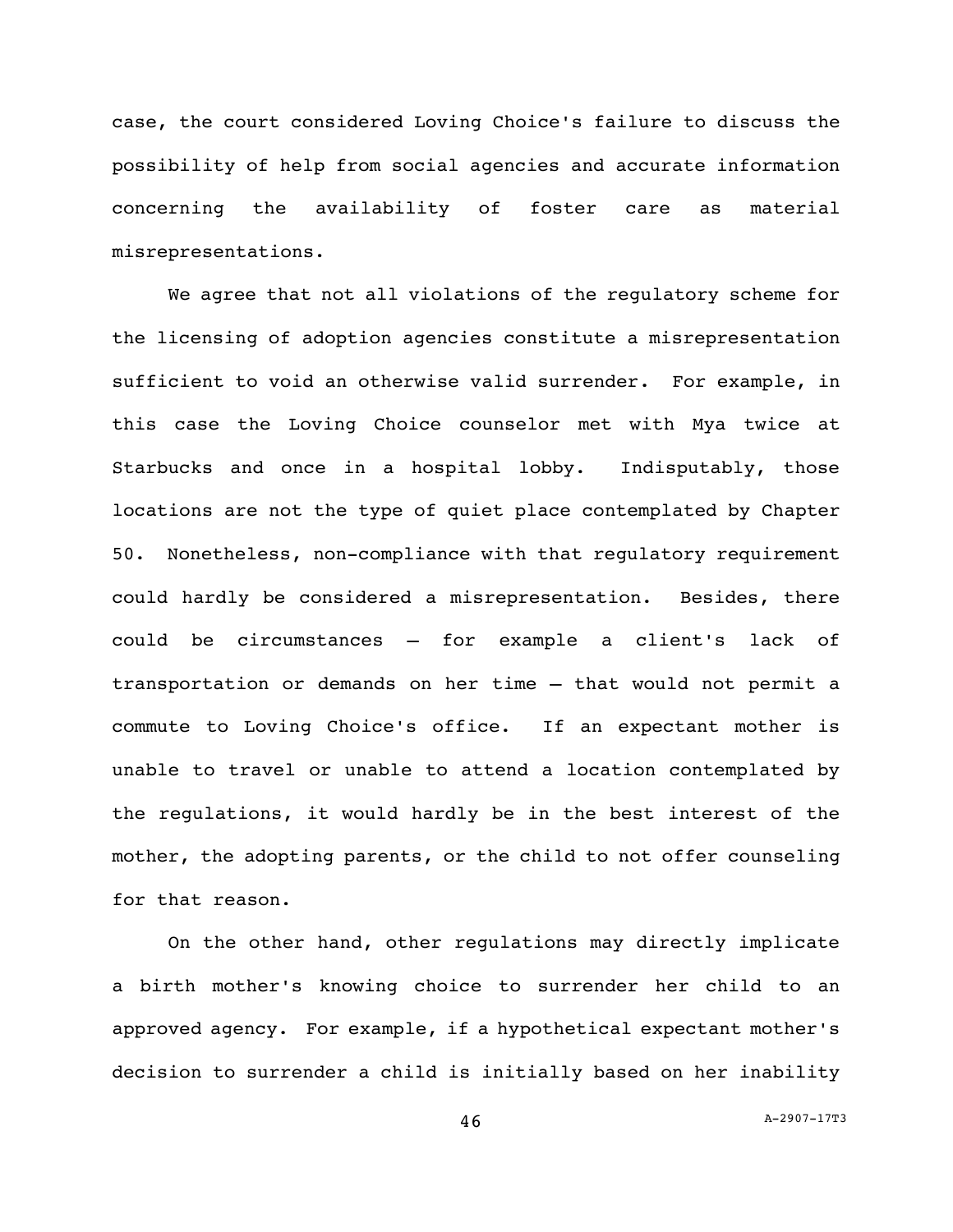to provide shelter and insurance for the expected newborn, and social programs are available to provide those necessities, noncompliance with the applicable regulations would be tantamount to equitable misrepresentation. The difficulty in this case is Mya's failure to prove key elements of misrepresentation: that a statement was false, material, and reasonably relied upon.

Mya's direct examination illustrates the point. Through a series of questions posed to elicit negative responses and Mya's monosyllabic answers, she established the counselor failed to inform her of the existence of more than ten social agencies. The judge found that to be material. But we fail to discern how such misrepresentations could be material if Mya did not qualify for assistance from any of those agencies. A knowledgeable counselor cannot be expected to provide a birth mother considering adoption with misinformation about the availability of programs.

Mya insists that she would not know if she were eligible for social programs until she applied. In terms of a misrepresentation, however, the focus is narrower. The question is whether the counselor misinformed her. In order to prove that element of misrepresentation, Mya was obligated to show she qualified for the programs.

Mya's burden of proving that she qualified for any program or that foster care was available for her, under her circumstances,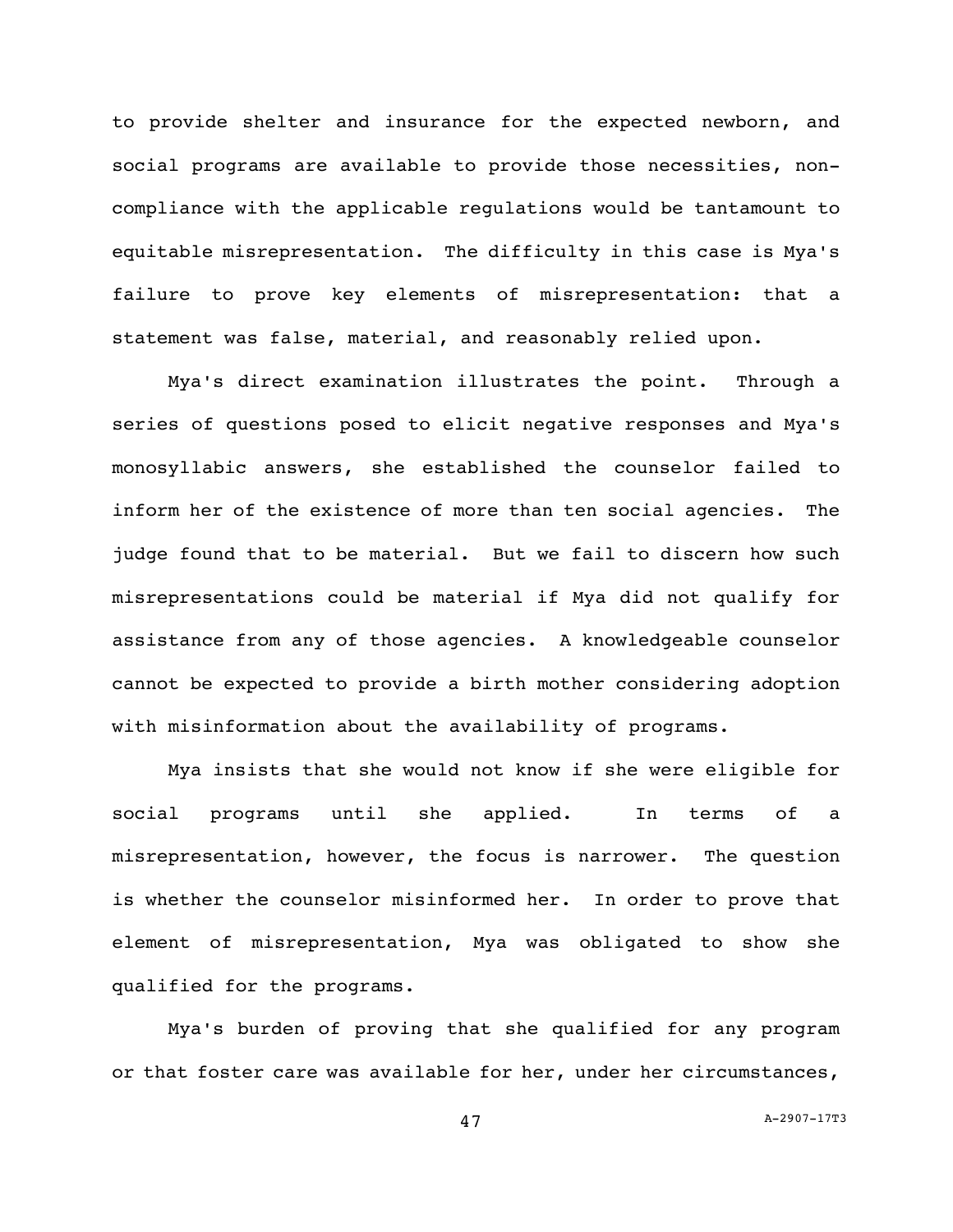would not be particularly difficult to carry. Generally, proofs may be developed through testimony, tangible evidence, or judicial notice. Mya does not contend that a social agency or regulated foster care agency does not have eligibility criteria. A birth mother seeking to rescind an otherwise valid surrender of her parental rights to an approved agency could present the eligibility criteria through the testimony of a knowledgeable person, through introduction of the statutory or regulatory source material, or by asking the court to take judicial notice of such criteria.

Mya's qualification for many of the programs her attorney questioned her about was dubious. She had a job, she had insurance, and it came out during the trial that not long after her surrender she purchased a home with two other adults. Mya did not establish her eligibility for any of the programs about which her attorney questioned her.

Our analysis is the same for her claim that the counselor misinformed her about the availability of foster care. We are unable to discern from the hearing record either that Mya requested the court judicially notice the statutory or regulatory criteria an expectant mother must meet to qualify for such assistance or that the court analyzed such criteria and concluded Mya satisfied it.